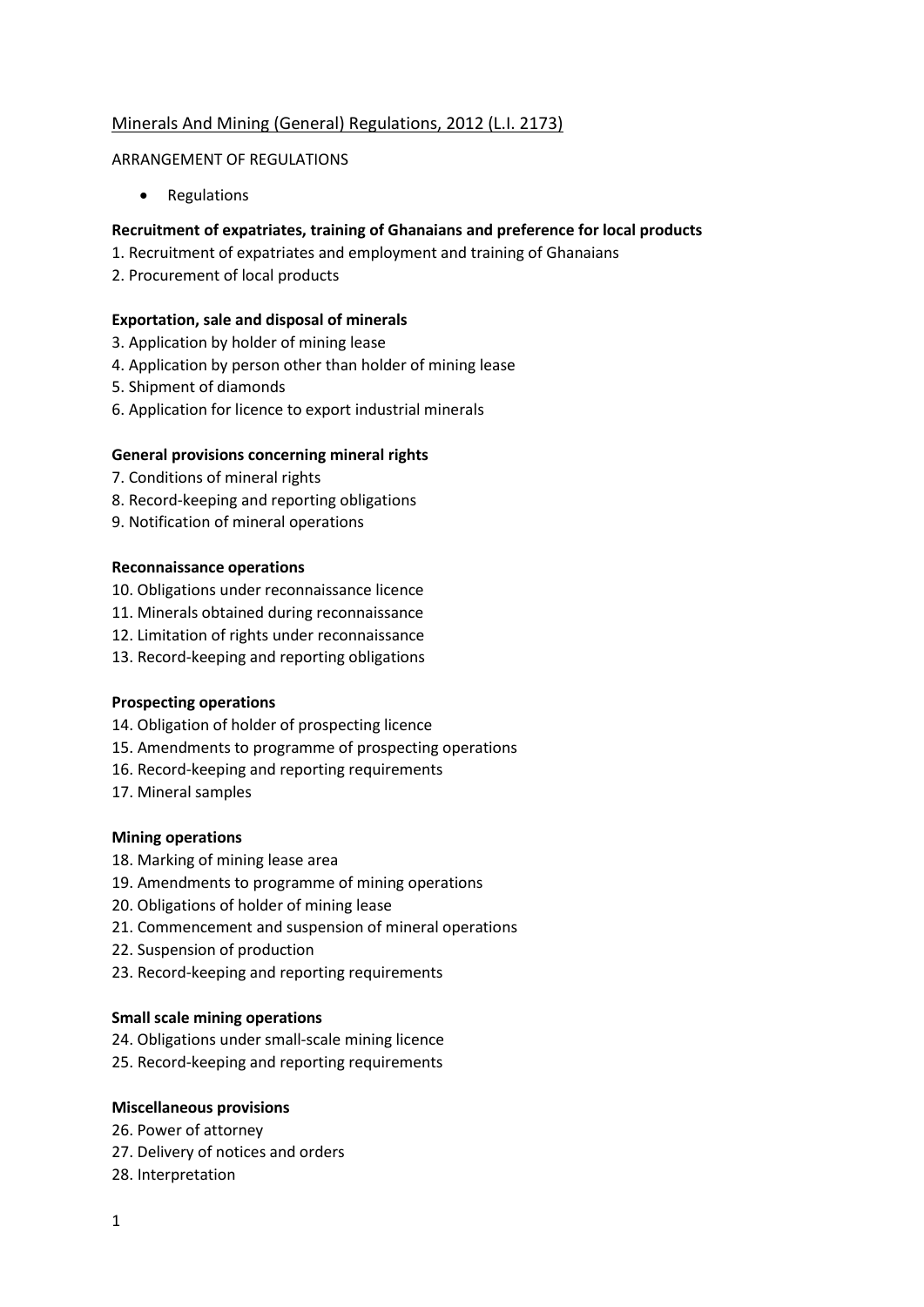Schedule

In exercise of the powers conferred on the Minister responsible for Mines under section 110 of Minerals and Mining Act, 2006 (Act 703), these Regulations are made this day 20th of March, 2012.

### Recruitment of expatriates, training of Ghanaians and preference for local products

### **Regulation 1—Recruitment of expatriates and employment and training of Ghanaians**

(1) An application for a mineral right, a licence to export or deal in minerals or to provide mine support services under the Act or any Regulations made under the Act shall be accompanied by particulars of the applicant's proposals with respect to the recruitment of expatriates and employment and training of Ghanaians.

(2) The particulars to be submitted shall include:

(a) the curriculum vitae of the expatriates;

(b) the positions to be filled by the expatriates and their job descriptions;

(c) the conditions of service of the expatriates, including remuneration, allowances and other benefits;

(d) the term or duration of the contract of the expatriates;

(e) a statement indicating how the applicant intends to train Ghanaians to replace the expatriates within a specified time frame, if available; and

(f) the level of compliance with the ratios stipulated in these Regulations.

(3) The particulars shall be submitted:

(a) together with Form One as set out in the First Schedule; and

(b) at intervals of five years after the application has been granted.

(4) An immigration quota shall be granted to a holder of a mineral right under the Act subject to the approval by the Commission of the proposals submitted under subregulation (1).

(5) The approved proposals shall form part of the conditions to the mineral right agreement or the appropriate licence granted under the Act.

(6) The Commission shall not approve an immigration quota or an application to recruit an expatriate unless the Commission is satisfied that no Ghanaian has the requisite qualification and experience to occupy the position for which the expatriate is to be recruited.

(7) On the commencement of these Regulations, a holder of a reconnaissance licence or a prospecting licence shall submit for approval, a programme for recruitment and training of Ghanaians which shall include:

(a) details of ongoing and planned recruitment and training of Ghanaians to replace expatriates; and (b) the percentage of expatriate staff relative to the total number of staff and senior staff to be maintained by a holder of a reconnaissance licence or a prospecting licence as specified in the Second Schedule.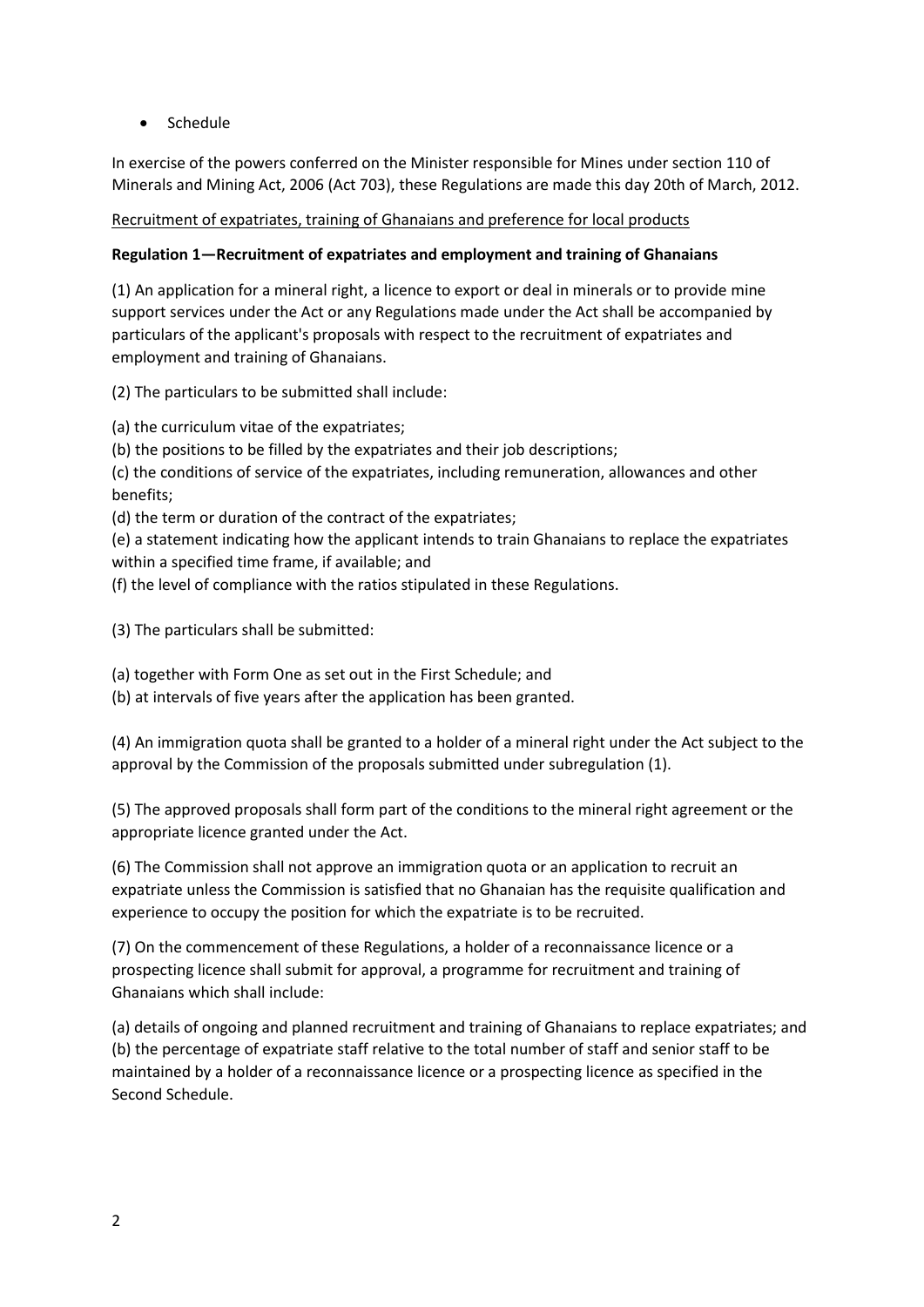(8) Where the employment of expatriate skilled labour is critical, a holder of a reconnaissance licence or a prospecting licence may,

(a) after two years, substitute part or all of the holder's proportion of expatriate staff allowed in the technical, supervisory and management category for skilled labour; or (b) after four years, substitute part or all of the holder's proportion of staff allowed in the management category for skilled labour.

(9) On the commencement of these Regulations, a holder of a mining lease shall submit for approval, a programme for recruitment and training of Ghanaians which shall include:

(a) details of ongoing and planned recruitment and training of Ghanaians to replace expatriates; (b) the percentage of expatriate staff relative to the total number of senior staff to be maintained by a holder of a mining lease which is as follows:

(i) for the first three years from the commencement of these Regulations or the commencement of mining operations, whichever is later, the percentage shall not exceed ten percent; and

(ii) after the third year of the commencement of these Regulations or the commencement of mining operations, whichever is later, the percentage shall not exceed six percent.

(10) An expatriate shall not be employed in an unskilled or clerical position.

(11) Where the application of the percentages specified in subregulation (9) results in

(a) the holder of a mining lease being entitled to employ less than three expatriates, the Commission may permit the holder of a mining lease to employ three expatriates; or

(b) a fraction, the next whole number shall be the number of expatriates to be employed.

(12) On the commencement of these Regulations, a person registered to provide mine support services or licensed to export or deal in minerals shall:

(a) submit for approval a programme for training and recruitment of Ghanaians which shall include details of ongoing and planned training and recruitment of Ghanaians to replace expatriates; and (b) maintain expatriate staff as specified in the Second Schedule.

(13) Subject to paragraph (b) of subregulation (12), unskilled labour, skilled labour, and clerical positions shall be reserved for Ghanaians.

(14) Where the employment of expatriate skilled labour is critical for the purposes of training Ghanaian personnel, a mine support service provider or a holder of a licence to export or deal in minerals may substitute part of the proportion of expatriate staff allowed as specified in the Second Schedule with the required skilled labour.

(15) A person who does not comply with the localisation programme approved under these Regulations is liable to pay to the Commission a penalty of one year's gross salary of the expatriate involved for each month or part of each month that the expatriate worked.

(16) The penalty shall be paid into an account to be established by the Commission for training of Ghanaians for employment in the mining sector.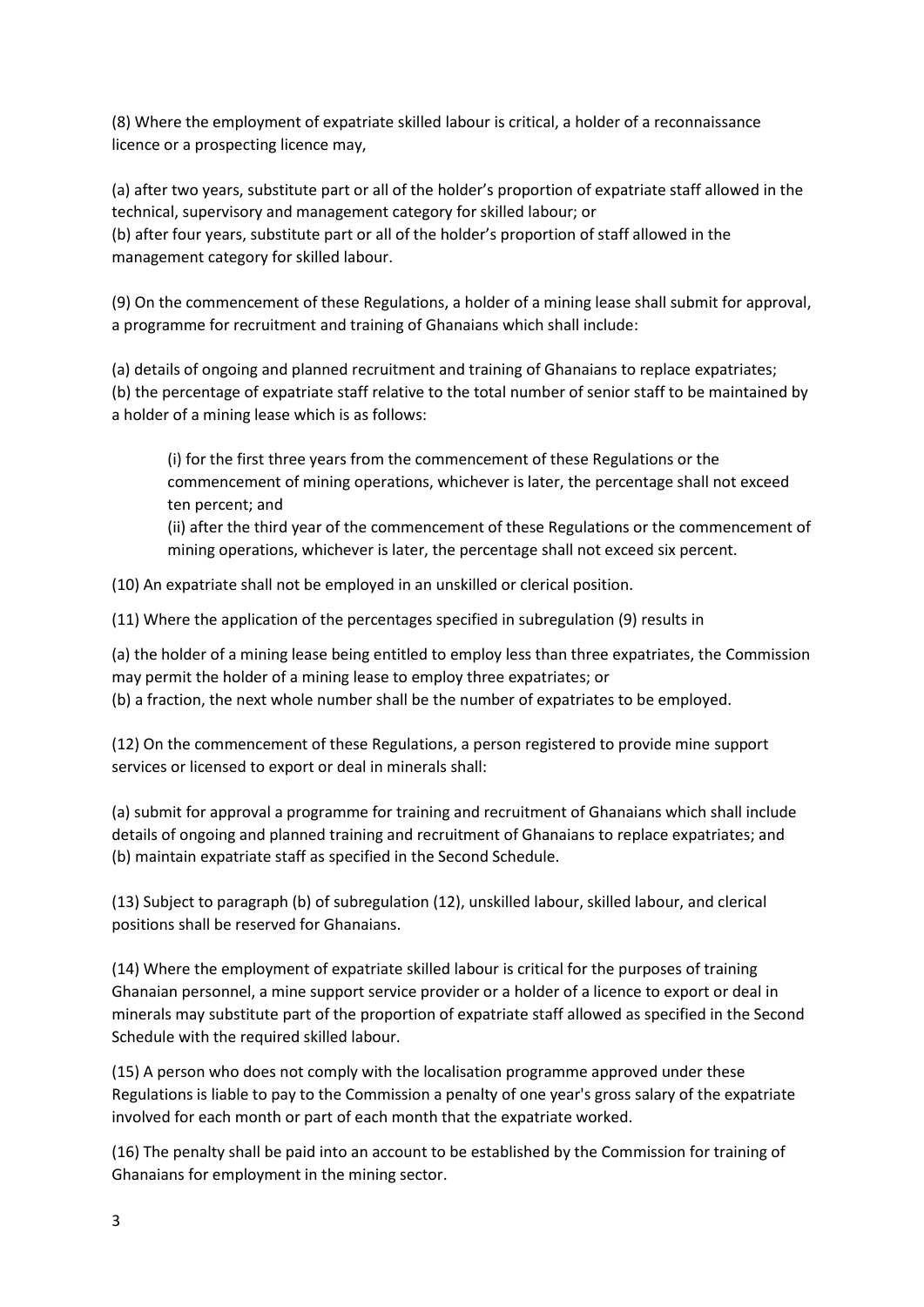(17) The payment of the penalty shall not prejudice any other actions that may be taken against the person or the expatriate involved under any other law;

(18) The Commission may approve the employment of additional expatriates in exceptional circumstances upon consideration of justification submitted by the applicant, including

(a) where specialised technology would be used;

(b) where training of Ghanaians being carried out would require a longer period than the transition period;

(c) where a special project including a new mine development, expansion or rehabilitation is to be undertaken, provided that the duration of the project does not exceed three years; or (d) where Ghanaians are transferred to work as expatriates in the company's operations in other countries.

(19) Where prospecting operations are being carried out on five or more prospecting licences and a corporate office is maintained separately from the exploration site offices, a maximum of two additional expatriates may be employed in the corporate office.

(20) Where mining operations are being carried out on two or more mining leases and a corporate office is maintained separately from the mine offices, a maximum of two additional expatriates may be employed in the corporate office.

### **Regulation 2—Procurement of local products**

(1) A mine Support Service provider, a holder of a mineral right or a licence to export or deal in minerals shall procure goods and services with Ghanaian content to the maximum extent possible and consistent with safety, efficiency and economy.

(2) A mine Support Service provider, a holder of a mineral right or a licence to export or deal in minerals shall submit to the Commission for approval, a procurement plan in accordance with subregulation (1).

(3) The procurement plan shall be submitted within one year of the commencement of these Regulations or the commencement of that person's operations, whichever is later.

(4) The procurement plan shall be for an initial period of five years, and subsequently for a further five year period.

(5) The procurement plan shall include

(a) targets for local procurement covering at least the items specified in the local procurement list as provided for in subregulation 10;

(b) prospects for local procurement; and

(c) specific support to providers or suppliers as well as other measures to develop the supply of local goods and services, including broadening access to opportunities and technical and financial assistance.

(6) A person who fails to comply with subregulation (2) is liable to pay the Commission a penalty of ten thousand United States dollars for each month of the first six months of default and subsequently ten thousand United States dollars for each day that the default continues.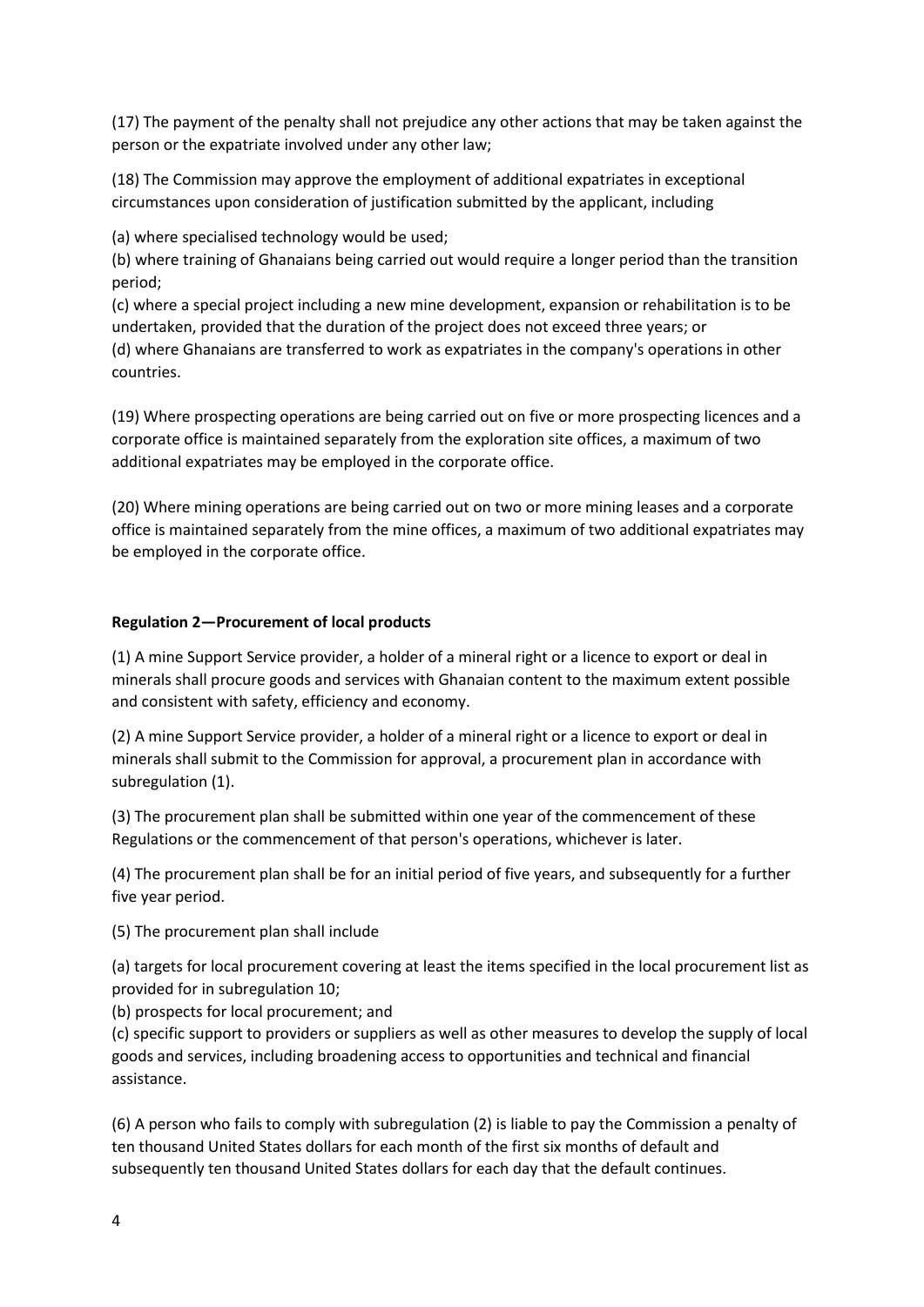(7) The procurement plan shall be revised annually to take account of the requirements in the local procurement list.

(8) The holder of a mineral right, a licence to export or deal in minerals or a licenced mine support services provider shall submit semi-annually, reports on the implementation of the procurement plan.

(9) A person who fails to comply with subregulation (8) is liable to pay to the Commission a penalty of ten thousand United States dollars for each month of the first two months of default and subsequently ten thousand United States dollars for each day that the default continues.

(10) The Commission shall have a local procurement list and specify in the list the goods and services with Ghanaian content which shall be procured in Ghana by the holder of a mineral right, a licence to export or deal in minerals or a person registered to provide mine support services.

(11) A holder of a mineral right, a licence to export or deal in minerals or a person registered to provide mine support services who fails to comply with subregulation (10) is liable to pay to the Commission the full customs import duty in respect of the goods imported and a penalty as provided in the local procurement list.

(12) The Commission shall review the local procurement list annually.

(13) In assessing tenders for goods and services on the local procurement list, where bids are within two percent of each other by price, the bid containing the highest level of Ghanaian participation in terms of ownership and management by Ghanaians and employment of Ghanaians shall be selected.

(14) A person whose localisation programme has been approved by the Commission under these Regulations shall submit an annual report to the Commission on or before the thirty-first day of January each year, showing the level of compliance with the approved programme.

### Exportation, sale and disposal of minerals

### **Regulation 3—Application by holder of mining lease**

(1) Subject to section 6(1) of the Act, an application by a holder of a mining lease for a licence to export, sell or dispose of gold or other precious minerals produced by the holder shall be submitted to the Minister as set out in accordance with the Form Two in the First Schedule.

(2) The application shall be accompanied with

- (a) a refining contract; and
- (b) a sales and marketing agreement.

(3) The holder of a licence to export, sell or dispose of gold or other precious minerals shall, before a shipment of minerals is made, provide to the Commission particulars of the quantity and grade of the mineral to be shipped and access for samples to be taken by a government designated laboratory for assaying purposes.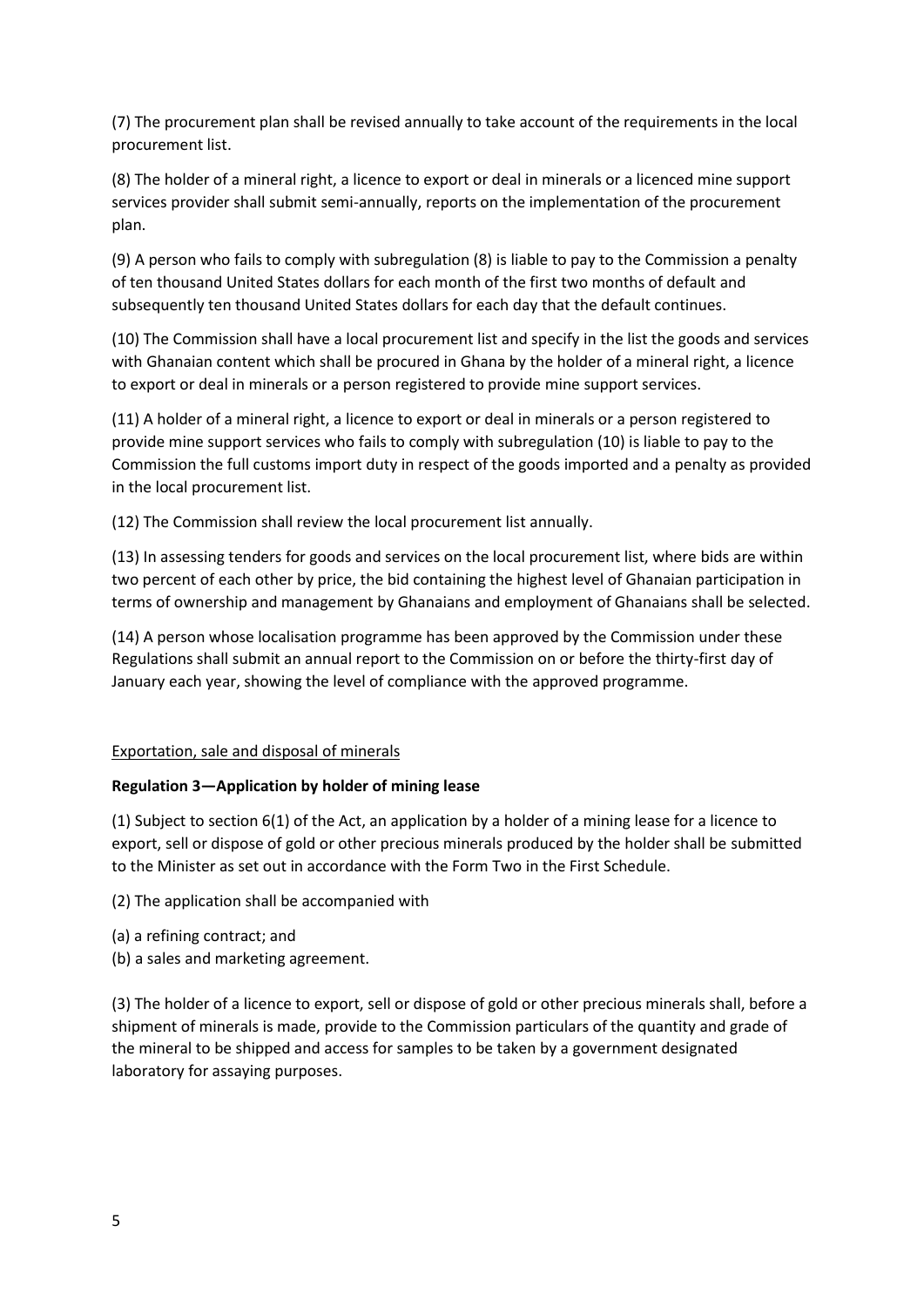(4) The holder of a licence to export, sell or dispose of gold or other minerals shall,

(a) not later than thirty days after a shipment of minerals, submit to the Commission certified copies of the refinery returns;

(b) comply with the conditions specified in the licence and any other reasonable conditions that the Minister may determine; and

(c) submit monthly and annual returns as set out in Form Three of the First Schedule.

### **Regulation 4—Application by person other than holder of mining lease**

(1) An application by a person other than a holder of a mining lease or holder of a licence to purchase and export, sell or dispose of minerals under section 6(1) of the Act shall be submitted to the Minister as set out in Form Four of the First Schedule and shall be accompanied with

(a) particulars of financial and technical resources available to the applicant;

(b) an estimate of the amount of money proposed to be spent;

(c) a business plan or particulars of the programme of the proposed operations; and

(d) a localisation programme in accordance with these Regulations.

(2) For the purposes of section 6(1) of the Act, the Minister may grant a licence to an applicant where the Minister is satisfied that:

(a) the business plan or particulars of the programme of the proposed operations includes

(i) the refining or polishing of the minerals in Ghana before export;

(ii) the purchase of only refined or polished minerals for export; or

(iii) the supply of a percentage of the minerals determined by the Minister to local refineries to ensure regular supply to local users; and

(b) the applicant has access to adequate financial resources, technical competence and experience to carry out the operations effectively.

(3) The holder of a licence shall submit monthly and annual returns as set out in Form Five of the First Schedule.

(4) The holder of a licence to export, sell or dispose of gold or other minerals shall comply with the conditions specified in the licence and any other conditions that the Minister may determine.

(5) This regulation applies to precious minerals only.

#### **Regulation 5—Shipment of diamonds**

The shipment of diamonds shall be in accordance with the Kimberley Process Certificate Act, 2003 (Act 652).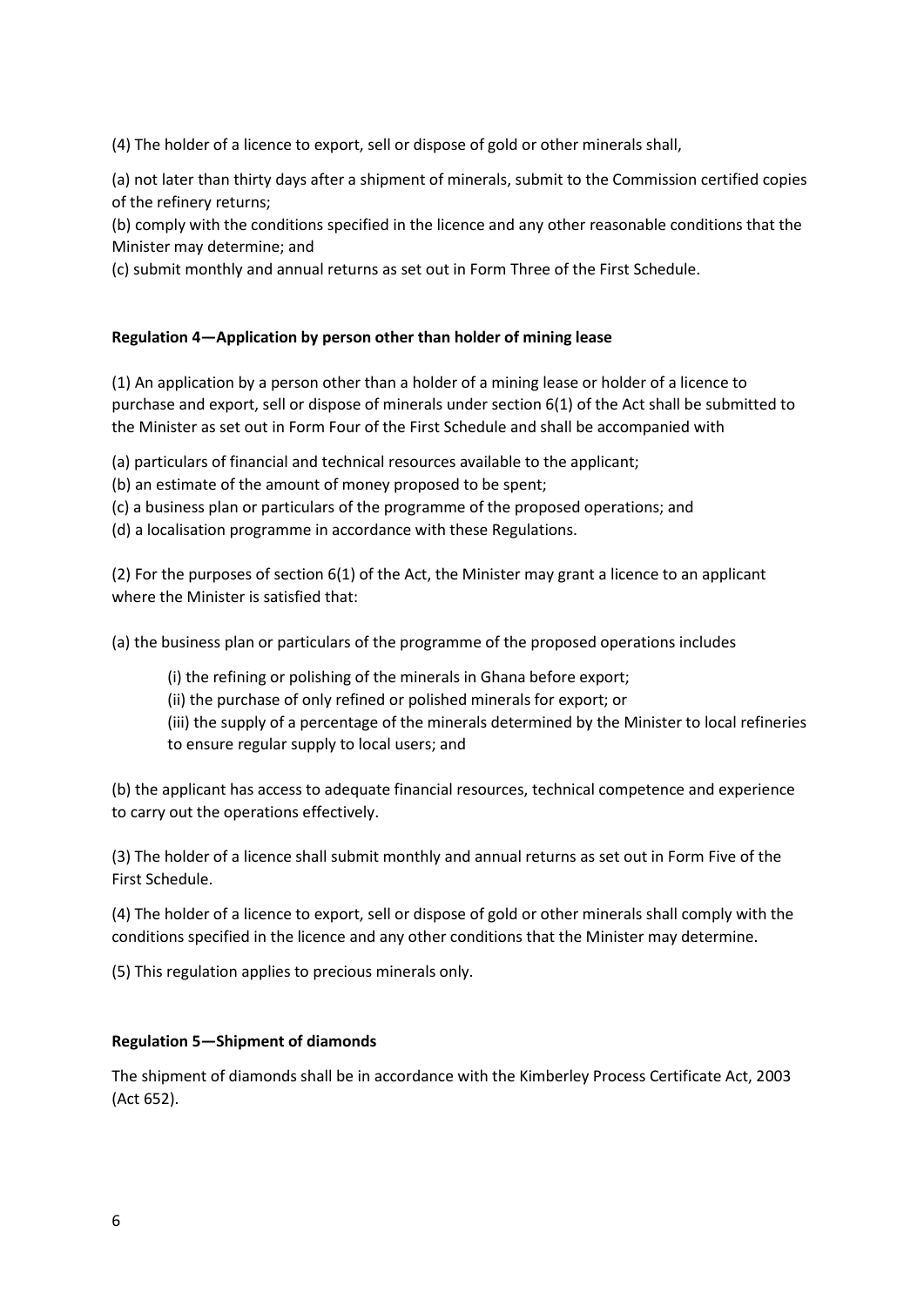### **Regulation 6—Application for licence to export industrial minerals**

(1) Subject to section 6(1) of the Act, a holder of a restricted mining lease shall obtain a licence from the Minister to enable the holder export, sell or dispose of any industrial minerals produced from the mining operations of the holder.

(2) The application for the licence shall be submitted by the holder to the Minister and shall be as set out in Form Six of the First Schedule and shall be accompanied with a marketing contract.

(3) A person shall not ship any industrial minerals under this regulation unless that person has submitted to the Minister

(a) particulars of the quantity and grade or bulk of industrial mineral to be shipped;

- (b) the sale price at the time of shipment; and
- (c) the country of destination.

(4) A person who ships industrial minerals shall submit to the Commission within sixty days after the shipment, certified copies of sales returns in relation to the shipment.

(5) A holder of a licence to export, sell or dispose of industrial minerals shall comply with the conditions specified in the licence and any other conditions that the Commission may determine.

(6) The holder of a licence to export, sell or dispose of industrial minerals shall submit monthly and annual returns as set out in Form Seven of the First Schedule.

#### General provisions concerning mineral rights

#### **Regulation 7—Conditions of mineral rights**

(1) The holder of a mineral right and the operator of a mine or a mining related facility, shall:

- (a) conduct mineral operations
	- (i) with due diligence, efficiency, safety and economy,
	- (ii) in accordance with good mining industry practice, and
	- (iii) in a proper and workmanlike manner, and

(b) observe sound technical and engineering principles and use appropriate modern and effective equipment, machinery, methods and materials.

(2) The holder of a mineral right shall comply with the conditions specified in the agreement in respect of the mineral right and any other conditions that the Minister may determine.

(3) A condition of a licence or lease which relates to obligations which apply after the expiration of the licence or lease shall continue to have effect and be enforceable after

- (a) the expiration of the term of the mineral right;
- (b) the surrender of the whole or a part of the area specified in the mineral right; or,
- (c) the cancellation of the right in respect of the whole or part of the area specified in the right.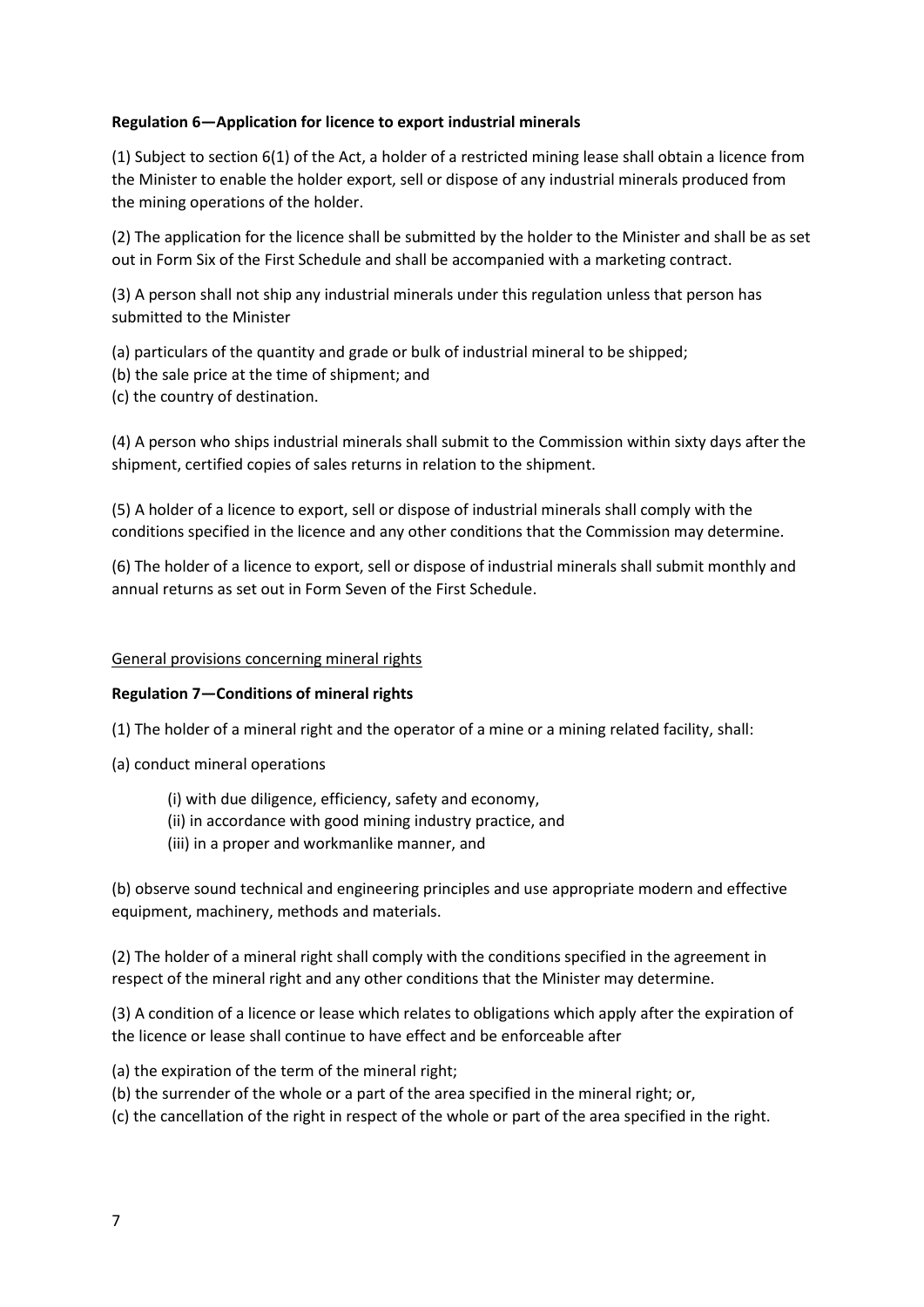### **Regulation 8—Record-keeping and reporting obligations**

(1) The holder of a mineral right shall keep at the holder's registered address and, where applicable, the holder's mine offices, complete and accurate records of operations relating to the mineral right including

(a) complete and accurate technical records of its mineral operations, in the title area and where applicable, minerals won and production from the title area;

(b) reports, including interpretations, dealing with minerals identified in the title area in the course of mineral operations;

(c) copies of tests and analyses, geological and geophysical maps, diagrams or charts relevant to the mineral operations;

(d) where applicable, correct and intelligible plans and sections of mines that show the operations and workings which have been carried on as well as dykes, veins, faults and disturbances which have been encountered in the workings or operations;

(e) complete records of pits and trenches created by the holder in the title area; and (f) proper books of accounts and financial records of the holder's mineral operations prepared according to generally accepted accounting principles, showing the expenditure and, where applicable, the revenues received by the holder from all sources including its mineral operations in the title area.

(2) The Minister may publish, in the Gazette and on the website of the Commission, Reporting Guidelines for the purpose of specifying the form of and details required in reports and records required to be submitted under these Regulations.

(3) The holder of a mineral right shall provide to the Commission other reports and information concerning its mineral operations that are prescribed in these Regulations and in accordance with any Reporting Guidelines made under subregulation (2).

(4) The holder of a mineral right who fails to submit a report as required under this regulation is liable to pay to the Commission a penalty of five hundred United States dollars for each day that the report is not submitted.

(5) The holder of a mineral right shall provide the Commission with samples from the title area that the Commission may reasonably request and the holder shall keep the samples in the manner directed by the Commission and published on the website of the Commission.

#### **Regulation 9—Notification of mineral operations**

(1) The holder of a mineral right shall, at least thirty days, before commencing operations in a District, give written notice as prescribed in regulation 27 to the relevant District Office of the Commission, the District Assembly and the communities concerned on entry into the District to conduct mineral operations.

(2) The holder of a mineral right shall, at least thirty days, before ceasing operations in a District where that holder has been operating, give written notice as prescribed in regulation 27 to the relevant District Office of the Commission, the District Assembly and the communities concerned before the intended departure.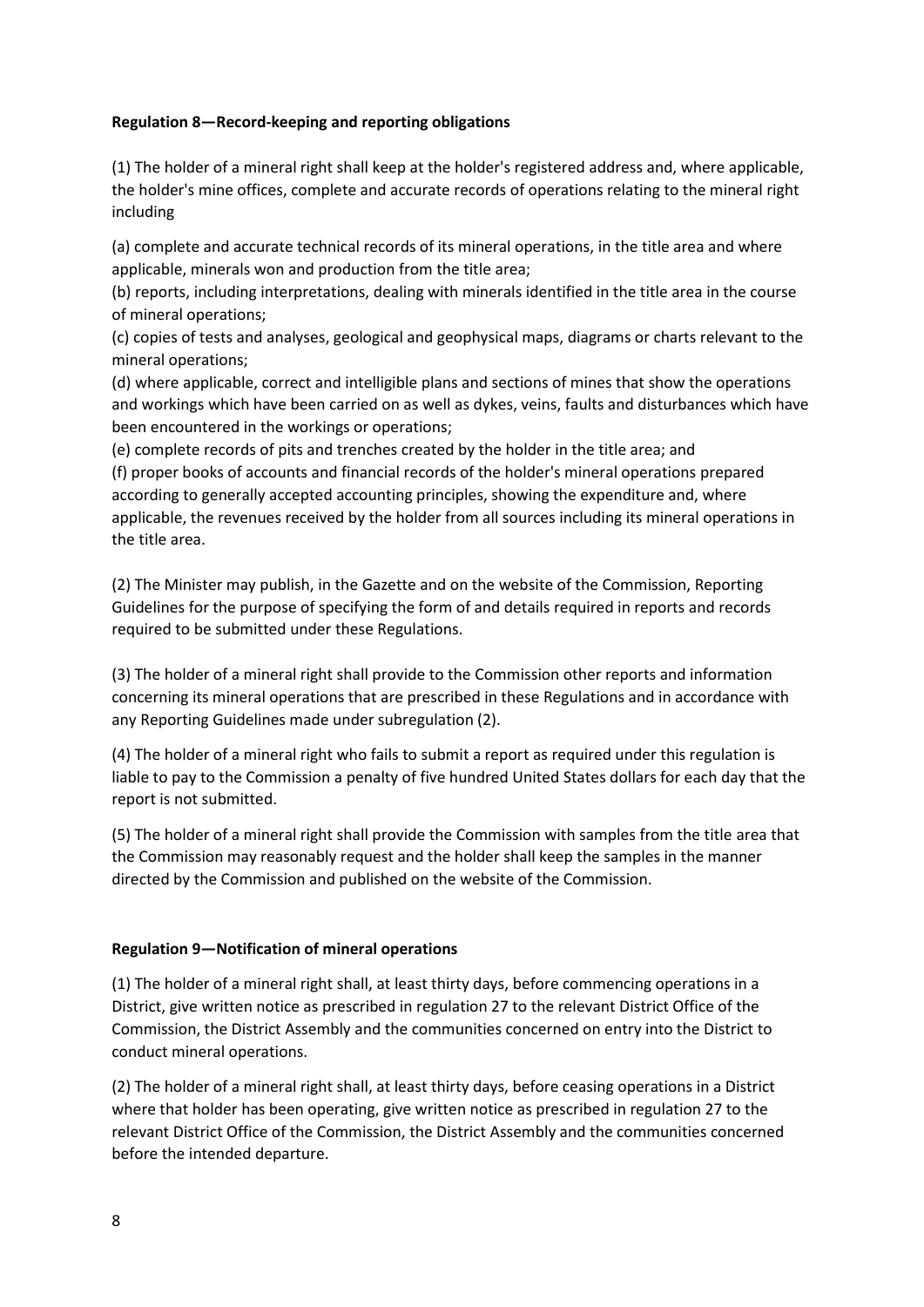(3) A holder of a mineral right who contravenes subregulation (1) or (2) is liable to pay to the Commission a penalty of not more than five thousand United States dollars in the first instance and a further penalty of five hundred United States dollars for each day the contravention continues.

### Reconnaissance operations

### **Regulation 10—Obligations under reconnaissance licence**

The holder of a reconnaissance licence shall:

(a) commence reconnaissance operations within one month after the date of issue of the licence or some other further period specified in the licence;

(b) carry on reconnaissance operations in accordance with the approved programme of reconnaissance operations;

(c) submit quarterly to the Commission, geological and financial reports and other information relating to the reconnaissance operations as may be required;

(d) comply with the terms and conditions of any Environmental Permit that relates to the operations to be carried out under the licence;

(e) report any mineral discovery to the Commission within thirty days after discovery;

(f) on or within thirty days after the end of the term of the licence, remove any camps or temporary buildings or installations that the holder erected to carry out reconnaissance operations; and (g) within ninety days repair or make good any damage caused to the surface of the land to the satisfaction of the Environmental Protection Agency and the Commission.

### **Regulation 11—Minerals obtained during reconnaissance**

Minerals obtained in the course of reconnaissance operations shall remain the property of the Republic and, except for a reasonable quantity that may be kept for the purpose of sampling, assay, analysis or other examination, shall not be disposed of by the holder of the licence or by any other person without the written consent of the Commission.

#### **Regulation 12—Limitation of rights under reconnaissance licence**

The holder of a reconnaissance licence shall not conduct any prospecting or mining operations in the area which is the subject of the licence or in any other area.

#### **Regulation 13—Record-keeping and reporting obligations**

(1) The holder of a reconnaissance licence shall keep complete and accurate records of

- (a) details of the minerals discovered in the reconnaissance area;
- (b) results of geological analysis obtained and compiled by the licence holder;
- (c) results of studies, surveys, tests and other work undertaken in the area covered by the licence, including any interpretation and assessment of the tests and surveys;
- (d) financial statements and other books of account that the Commission may require; and
- (e) reports and any other information that the Commission may determine.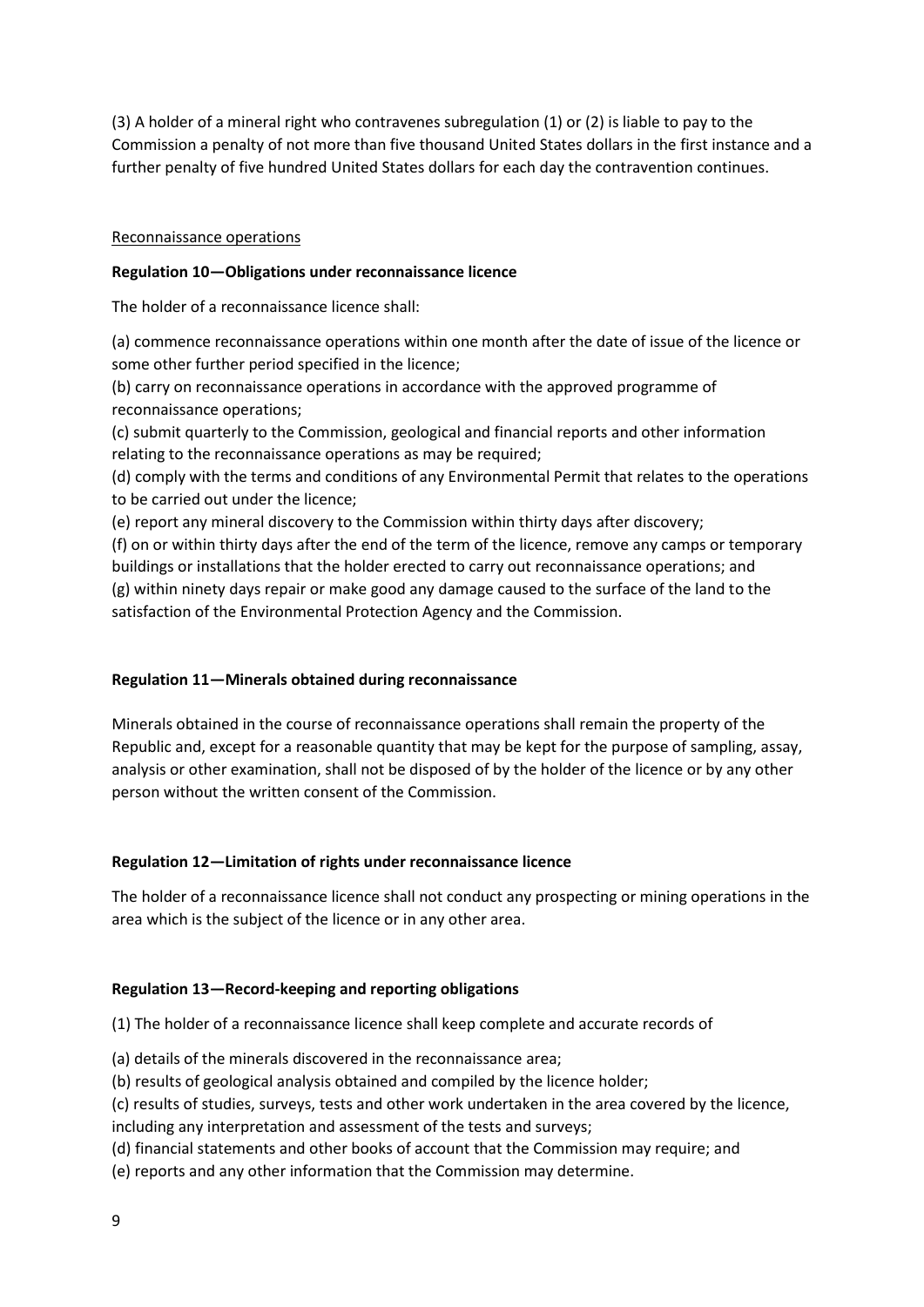(2) The records and reports to be maintained under subregulation (1), shall be submitted to the Commission in the manner and form specified in the Reporting Guidelines or as directed by the Commission by written notice to the holder.

(3) The Commission shall prepare and publish in the Gazette Reporting Guidelines which shall specify the manner and form in which records and reports are to be submitted to the Commission.#

### Prospecting operations

### **Regulation 14—Obligations of holder of prospecting licence**

The holder of a prospecting licence shall:

(a) commence prospecting operations within three months or within any other further period specified in the licence, after the date of issue of the licence and shall supply, at least once in every three months, copies of the records required in these Regulations to the Commission;.

(b) carry on prospecting operations in accordance with the programme of prospecting operations; (c) give notice to the Commission in writing of the discovery of the mineral to which that holder's prospecting licence relates within a period of thirty days after the discovery;

(d) give notice to the Commission of the discovery of any other mineral deposit of possible economic value or otherwise within a period of thirty days after the discovery;

(e) backfill or otherwise make safe any excavation made during the course of the prospecting operations, to the reasonable satisfaction of the Commission;

(f) permanently preserve or otherwise make safe any borehole in the manner directed by the Commission and surrender to Government without compensation the boreholes and any water rights in respect of the bore holes after the termination;

(g) unless the Commission otherwise directs, remove, within sixty days after the expiry or termination of the licence, any camp, temporary building or machinery erected or installed by the holder, and repair or otherwise make good any damage to the surface of the ground occasioned by the removal, to the reasonable satisfaction of the Environmental Protection Agency and the Commission; and

(h) subject to the conditions of the licence and the provisions of section 37 of the Act, expend on prospecting, in accordance with the programme of prospecting operations, not less than the amount specified in the prospecting licence.

### **Regulation 15—Amendments to programme of prospecting operations**

(1) The holder of a prospecting licence may, give notice to the Minister of amendments to the programme of prospecting operations and the amendments shall, unless the Minister rejects them within two months after being notified, have effect after that period.

(2) The Minister may allow an amendment to the approved programme of prospecting operations where the Minister is satisfied that

(a) the proposed revised programme of prospecting operations will ensure the most efficient prospecting of the mineral resources in the area;

(b) the proposed prospecting area extends to cover only that area reasonably required for the proposed revised programme of prospecting operations; and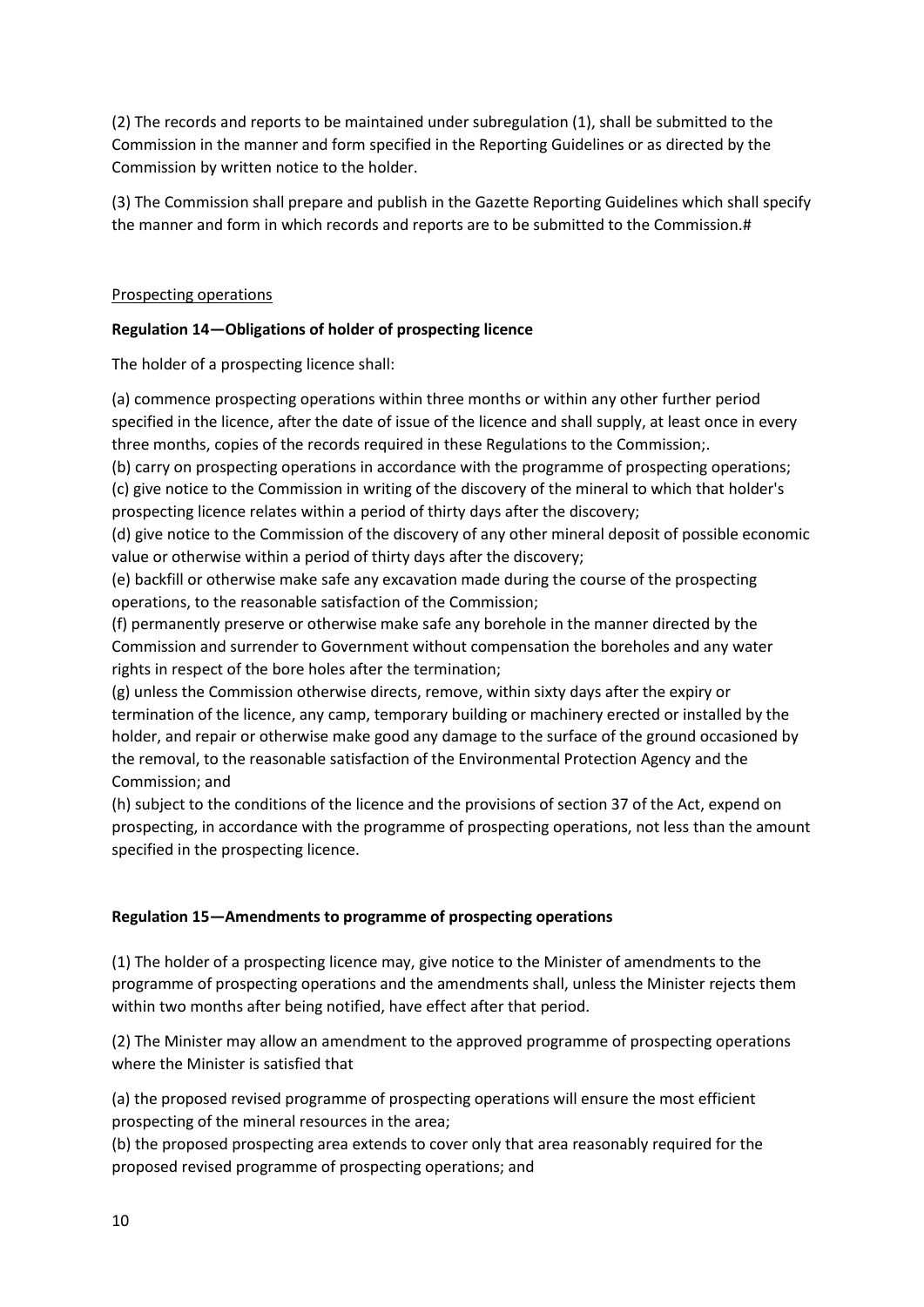(c) the holder of the prospecting licence demonstrates secured access to adequate financial resources, technical competence and experience to carry on effective prospecting operations in accordance with the proposed revised programme of prospecting operations.

(3) The Minister may cause investigations to be conducted or negotiations or consultations to be carried out as the Minister considers necessary to ensure that a proper assessment is made to ascertain whether the criteria in subregulation (2) have been satisfied.

(4) The Commission may, on an application by the holder of a prospecting licence, limit or suspend the obligation to carry on prospecting operations or to expend moneys as required by section 37 of the Act, where the holder of the licence can make a suitable case for the obligations to be temporarily suspended.

### **Regulation 16—Record-keeping and reporting requirements**

(1) The holder of a prospecting licence shall keep full and accurate records of prospecting operations, including

- (a) boreholes drilled;
- (b) strata penetrated, with detailed logs of the strata;
- (c) minerals discovered;
- (d) the results of any geochemical or geophysical analysis; ,
- (e) the result of any analysis or identification of minerals removed under section 37 of the Act;
- (f) the geological interpretation of the records maintained under paragraphs (a) to (e);
- (g) the number of persons employed; and
- (h) any other prospecting work not listed above.

(2) The records and reports to be maintained under subregulation (1), shall be submitted to the Commission in the manner and form specified in the Reporting Guidelines, or otherwise as directed by the Commission or the Ghana Geological Survey Department by written notice to the holder.

(3) The holder of a prospecting licence shall submit to the Commission, at least quarterly and not later than fifteen days after the end of each quarter, a report containing the information required under subregulation (1).

(4) The holder of a prospecting licence shall submit to the Commission half-yearly and not later than thirty days after the half-year to which the report relates, a report summarising the results of prospecting operations undertaken in the title area during the half-year and containing the information required under subregulation (1).

(5) The holder of a prospecting licence shall submit to the Commission at the end of the financial year and not later than thirty days after the end of the financial year to which the report relates, a report summarising the results of prospecting operations undertaken in the title area during the financial year and, if applicable, a description of the proposed operations for the following year.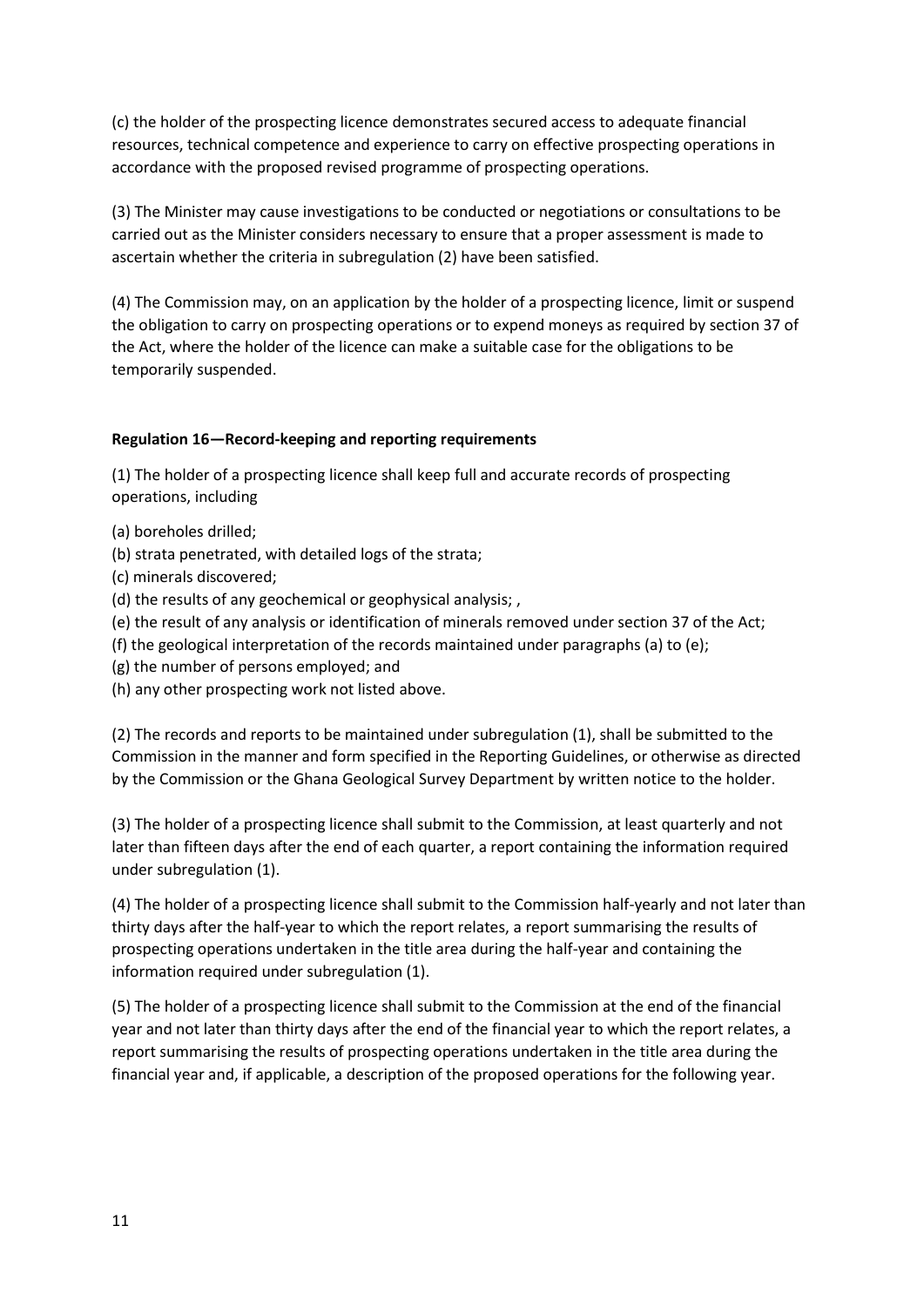(6) A person who

(a) fails to

(i) keep a record or information required to be kept under sub-regulations (1) and (2); or (ii) supply any record to the Commission in accordance with this regulation; or

(b) supplies any false or misleading record or information to the Commission, commits an offence for the purposes of section 106 of the Act.

### **Regulation 17—Mineral samples**

(1) The holder of a prospecting licence shall not, without the written permission of the Commission, which permission shall not be unreasonably withheld, and subject to reasonable conditions that the Minister may determine, remove any mineral from a prospecting area except for the purpose of having the mineral analysed, valued or tested.

(2) The holder of a prospecting licence shall

(a) provide to the Commission samples from the title area as the Commission may reasonably request, and

(b) keep samples in the manner directed by the Commission.

(3) On the surrender or termination of a prospecting licence, the holder shall submit all drill cores and samples to the Commission or to any office designated by the Commission. Mining operations

#### **Regulation 18—Marking of mining lease area**

The holder of a mining lease shall, within thirty days after the receipt of the lease, paint and keep painted on each notice board of the relevant beacon during the period of the lease, the number assigned to the lease by the Commission.

#### **Regulation 19—Amendments to programme of mining operations**

(1) The holder of a mining lease shall give notice to the Commission of amendments that the holder wishes to make to the approved programme of mining operations and the amendments shall, unless they are rejected by the Minister within two months after the Minister has been notified, have effect after that period.

(2) The Minister may allow an amendment to the approved programme of mining operations where the Minister is satisfied that:

(a) the proposed revised programme of mining operations will ensure the most efficient use of the mineral resources in the area;

(b) the title area extends to cover only that area reasonably required for the proposed revised programme of mining operations; and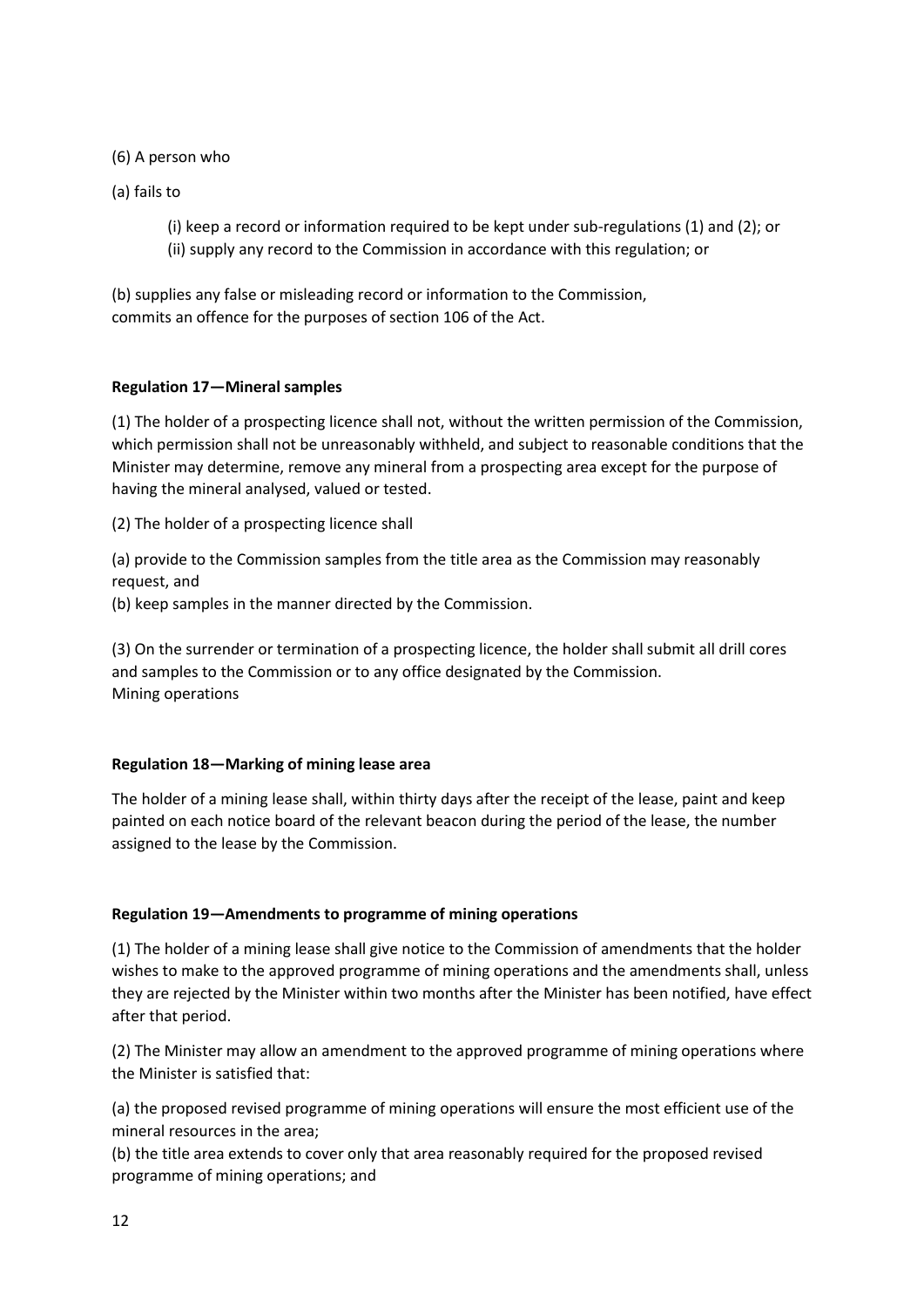(c) the holder of the mining lease demonstrates secured access to adequate financial resources, technical competence and experience to carry on effective mining operations in accordance with the proposed revised programme.

(3) The Minister may cause investigations to be conducted or negotiations or consultations to be carried out as the Minister considers necessary to ensure that a proper assessment is made to ascertain whether the criteria in subregulation (2) have been satisfied.

(4) Subject to section 51 of the Act, the Commission may, on an application by the holder of a mining lease, limit or suspend the obligation to carry out mining operations, to expend moneys, or commence or continue production as required under the lease where, the holder of the mining lease can make a suitable case for the obligations to be temporarily suspended.

### **Regulation 20—Obligations of holder of mining lease**

The holder of a mining lease shall:

(a) commence mining operations within twenty-four months of the grant of the lease, or within the period of time specified in the lease or in any Development Agreement entered into pursuant to section 49 of the Act;

(b) conduct mining operations in compliance with the approved programme;

(c) demarcate and keep demarcated the mining area in the manner prescribed under these Regulations;

(d) comply with the terms and conditions of the mining lease and any applicable Development Agreement; and

(e) comply with requests and directives issued by the Commission, including directions made by inspectors in the Inspectorate Division given in accordance with the Act and these Regulations.

### **Regulation 21—Commencement and suspension of mineral operations**

(1) The holder of a mining lease operator shall give notice to the Commission of

- (a) the commencement of mining operations in the mine;
- (b) the suspension of mining operations in the mine;
- (c) the recommencement of mining operations, in the mine, after suspension;
- (d) the closure of mining operations in the mine;
- (e) any substantial change to the mining operations in the mine;
- (f) the commencement of installation of any major item of machinery or equipment in the mine; and
- (g) the commencement of any major construction activity in the mine.

(2) The notice required in subregulation (1) shall be provided before, as applicable, the commencement, suspension, substantial change, installation or major construction, closure or recommencement.

(3) A notice required to be provided in subregulation (1) shall be provided within ninety days.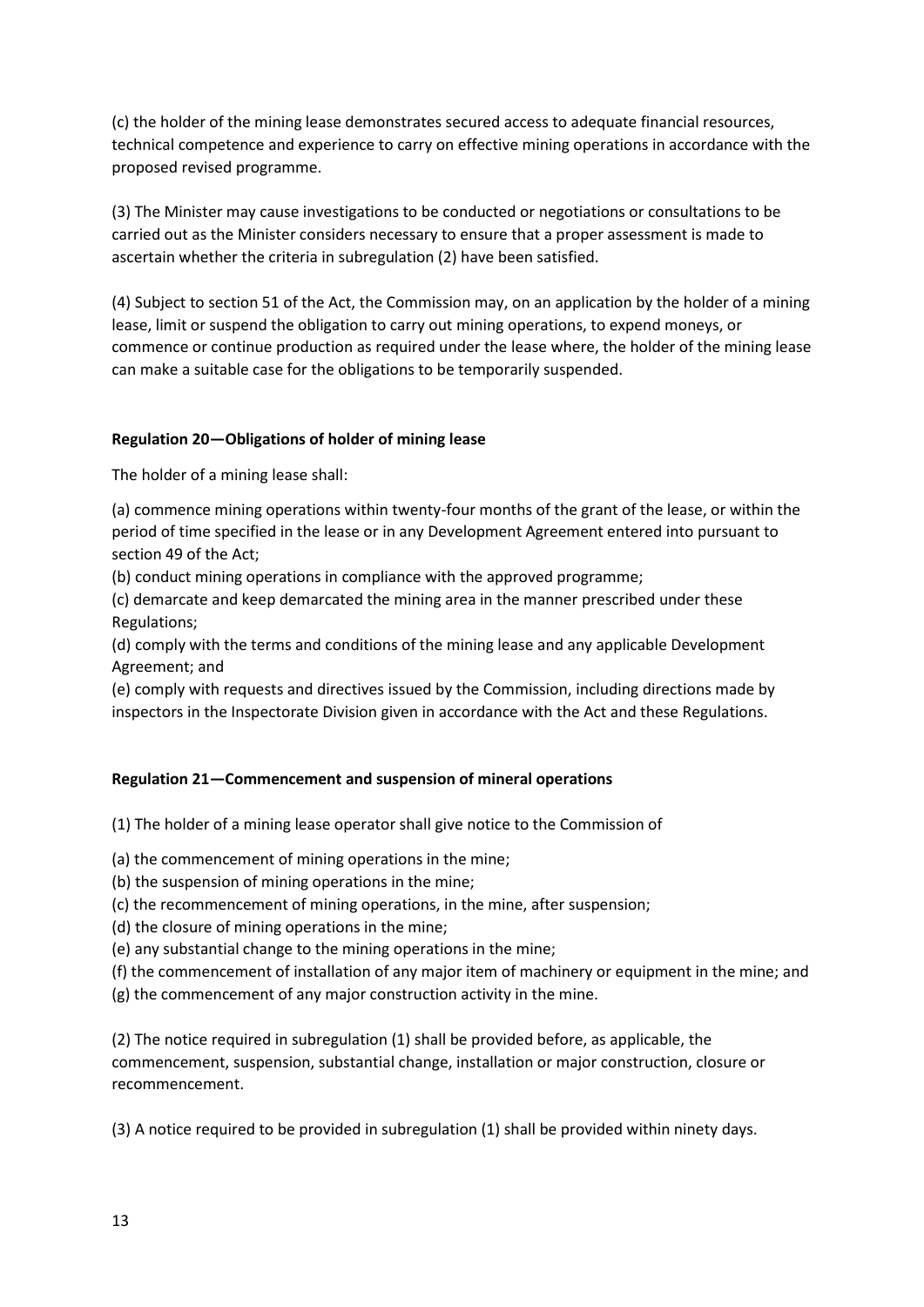(4) A person who contravenes subregulation (1) is liable to pay to the Commission a penalty of ten thousand United States dollars and a further penalty of two thousand United States dollars for each day the contravention continues.

### **Regulation 22—Suspension of production**

(1) Subject to section 51 of the Act, where the holder of a mining lease proposes to suspend or discontinue mining operations, the holder shall cause to be prepared to the satisfaction of the Commission an accurate plan of the mining operations as at the time of discontinuance or suspension and shall submit that plan to the Commission in accordance with these Regulations before the mining operations are discontinued or suspended.

(2) For the purposes of subregulation (1), where operations in a mine are to be suspended or discontinued, the holder shall submit plans to the Commission and the plans shall be subject to the approval of the Minister in accordance with section 51 of the Act.

(3) Where the suspension, curtailment or discontinuance of mining operations is approved, the Commission may grant, on behalf of the Minister, a certificate for the period and subject to the conditions determined by the Minister.

(4) Where work is not resumed at the expiration of the period of cessation or suspension specified in the certificate referred to in subregulation (3), or where the conditions specified in the certificate are not complied with, the Minister may revoke the mining lease.

(5) A certificate of cessation or suspension obtained through fraud or misrepresentation is void and the lease shall be revoked without prejudice to any penalty specified in these Regulations.

(6) A holder who contravenes this regulation commits an offence and is liable on summary conviction in the case of a body corporate, to a fine of not more than the penalty units equivalent of ten thousand United States dollars or in the case of an individual, to a fine of not more than the penalty units equivalent of five thousand United States dollars.

(7) The suspension or closure of the mine does not affect the validity period of the corresponding mining lease or small scale mining licence and the responsibilities for the payment of annual and rental fees.

## **Regulation 23—Record-keeping and reporting requirements**

(1) The holder of a mining lease shall keep at the holder's registered address complete and accurate records of mining operations including

(a) copies of maps, geological reports, sample analyses, aerial photographs, boreholes drilled, cores, logs and tests and other data obtained and compiled by the lease holder;

(b) details of minerals discovered;

(c) results of geochemical or geophysical analysis obtained and compiled by the lease holder;

(d) results of studies, surveys, tests and other work undertaken in the area covered by the mining lease, including any interpretation and assessment of those tests and surveys;

(e) the geological interpretation of the records maintained, under paragraphs (a) to (d);

(f) details of minerals won, quantities sold, revenue received and royalties payable, royalties paid, taxes paid, dividends paid, communities social responsibility programmes;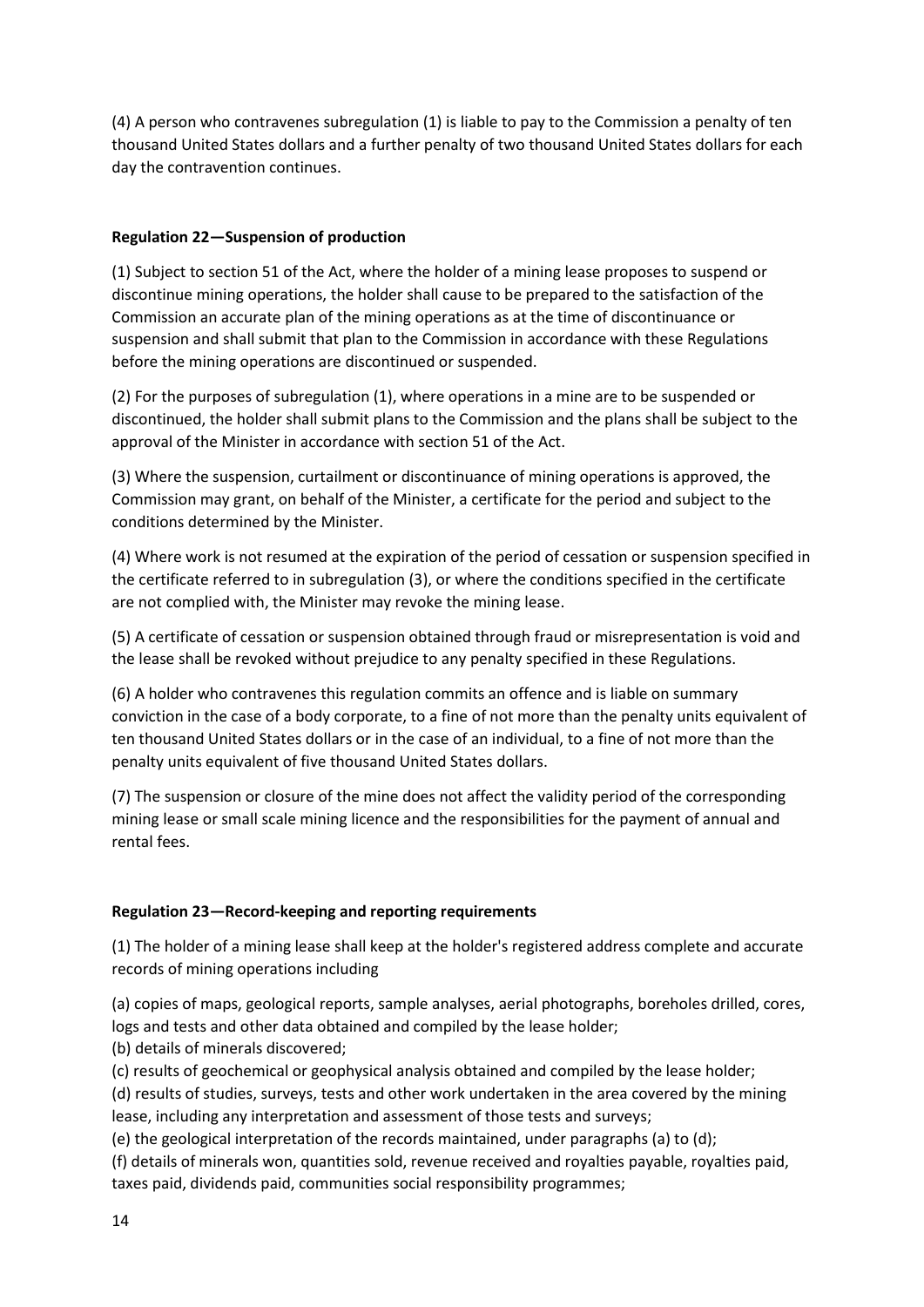(g) financial statements and other books of account that the Commission may require;

- (h) the number of persons employed; and
- (i) any other information that the Commission may specify.

(2) The records and reports to be maintained under subregulation (1), shall be maintained in the manner and form specified in the Reporting Guidelines, or as otherwise directed by the Commission by written notice to the holder.

(3) The holder of a mining lease shall submit to the Commission monthly, and not later than fifteen days after the end of each month, a report containing the information required under subregulation  $(1).$ 

(4) The holder of a mining lease shall submit to the Commission half-yearly and not later than thirty days after the half-year to which the report relates, a report summarising the results of mining operations undertaken in the title area during the half-year and containing the information required under subregulation (1).

(5) The holder of a mining lease shall submit to the Commission at the end of the financial year and not later than thirty days after the end of the financial year to which the report relates, a report summarizing the results of mining operations undertaken in the title area during the financial year and a description of the proposed operations for the following year together with an estimate of production and revenue to be obtained from the operations.

(6) The holder of a mining lease shall submit to the Commission not later than one hundred and eighty days after the end of each financial year, a copy of each of its annual financial reports including a balance sheet, profit and loss account, and all notes pertaining to the records, duly certified by a qualified accountant who is a member of the Ghana Institute of Chartered Accountants.

(7) A person who

(a) fails to

(i) keep a record or information required to be kept under subregulations (1) and (2); or (ii) supply any record to the Commission in accordance with subregulation (3) to (5); or

(b) supplies any false or misleading record or information to the Commission, commits an offence for the purposes of section 106 of the Act.

### Small scale mining operations

#### **Regulation 24—Obligations under small-scale mining licence**

The holder of a small-scale mining licence shall

(a) commence mining operations under the licence within six months after the grant of the licence or any other period specified in the licence;

(b) conduct mining operations in compliance with the mining plan approved by the Commission;

(c) demarcate and keep demarcated the concession boundaries in the manner prescribed in these Regulations;

(d) comply with the terms and conditions of the licence; and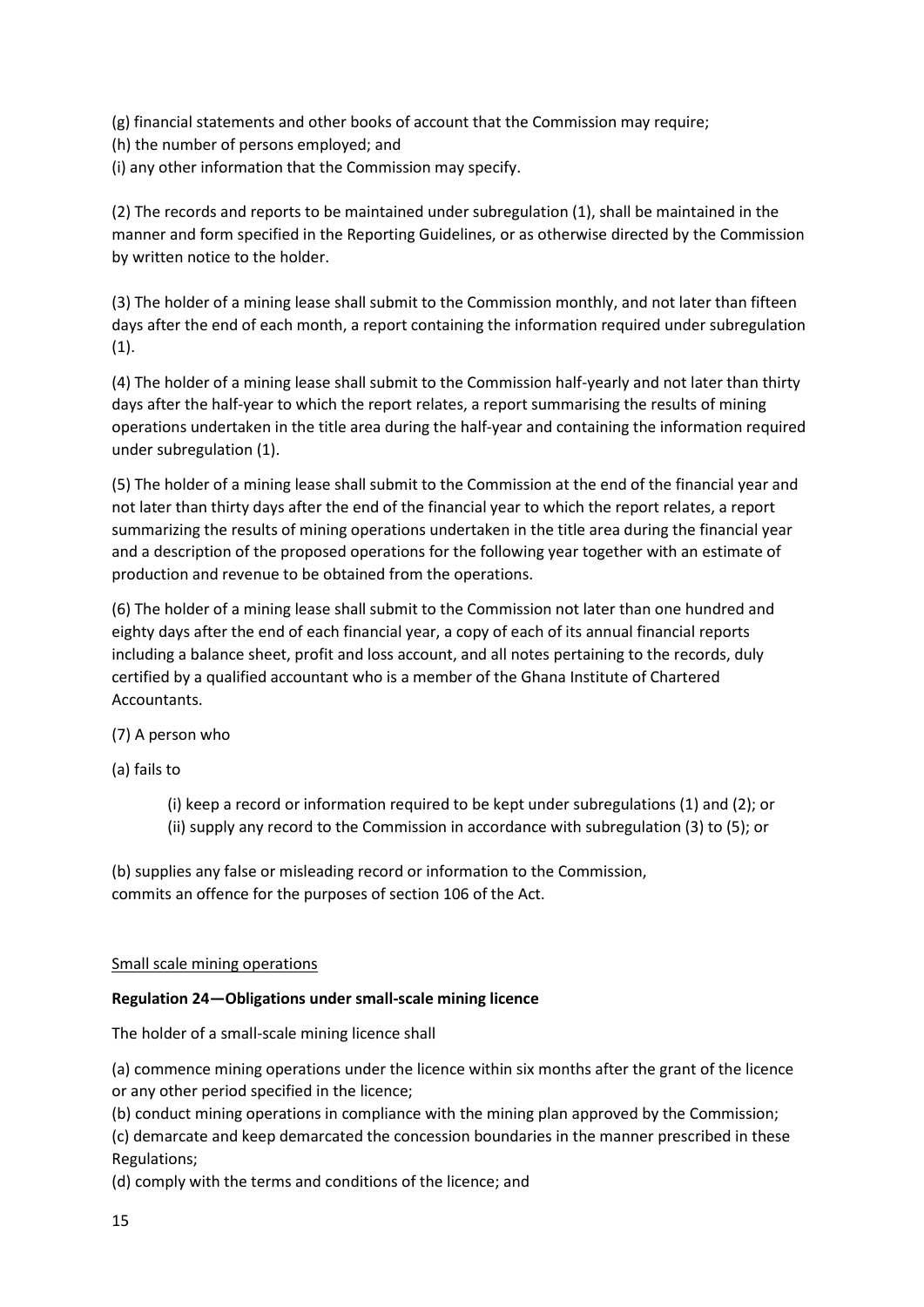(e) comply with directives issued by the Commission or an authorized officer in accordance with the Act and these Regulations.

### **Regulation 25—Record-keeping and reporting requirements**

(1) The holder of a small-scale mining licence shall keep at the holder's registered address, complete and accurate records of mining operations including

(a) copies of maps, geological reports, sample analyses and other data obtained and compiled by the licence holder;

(b) details of minerals discovered;

(c) results of analysis obtained and compiled by the holder of the small-scale mining licence;

(d) results of studies, surveys, tests and other work undertake in the title area, including any interpretation and assessment of those tests and surveys;

(e) the geological interpretation of the records maintained under paragraphs (a) to (d);

(f) details of minerals won, quantities sold, revenue received, taxes paid, royalties paid and payable;

(g) financial statements and other books of account that the Commission may require;

(h) the number of persons employed; and

(i) any other information specified by the Commission.

(2) The records and reports to be maintained under subregulation (1), shall be maintained in the manner and form specified in the Reporting Guidelines or otherwise as directed by the Commission by written notice to the holder.

(3) The holder shall submit to the Commission half-yearly and not later than thirty days after the half-year to which the report relates, a report summarising the results of mineral operations undertaken in the title area during the half-year and containing the information required under subregulation (1).

(4) The holder shall submit to the Commission at the end of the financial year and not later than thirty days after the end of the financial year to which the report relates, a report summarising the results of mining operations undertaken in the title area during the financial year and a description of the proposed operations for the following year together with an estimate of production and revenue to be obtained from the operation.

(5) The holder shall submit to the Commission not later than ninety days after the end of each financial year, a copy of each of its annual financial reports, duly certified by a qualified practising accountant who is a member of the Ghana Institute of Chartered Accountants.

(6) A person who

(a) fails to

(i) keep a record or information required to be kept under subregulations (1) and (2); (ii) supply a record to the Commission in accordance with subregulation (3) to (5); or

(b) supplies false or misleading record or information to the Commission, commits an offence for the purposes of section 106 of the Act.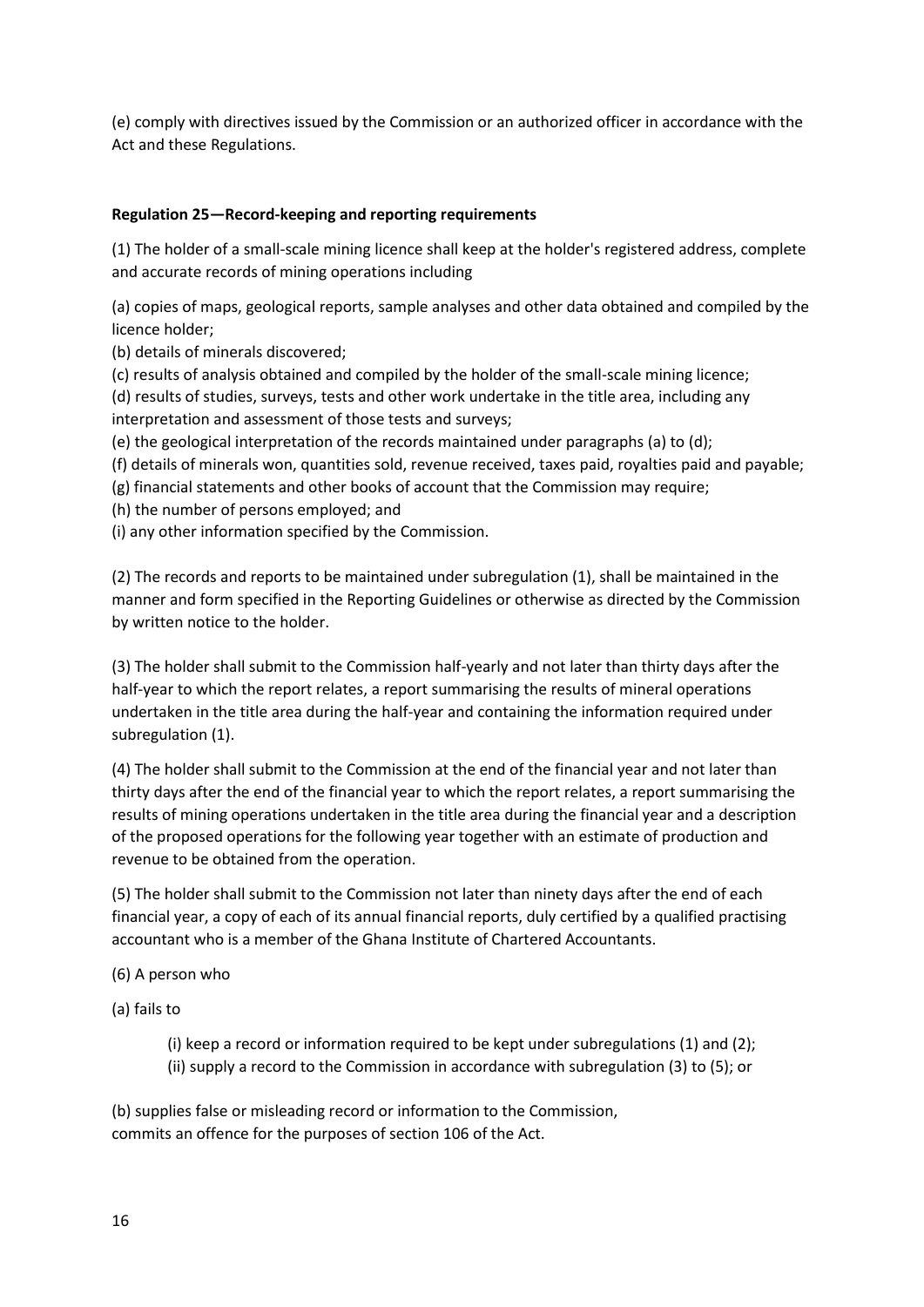#### Miscellaneous provisions

### **Regulation 26—Power of attorney**

A person may appoint another person as an attorney to act for that person in dealing with a mineral right or application for a mineral right by lodging with the Commission a notice of appointment of attorney or a power of attorney as set out in Form Eight in the First Schedule.

### **Regulation 27—Delivery of notices and orders**

Unless otherwise stated in the Act or these Regulations, any notice, order, process or other document, required or authorized to be made under the Act or any Regulations made under the Act, to be given to or served on a person, may be served by:

(a) delivering the notice to that person;

(b) delivering the notice to an agent of that person;

(c) forwarding the notice by post in a certified or prepaid registered letter addressed to that person at that person's registered address in the case of the holder of a mineral right, or that person's last known place of abode or business in other cases;

(d) facsimile, where the person has provided in writing to the person wishing to serve the notice, a facsimile number for the purpose of the serving of notices and confirmed by registered mail; (e) email where the person has provided in writing to the person wishing to serve the notice, an email address for the purpose of the service of notices; or

(f) registered mail.

### **Regulation 28—Interpretation**

In these Regulations, unless the context otherwise requires,

- "Act" means the Minerals and Mining Act, 2006 (Act 703);
- "Agency" means the Environmental Protection Agency;
- "agent" means any person acting on behalf of another person or of the Commission;
- "Commission" means the Minerals Commission established under section 1 of the Minerals Commission Act, 1993 (Act 450);
- "employee" means a person who undertakes work in an area covered by a mineral right under a contract of employment or apprenticeship;
- "Environmental Assessment Regulations" means the Environmental Assessment Regulations, 1999 (L.I. 1652);
- "environmental impact assessment" means the process for the orderly and systematic evaluation of a proposal including its alternatives and objectives and its effect on the environment including the mitigation and management of those effects; the process extends from the initial concept of the proposal through implementation to completion, and where appropriate, decommissioning;
- "environmental impact statement" means a document prepared by an applicant to present the case for the assessment of the proposal of the applicant as part of the environmental impact assessment process;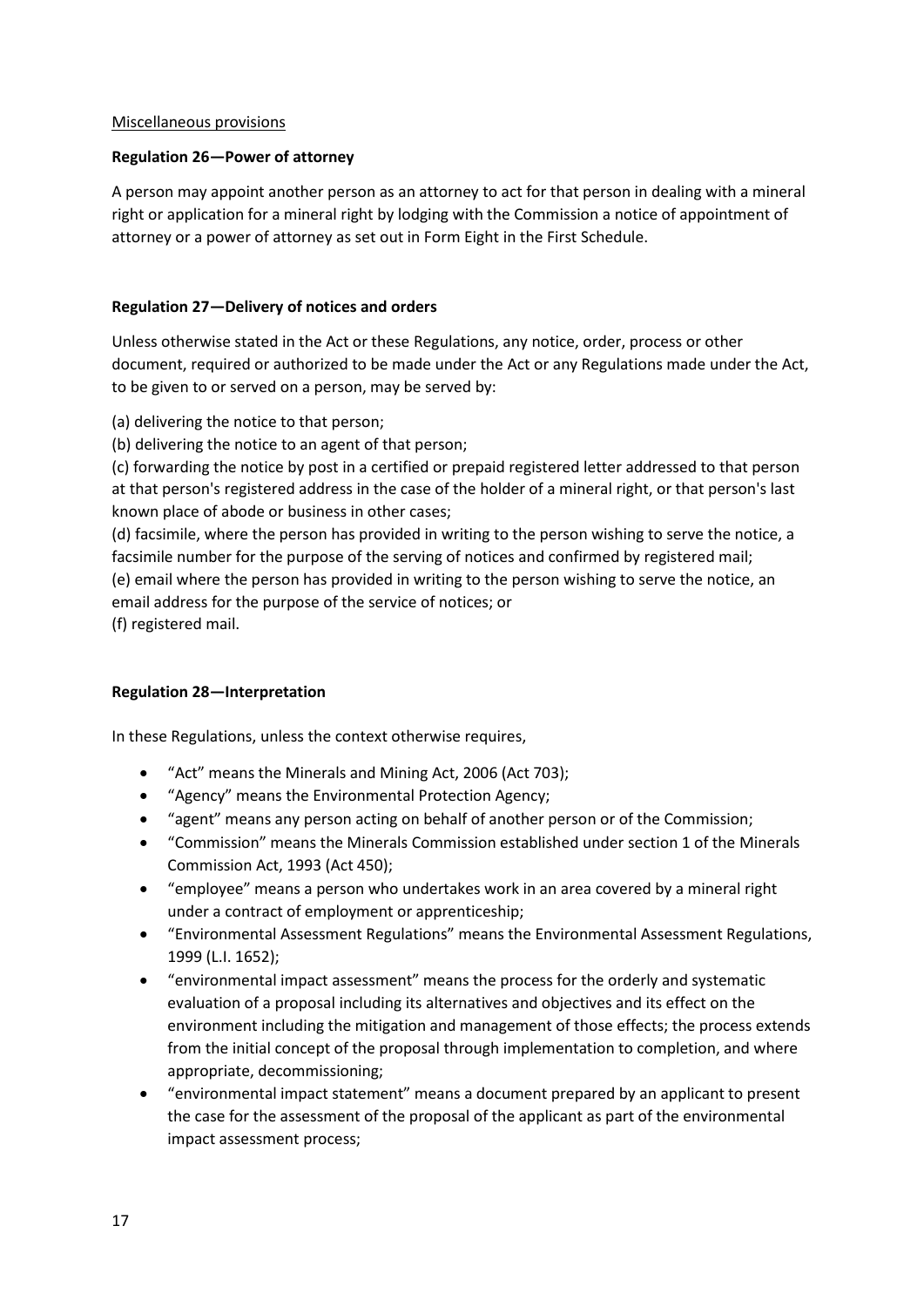- "environmental management plan" means a document representing efforts that will be made to manage any significant environmental impacts which will result from an existing undertaking;
- "environmental permit" means an environmental authorization to commence a proposed undertaking or continue with the undertaking, issued after registration of the undertaking, or upon submission of a preliminary environmental report or environmental impact assessment;
- "inspector" means an inspector of the Inspectorate Division appointed under the Act;
- "localisation programme" includes a procurement plan and means proposals or particulars with respect to the employment or recruitment of expatriates, employment and training of Ghanaians towards the eventual replacement of expatriate personnel by Ghanaian personnel and preference for local products, as the context permits;
- "manager" means a manager appointed by the operator in accordance with section 16 of the Act and, means in relation to a mine or other facility:
	- o a manager for that mine or facility, appointed by the holder of a mining lease or a restricted mining lease;
	- $\circ$  a person who is appointed by the registered manager to have the immediate charge and direction of the mine or facility; and
	- o a deputy manager appointed by a registered manager or who is appointed by a person referred to in sub-regulation (b);
- "precious minerals" include
	- o emerald, garnet, ruby, sapphire, turquoise, and any other precious stones that are prescribed by the Commission; and
	- $\circ$  precious metals, namely gold, silver, or other metals of the platinoid group in an unmanufactured state and, any other rare earth metals that are prescribed by the Commission;
- "prospecting operations" means operations carried out under a prospecting licence;
- "reconnaissance operations" means operations carried out under a reconnaissance licence;
- "Reporting Guidelines" means the guidelines published pursuant to regulation 8(2), 13(2), 16 (2), 23(3) or 25(3);
- "senior staff" means an employee of a holder of a mineral right or a mine support provider above the level of supervisor;
- "small-scale mine" means a mine operated under a small-scale mining licence; and
- "title area" means an area which is the subject of a mineral right.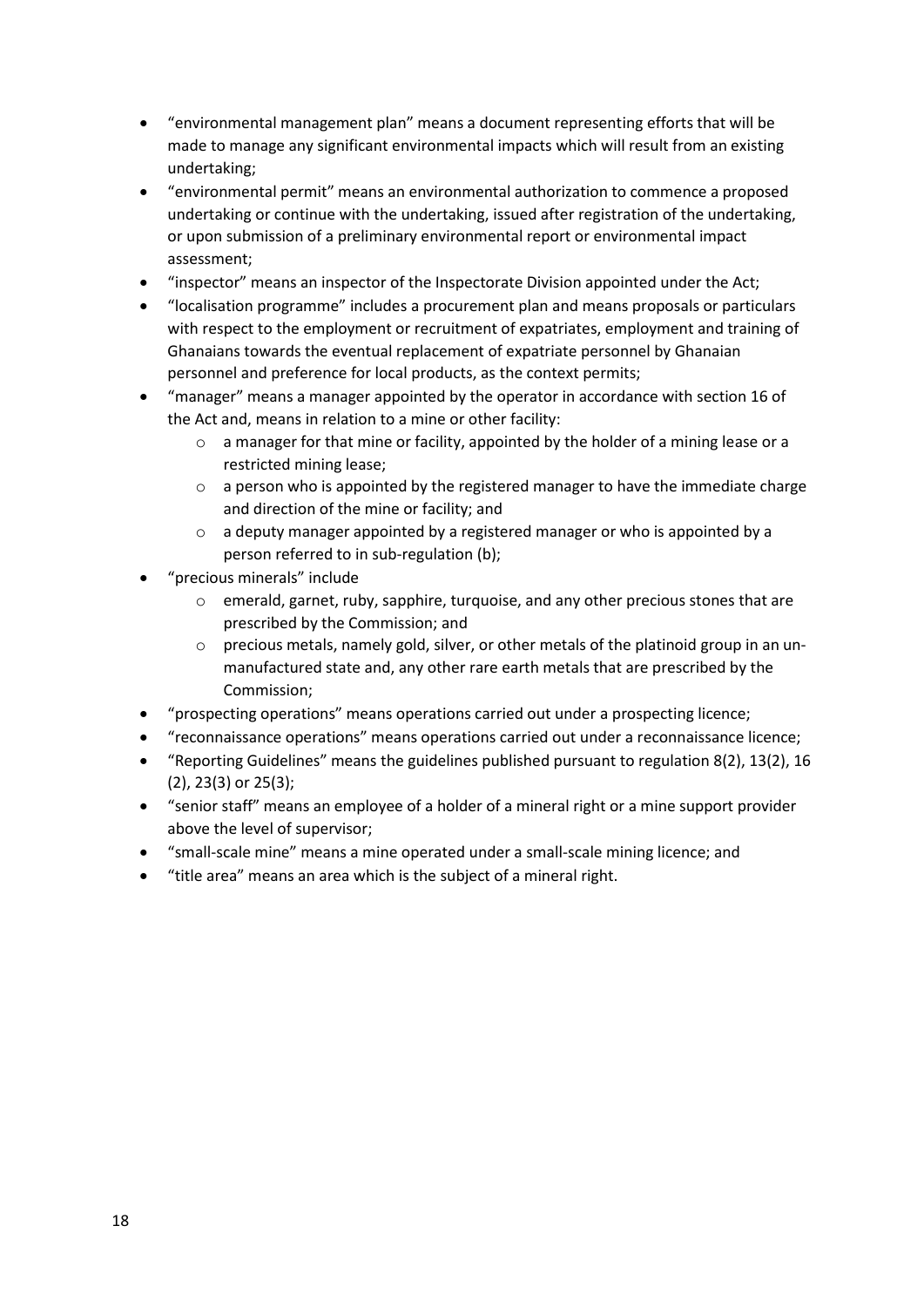# **SCHEDULES**

### FIRST SCHEDULE

### **Form One: Expatriate Recruitment Application Form**

(Regulation 1(3)(a))

| EXPATRIATE RECRUITMENT APPLICATION |  |
|------------------------------------|--|
|                                    |  |

SECTION 1: LICENCEE'S IDENTIFICATION DATA

FORM APPLICATION No.:

Full Name of Licencee

Postal Address

City/Town/Village

Region

Email Address

Facsimile #

Website

Fixed Phone Line #

Mobile Phone Line #

Licence #

Licence Type #

#### SECTION 2: EXPATRIATE'S DATA

Full Name of Expatriate **Picture of Expatriate** Picture of Expatriate

Date of Birth

Nationality

Place of Birth

Passport Number

Position

Date of Employment

Duration of employment

Fixed Phone Line #

Email Address: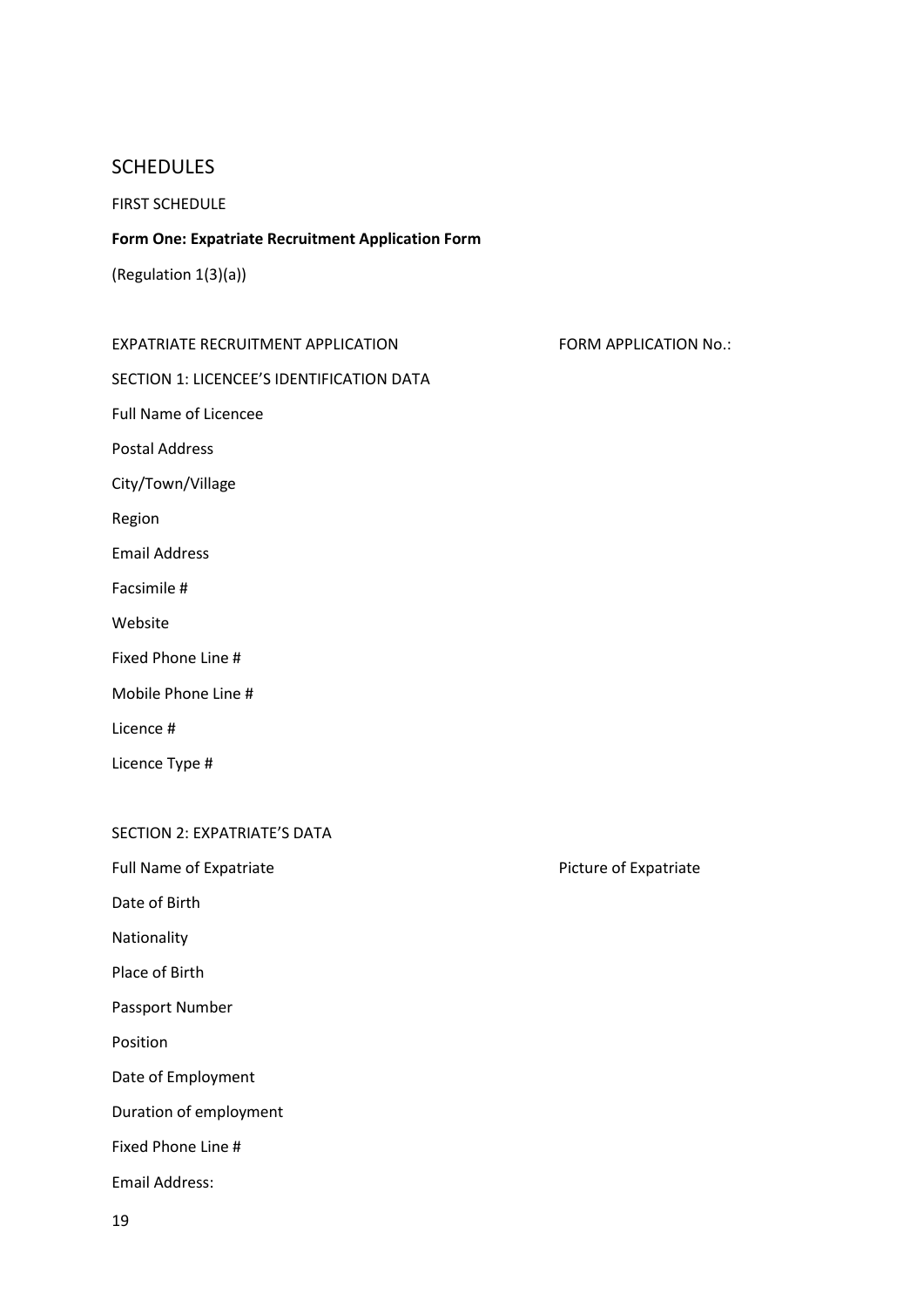Facsimile #

Mobile Phone #

Permanent Address

Remuneration Per Month (US\$)

Remuneration Per Month (GHS)

SECTION 3: GHANAIAN COUNTERPART'S DATA

Full Name of Ghanaian Counterpart Picture of Ghanaian Counterpart

Present Position

Qualification

Expected Takeover Date

Fixed Phone Line

Facsimile

Mobile Phone

Email Address

Permanent Address

SECTION 4: SUMMARY OF PLANNED PROGRAMS FOR GHANAIAN COUNTERPART

Planned Training Program Timelines Training Cost

I declare that the information provided above is true and correct. I agree to abide and be bound by the terms, conditions and contractual provisions governing the expatriate recruitment into Ghana's mining sector.

………………………….. …………………../………../…………

Signature Right Thumb Print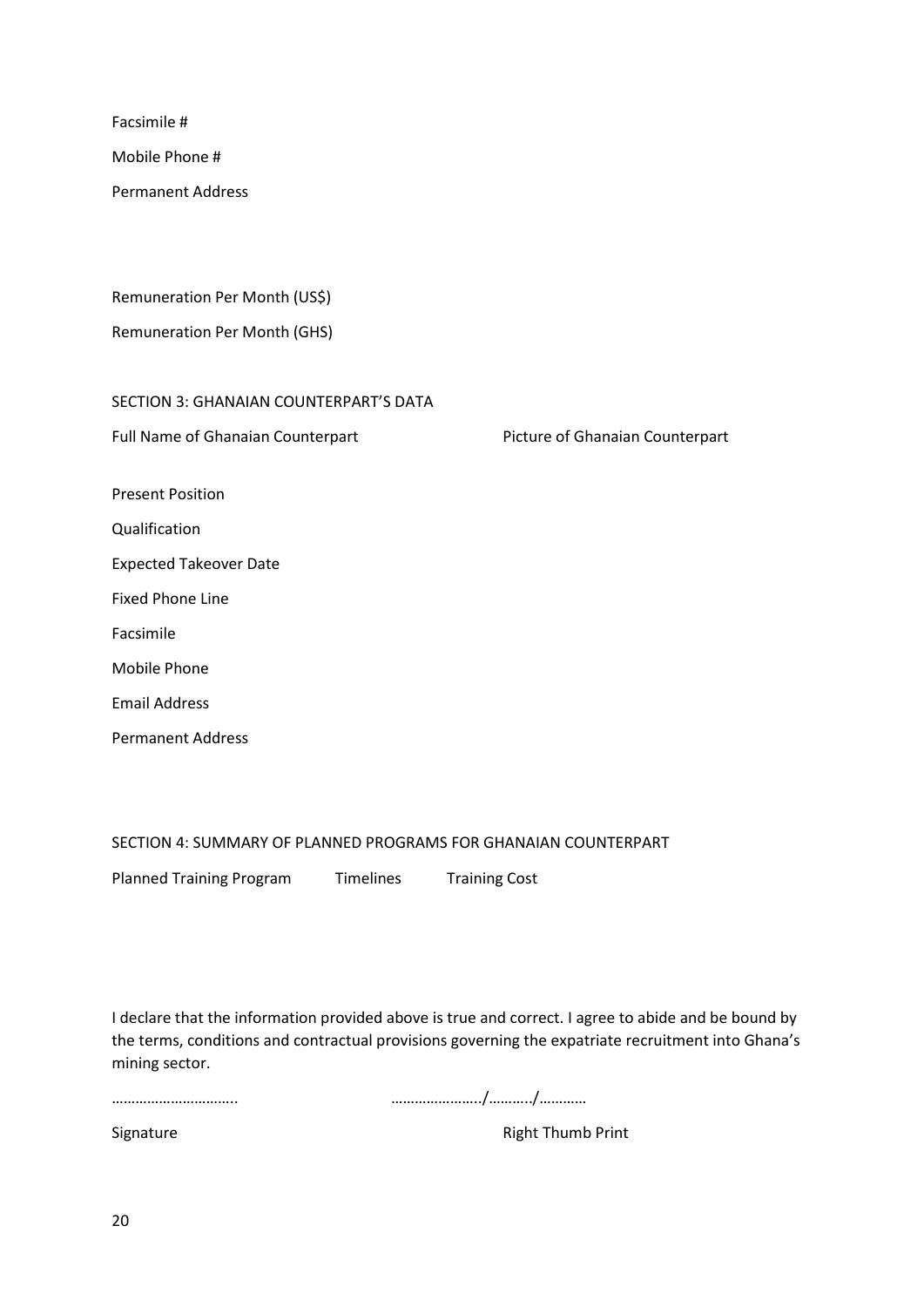### SECTION 5: DOCUMENTS SUBMITTED BY APPLICATION (OFFICIAL USE ONLY)

- Photocopy of Expatriate's Passport
- Receipt of Payment for application Form
- Resume of Expatriate with supporting certificates
- Evidence of Payment of Prescribed Application
- 2 Passport Size Pictures of both the Expatriate and Ghanaian Counterpart
- Processing Fee (Bankers Draft #.......)

Checked and Received by

Submission Date ……………../…………../……….

Submitted by Signature of Receiving Officer

Signature of Applicant/Rep.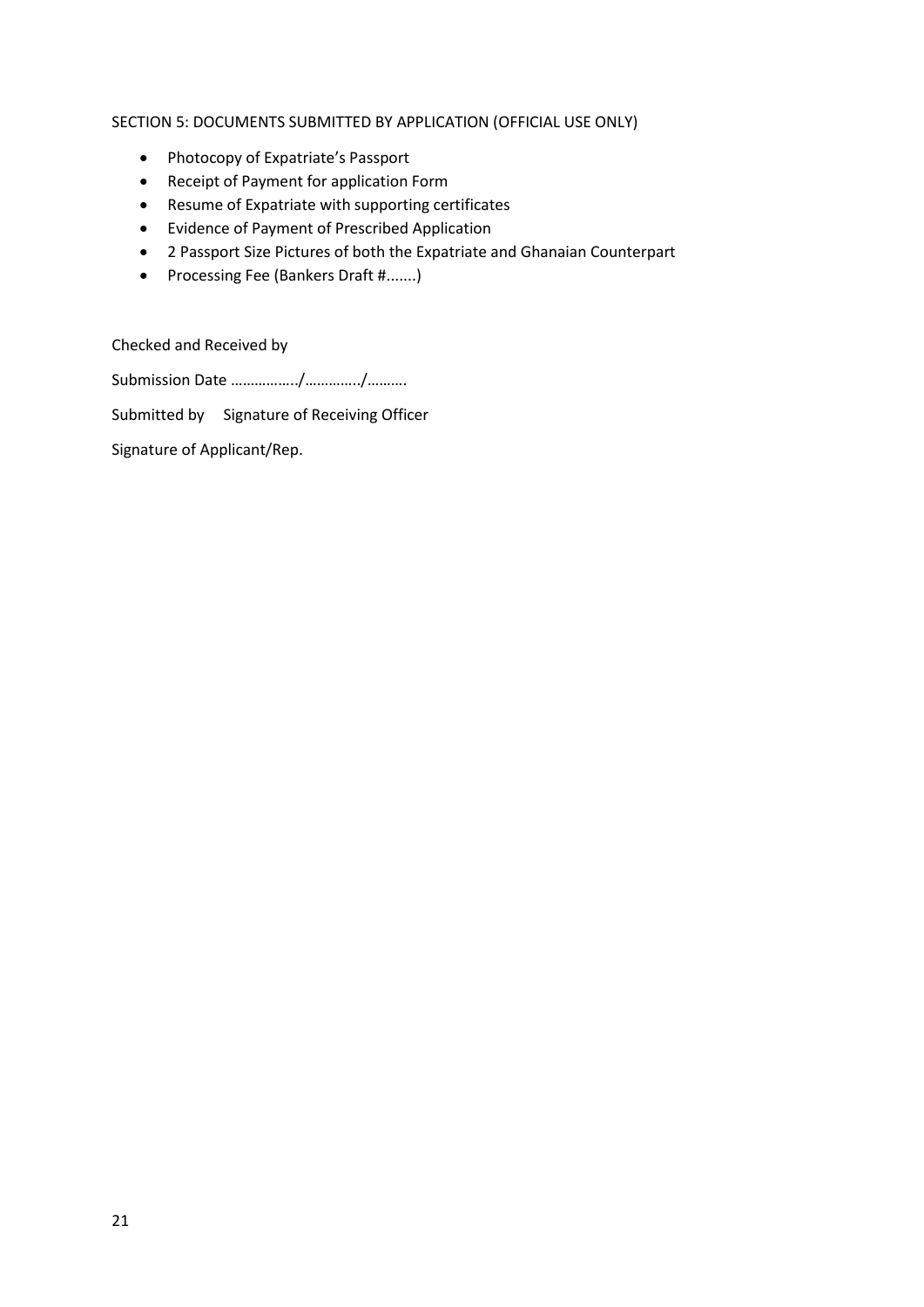## **Form Two: Application Form for licence to export, sell or dispose of gold or other precious minerals by a holder of a mining lease**

(Regulation 3(1))

APPLICATION FOR LICENCE TO EXPORT, SELL OR DISPOSE OF GOLD BY A HOLDER OR A MINING LEASE

APPLICATION NO.:

| SECTION 1: APPLICANT'S IDENTIFICATION DATA        |          |                             |
|---------------------------------------------------|----------|-----------------------------|
| <b>NEW APPLICANT</b>                              | $\prime$ | RENEWAL OF EXISTING LICENCE |
|                                                   |          |                             |
| Are you applying for the first time?              | Yes      | No                          |
| Have you previously held a similar Licence? Yes   |          | No                          |
| If Yes, please provide the following information: |          |                             |
|                                                   |          |                             |
|                                                   |          |                             |
| Name under which Previous Licence was acquired:   |          |                             |
|                                                   |          |                             |
| <b>Full Name of Applicant</b>                     |          |                             |
| <b>Full Name of Mine</b>                          |          |                             |
| Registered Office of Applicant (Location Address) |          |                             |
| <b>Postal Address</b>                             |          |                             |
| City/Town/Village                                 |          |                             |
| Region                                            |          |                             |
| P.O. Box                                          |          |                             |
| <b>Email Address</b>                              |          |                             |
| Facsimile #                                       |          |                             |
| Website                                           |          |                             |
| Fixed Phone Line #                                |          |                             |
| Mobile Phone Line #                               |          |                             |
| Applicant's Tax Identification Number (TIN)       |          |                             |
| Applicant's VAT Identification Number             |          |                             |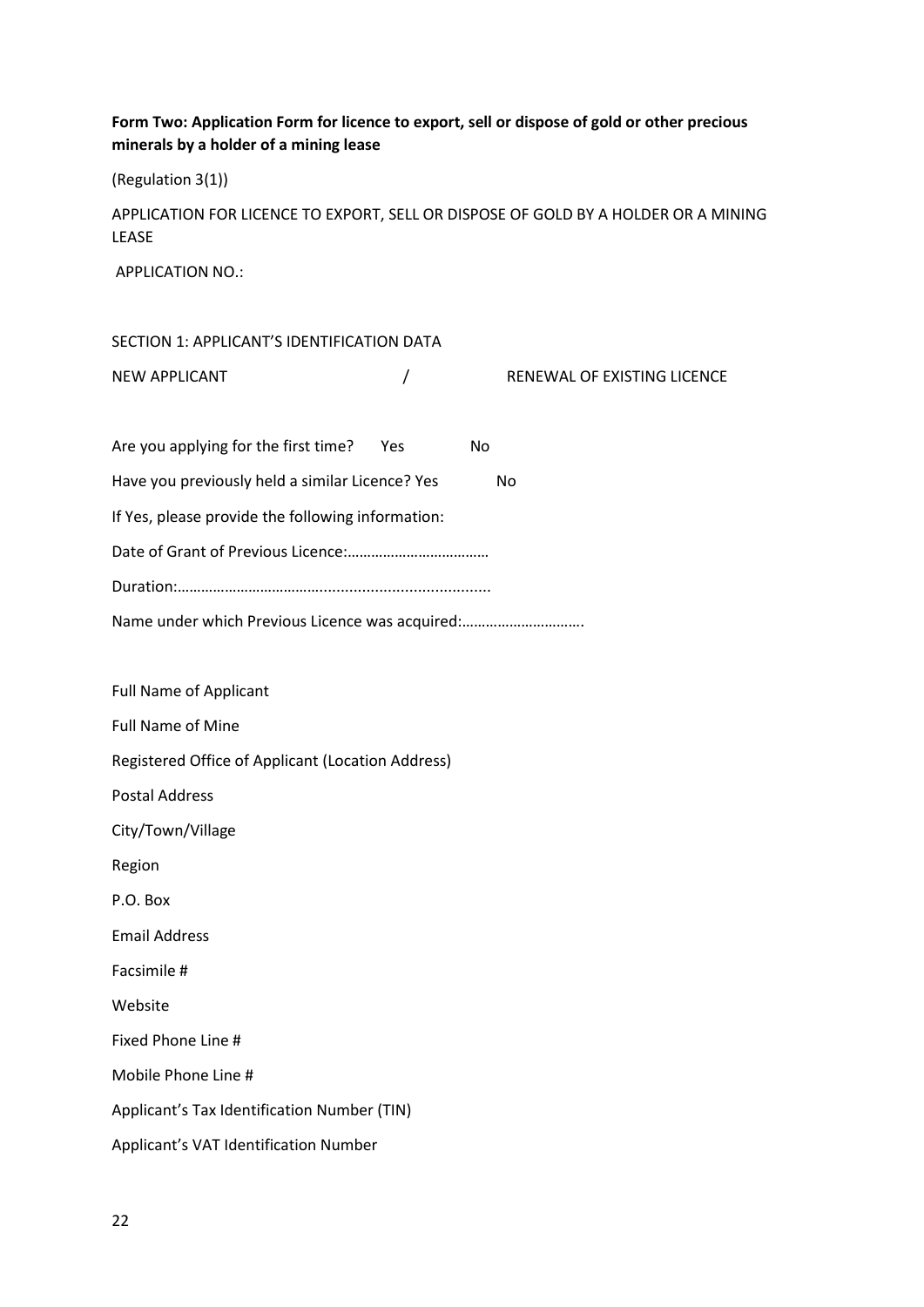| SECTION 2: APPLICANT'S FINANCIAL DETAILS                                                                                                                                                                                                             |
|------------------------------------------------------------------------------------------------------------------------------------------------------------------------------------------------------------------------------------------------------|
| Full Name of Bankers and/or Financiers                                                                                                                                                                                                               |
| <b>Postal Address</b>                                                                                                                                                                                                                                |
| City/Town/Village                                                                                                                                                                                                                                    |
| Region                                                                                                                                                                                                                                               |
| P.O. Box                                                                                                                                                                                                                                             |
| Facsimile #                                                                                                                                                                                                                                          |
| <b>Email Address</b>                                                                                                                                                                                                                                 |
| Website                                                                                                                                                                                                                                              |
| Fixed Phone Line #                                                                                                                                                                                                                                   |
| I declare that the information provided above is true and correct. I agree to abide and be bound by<br>the terms, conditions and contractual provisions governing the operation of the license sought<br>which I have received, read and understood. |
| Signature(s) or Seal as Appropriate                                                                                                                                                                                                                  |
| SECTION 3: DOCUMENTS SUBMITTED BY APPLICANT (OFFICIAL USE ONLY)                                                                                                                                                                                      |
| Refining Contract(s) Number of Contract(s)<br>Receipt of Payment for Application<br>Form                                                                                                                                                             |
| Sales & Marketing Agreement<br><b>Evidence of Payment of Prescribed</b>                                                                                                                                                                              |
|                                                                                                                                                                                                                                                      |
| Submission Date //                                                                                                                                                                                                                                   |
| Checked and Received by                                                                                                                                                                                                                              |
| Submitted by                                                                                                                                                                                                                                         |
| Signature of Application/Rep.                                                                                                                                                                                                                        |
| Signature of Receiving Officer                                                                                                                                                                                                                       |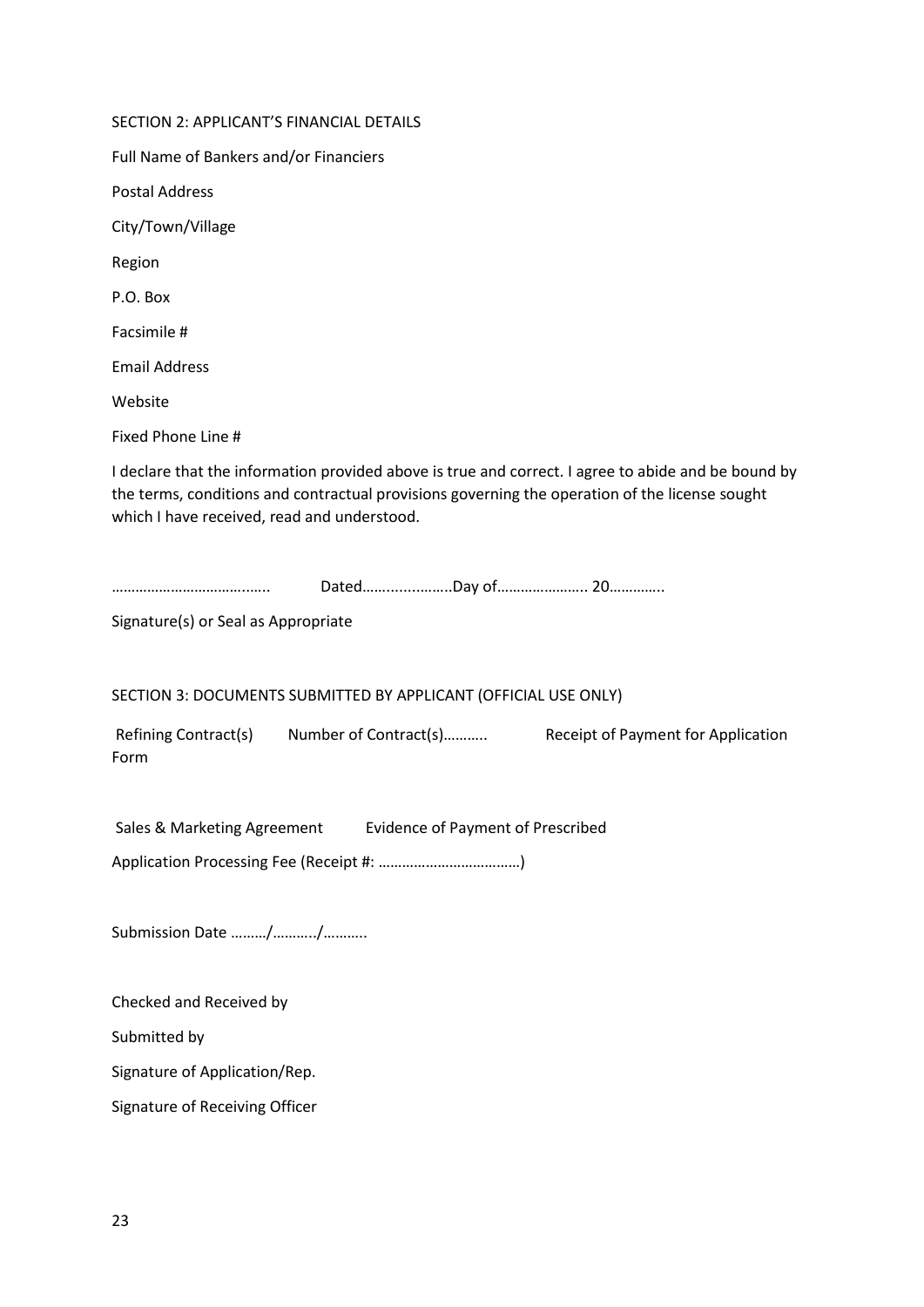### **Form Three: Form of returns of a holder of a licence to export, sell or dispose of gold or other minerals**

(Regulation 3 (4)(c))

(a) Monthly Returns

(b) Annual Returns

### MINERALS COMMISSION - MONTHLY RETURNS ON GOLD MINING COMPANIES - FORM 3 (a)

\_\_\_\_\_\_\_\_\_\_\_\_\_\_\_\_\_\_\_\_\_\_\_\_\_\_\_\_\_\_\_\_\_\_\_\_\_\_\_\_\_\_\_\_\_\_\_\_\_\_\_\_\_\_\_\_\_\_\_\_\_\_\_\_\_\_\_

|  |  | Lease Registration Code Number: |
|--|--|---------------------------------|
|--|--|---------------------------------|

Month:……………..

Year:……………….

Minerals Commission—Monitoring and Evaluation Department

Form MR: MLG—Monthly Report: Mining Lease (for Gold)

OFFICIAL USE

Received at:…………………………………………….

On:………………………………………………………

Authorizing Officer: …………………………………….

Report is confirmed complete:…………………………..

On:………………………………………………………..

Reviewing officer: ………………………………………

Note to the preparer: on this form report only matters pertinent to the registration code number reported above. Use a separate reporting form for each registered lease (combined reports are not permissible)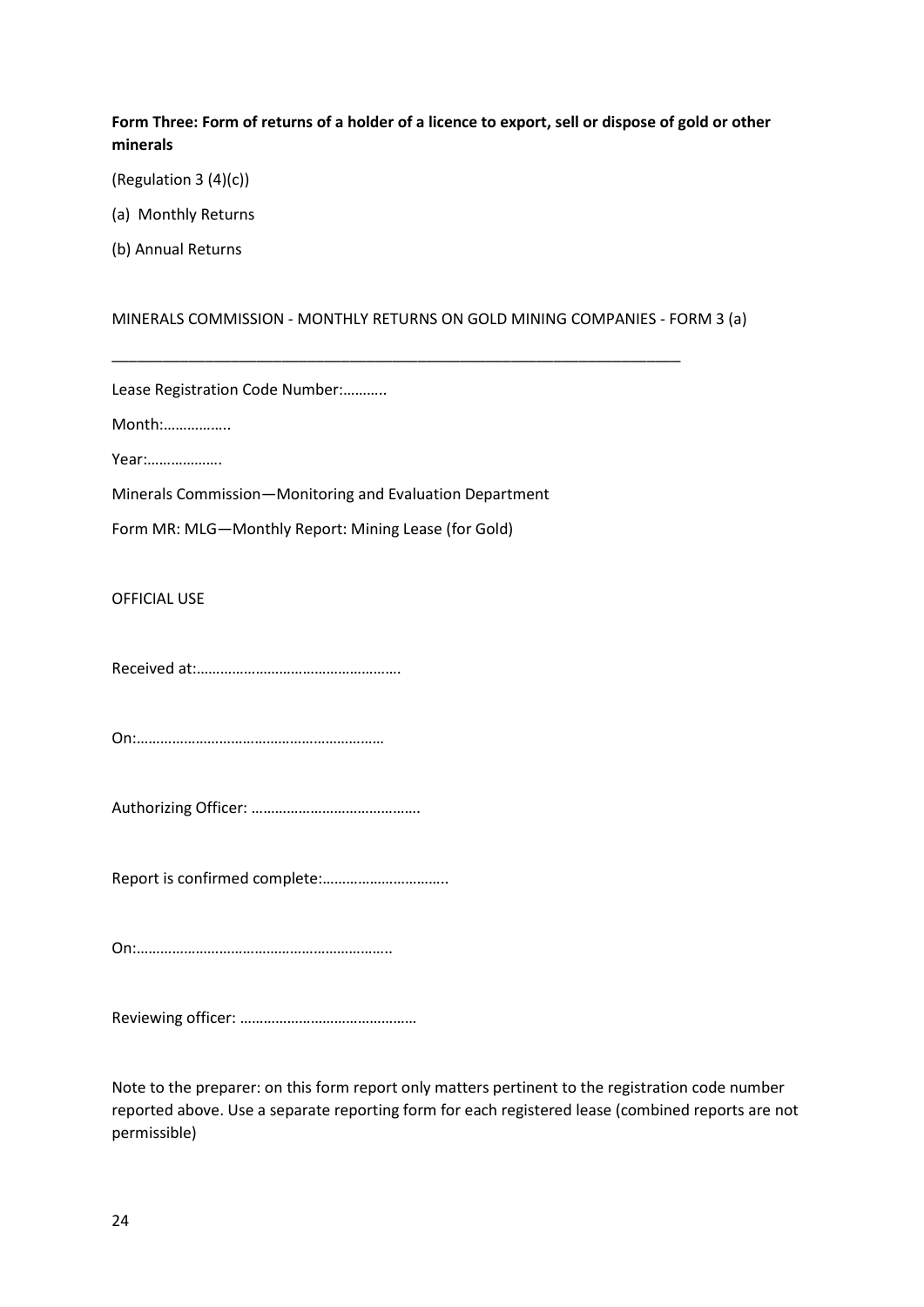### A. COMPANY DETAILS

| 4. Name of Mine DistrictLocation |  |  |
|----------------------------------|--|--|
|                                  |  |  |
|                                  |  |  |
|                                  |  |  |
|                                  |  |  |
|                                  |  |  |

# MINERALS COMMISSION - MONTHLY RETURNS ON GOLD MINING COMPANIES - FORM 3 (a)

\_\_\_\_\_\_\_\_\_\_\_\_\_\_\_\_\_\_\_\_\_\_\_\_\_\_\_\_\_\_\_\_\_\_\_\_\_\_\_\_\_\_\_\_\_\_\_\_\_\_\_\_\_\_\_\_\_\_\_\_\_\_\_\_\_\_\_\_

| 1. COMPANY DIRECTORS           |             |               |  |  |  |
|--------------------------------|-------------|---------------|--|--|--|
| Name of Director               | Nationality |               |  |  |  |
|                                |             |               |  |  |  |
|                                |             |               |  |  |  |
|                                |             |               |  |  |  |
|                                |             |               |  |  |  |
|                                |             |               |  |  |  |
| 2. COMPANY SHAREHOLDING        |             |               |  |  |  |
| Name of Shareholder            | Nationality | %Shareholding |  |  |  |
|                                |             |               |  |  |  |
|                                |             |               |  |  |  |
|                                |             |               |  |  |  |
|                                |             |               |  |  |  |
|                                |             |               |  |  |  |
| 3. DIRECTORS OF PARENT COMPANY |             |               |  |  |  |
| Name of Director               | Nationality |               |  |  |  |
|                                |             |               |  |  |  |
|                                |             |               |  |  |  |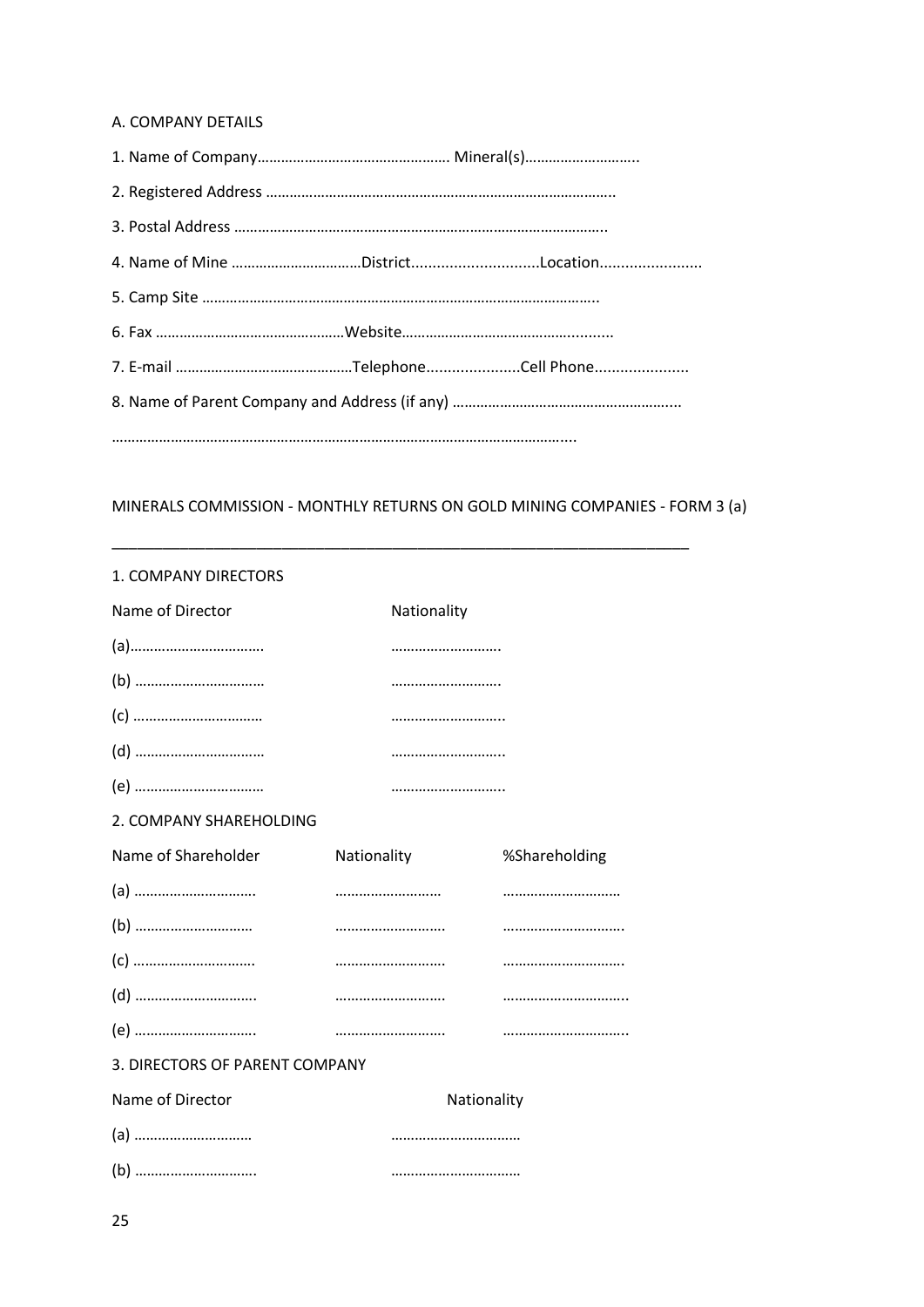#### 4. KEY SHAREHOLDERS OF PARENT COMPANY

| Name of Shareholder | Nationality | %Shareholding |
|---------------------|-------------|---------------|
|                     |             |               |
|                     |             |               |
|                     |             |               |
|                     |             |               |
|                     |             |               |

\_\_\_\_\_\_\_\_\_\_\_\_\_\_\_\_\_\_\_\_\_\_\_\_\_\_\_\_\_\_\_\_\_\_\_\_\_\_\_\_\_\_\_\_\_\_\_\_\_\_\_\_\_\_\_\_\_\_\_\_\_\_\_

### MINERALS COMMISSION - MONTHLY RETURNS ON GOLD MINING COMPANIES - FORM 3 (a)

#### B. GEOLOGICAL SUMMARY

Tonnage (metric tonnes)

Grade (oz, carat, ../tonne of each saleable mineral)

Contained saleable minerals (oz, carat, tonnes … of each saleable mineral)

\_\_\_\_\_\_\_\_\_\_\_\_\_\_\_\_\_\_\_\_\_\_\_\_\_\_\_\_\_\_\_\_\_\_\_\_\_\_\_\_\_\_\_\_\_\_\_\_\_\_\_\_\_\_\_\_\_\_\_\_\_\_

Proven Ore Reserve\*

Probable Ore Reserve\*

Total Reserve:

Measured Mineral Resource\*

Indicated Mineral Resource\*

Inferred Mineral Resource\*

Total Resource:

\* According to JORC (Australasian Joint Ore Reserves Code for Exploration Results, Mineral Resources and Ore Reserves).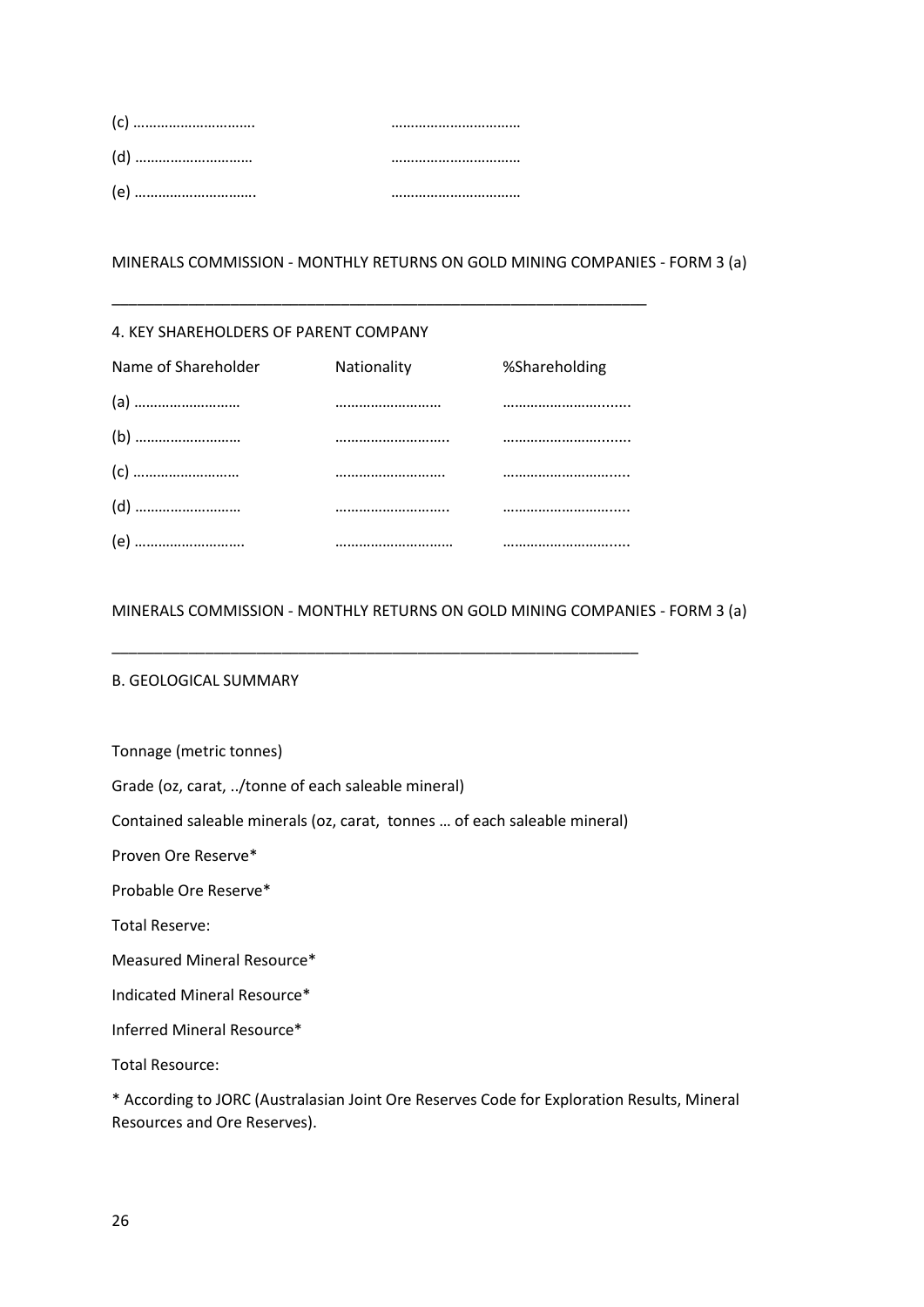C. MINING SUMMARY

i. Mining Method (Underground/Surface/Alluvial) ……………………………………………………………………………………

ii. Contract/Owner Mining (circle appropriate) – Name of Contractor (if applicable) ………..

iii. Type of Ore Mined

|                          | Tonnage (t. m3) | Grade $(g/t. g/m3)$ | Cumulative (month to date) |
|--------------------------|-----------------|---------------------|----------------------------|
| Oxides                   |                 |                     |                            |
| Sulphides                |                 |                     |                            |
| Conglomerate             |                 |                     |                            |
| Alluvial                 |                 |                     |                            |
| <b>Others</b>            |                 |                     |                            |
| iv. Average              |                 |                     |                            |
| v. Waste Mined           |                 |                     |                            |
| vi. Pit Dewatering (m3)  |                 |                     |                            |
| vii. Dilution Factor<br> |                 |                     |                            |
| viii. Stripping Ratio    |                 |                     |                            |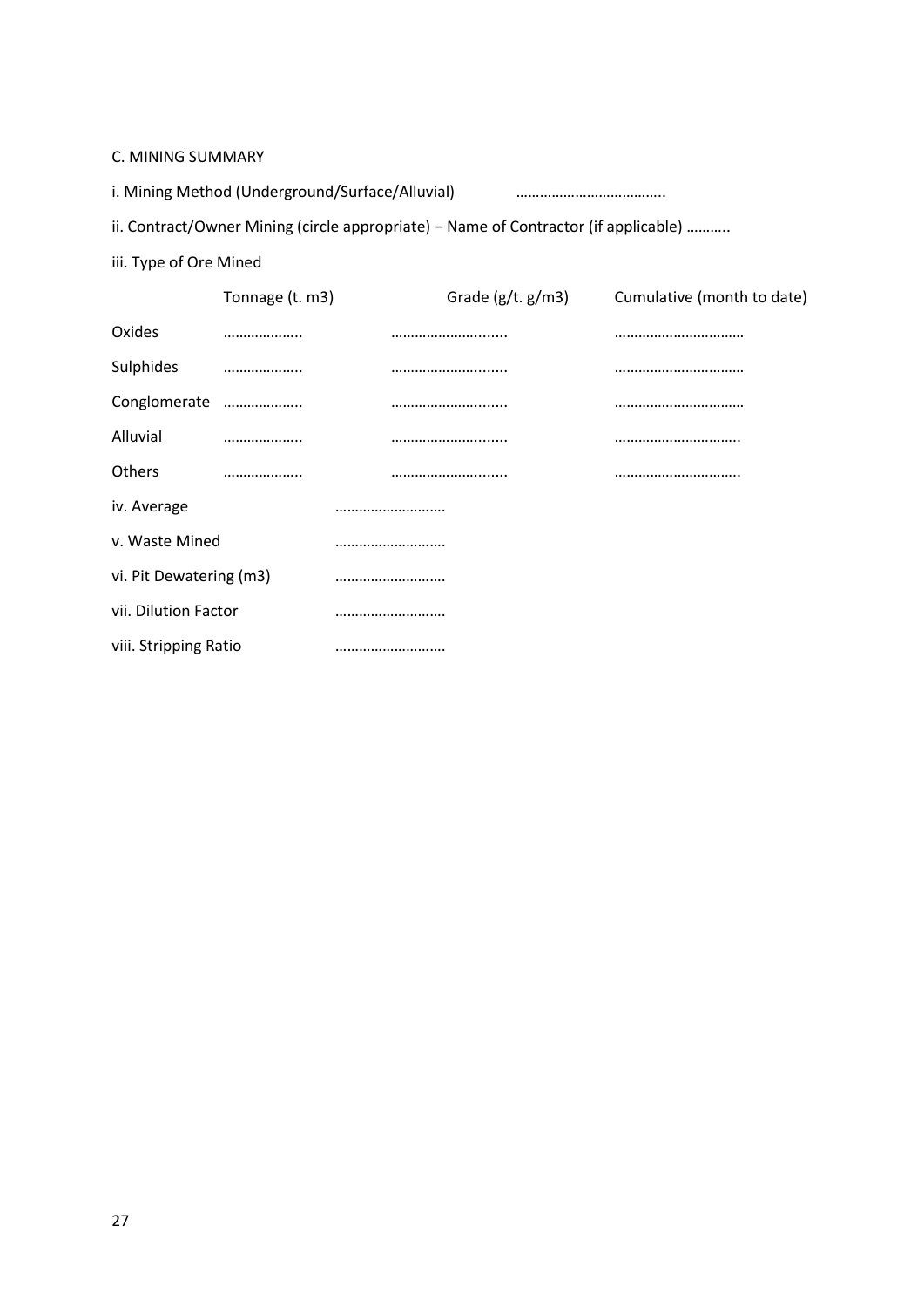\_\_\_\_\_\_\_\_\_\_\_\_\_\_\_\_\_\_\_\_\_\_\_\_\_\_\_\_\_\_\_\_\_\_\_\_\_\_\_\_\_\_\_\_\_\_\_\_\_\_\_\_\_\_\_\_\_\_\_\_\_\_\_\_\_\_\_\_\_

ix. Equipment (List All)

Type Number Capacity Owner (Company or Contractor)

x. Processing and Metallurgical Returns

| Method                          |       | Gold Won (troy oz) |       | Silver Won (troy oz.) |                            |
|---------------------------------|-------|--------------------|-------|-----------------------|----------------------------|
|                                 |       |                    |       |                       |                            |
|                                 |       |                    |       |                       |                            |
|                                 |       |                    |       |                       |                            |
|                                 |       |                    |       |                       |                            |
|                                 | Total |                    |       |                       |                            |
|                                 |       |                    | Month |                       | Cumulative (month to date) |
| Ore to Treatment Plant (t/m3)   |       |                    |       |                       |                            |
| Quantity of Ore Treated (t. m3) |       |                    |       |                       |                            |
| Head Grade $(g/t. g/m3)$        |       |                    |       |                       |                            |
| $(R + r)$ Grade (g/t. g/m3)     |       |                    |       |                       |                            |
| Tailings grade (g/t. g/m3)      |       |                    |       |                       |                            |
| Total Gold won (troy ozs)       |       |                    |       |                       |                            |
| By-Products recovered (specify) |       |                    |       |                       |                            |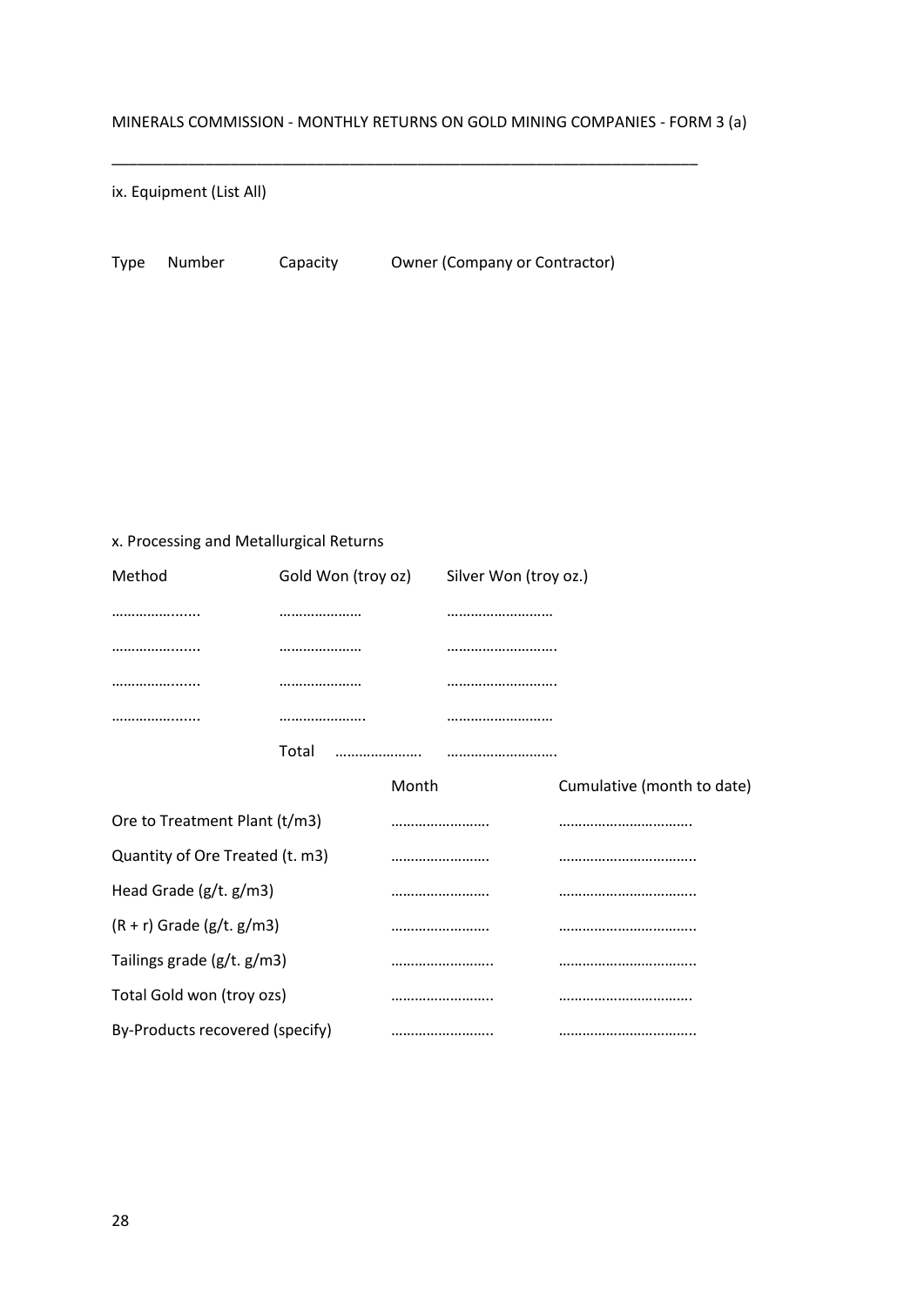\_\_\_\_\_\_\_\_\_\_\_\_\_\_\_\_\_\_\_\_\_\_\_\_\_\_\_\_\_\_\_\_\_\_\_\_\_\_\_\_\_\_\_\_\_\_\_\_\_\_\_\_\_\_\_\_

### xi. Refinery Returns

Attach Copy of Refinery Returns indicating Gold Recovered (troy ozs), Silver Platinum, etc. Sales Proceeds (US\$), Unit Price (US\$/fine oz).

| xii. Local Sales                            |          |               |
|---------------------------------------------|----------|---------------|
| Quantity                                    | Proceeds | <b>Buyers</b> |
| a.                                          |          |               |
|                                             |          |               |
|                                             |          |               |
| Attach copies of receipts from local buyers |          |               |
| xiii. Mine Development                      |          |               |
| a. Surfacing Mining                         |          |               |
| - Cut backs                                 |          |               |
| - Ramp Extension                            |          |               |
| - Road Construction                         |          |               |
| - Drilling                                  |          |               |
| - Other Infrastructure                      |          |               |
| b. Underground Mining                       |          |               |
| - Drives                                    |          |               |
| -Stopes                                     |          |               |
| - Raises                                    |          |               |
| - Cross-cuts                                |          |               |
| -Winzes                                     |          |               |
| - Shafts                                    |          |               |
| - Drilling                                  |          |               |
| - Others                                    |          |               |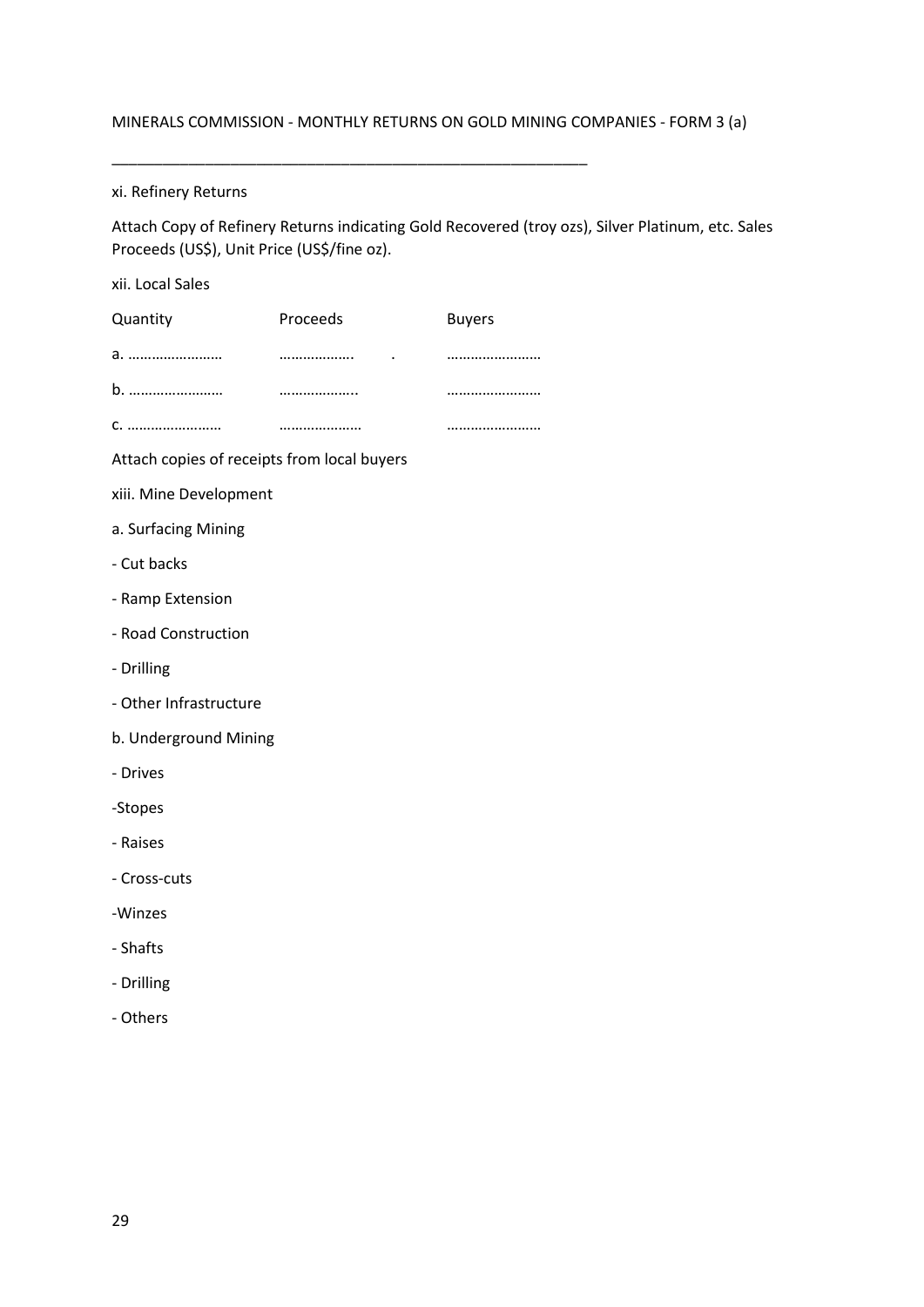\_\_\_\_\_\_\_\_\_\_\_\_\_\_\_\_\_\_\_\_\_\_\_\_\_\_\_\_\_\_\_\_\_\_\_\_\_\_\_\_\_\_\_\_\_\_\_\_\_\_\_\_\_\_\_\_\_\_\_\_\_\_\_\_\_\_\_\_\_\_\_\_

#### D. PRODUCTION EXPENDITURE

| i. Average Monthly Foreign Exchange Rate Applied (Cedis/US\$) |           |              |  |  |  |
|---------------------------------------------------------------|-----------|--------------|--|--|--|
|                                                               | FC (US\$) | $LC(GHC)$ ** |  |  |  |
| ii. Total Cash Cost                                           |           |              |  |  |  |
| iii. Total Cost                                               |           |              |  |  |  |
| iv. Total Cost Details:                                       |           |              |  |  |  |
| (a) Salaries and Wages (Gross)                                |           |              |  |  |  |
| i. Local                                                      |           |              |  |  |  |
| ii. Foreign                                                   |           |              |  |  |  |
| (b) Bank Interest                                             |           |              |  |  |  |
| (c) Interest to Affiliate                                     |           |              |  |  |  |
| (d) Royalty Payable (¢)                                       |           |              |  |  |  |
| (e) Royalty Paid (c)***                                       |           |              |  |  |  |
| (f) Comporate Tax                                             |           |              |  |  |  |
| (g) Depreciation (for tax)                                    |           |              |  |  |  |
| (h) SSF by Employer                                           |           |              |  |  |  |
| (i) Consumables                                               |           |              |  |  |  |
| (j) Utilities                                                 |           |              |  |  |  |
| (k) Fuel                                                      |           |              |  |  |  |
| (I) Maintenance Cost                                          |           |              |  |  |  |
| <b>TOTAL</b>                                                  |           |              |  |  |  |

\*FC = Cost incurred in foreign currency for specific activities/cost item

\*\*LC = Cost incurred in local currency for specific activities/cost item

\*\*\*Royalty Paid: attach a copy of IRS receipts.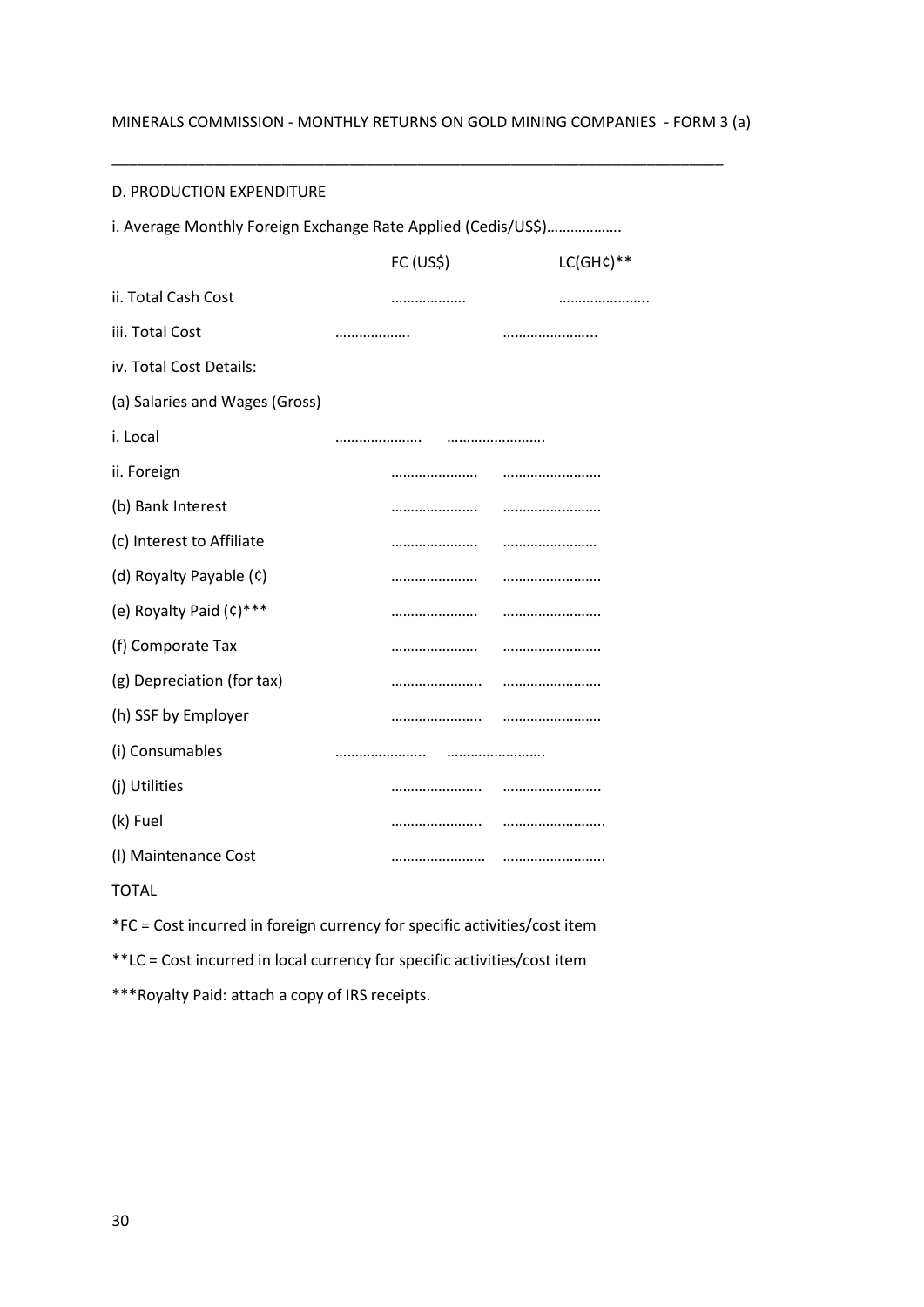\_\_\_\_\_\_\_\_\_\_\_\_\_\_\_\_\_\_\_\_\_\_\_\_\_\_\_\_\_\_\_\_\_\_\_\_\_\_\_\_\_\_\_\_\_\_\_\_\_\_\_\_\_\_\_\_\_\_\_\_\_\_

#### v. Consumable Details

| Country of Origin                      | <b>Quantity Consumed</b> | Unit of Measure | Price/Unit | Value<br>(FCUS\$/LCGH¢) |
|----------------------------------------|--------------------------|-----------------|------------|-------------------------|
| Explosives (List types)<br>٠           |                          |                 |            |                         |
| Petrol<br>$\bullet$                    |                          |                 |            |                         |
| Diesel<br>$\bullet$                    |                          |                 |            |                         |
| Lubricants<br>٠                        |                          |                 |            |                         |
| Lime<br>$\bullet$                      |                          |                 |            |                         |
| Flocculants<br>$\bullet$               |                          |                 |            |                         |
| Caustic Soda<br>$\bullet$              |                          |                 |            |                         |
| Antiscalant<br>٠                       |                          |                 |            |                         |
| <b>Activated Carbon</b><br>$\bullet$   |                          |                 |            |                         |
| <b>Steel Balls</b><br>$\bullet$        |                          |                 |            |                         |
| Hydrochloric Acid<br>$\bullet$         |                          |                 |            |                         |
| Sodium Cyanide<br>$\bullet$            |                          |                 |            |                         |
| Soda Ash<br>$\bullet$                  |                          |                 |            |                         |
| Hydrogen Peroxide<br>$\bullet$         |                          |                 |            |                         |
| <b>Steel Balls</b><br>$\bullet$        |                          |                 |            |                         |
| Cement<br>$\bullet$                    |                          |                 |            |                         |
| <b>Flotation Reagents</b><br>$\bullet$ |                          |                 |            |                         |
| Cupel<br>$\bullet$                     |                          |                 |            |                         |
| Copper Sulphate<br>$\bullet$           |                          |                 |            |                         |
| Crucible<br>$\bullet$                  |                          |                 |            |                         |
| Silica<br>$\bullet$                    |                          |                 |            |                         |
| Sulphuric Acid<br>$\bullet$            |                          |                 |            |                         |
| Sulphamic Acid<br>$\bullet$            |                          |                 |            |                         |
| Copper Sulphate<br>$\bullet$           |                          |                 |            |                         |
| Xanthate<br>$\bullet$                  |                          |                 |            |                         |
| Promoter TSS 815<br>$\bullet$          |                          |                 |            |                         |
| Nitric Acid and others                 |                          |                 |            |                         |
| Flux (Remix)<br>$\bullet$              |                          |                 |            |                         |
| Frother<br>$\bullet$                   |                          |                 |            |                         |
| Others (Please List)<br>$\bullet$      |                          |                 |            |                         |
|                                        |                          |                 |            |                         |
|                                        |                          |                 |            |                         |

Total Value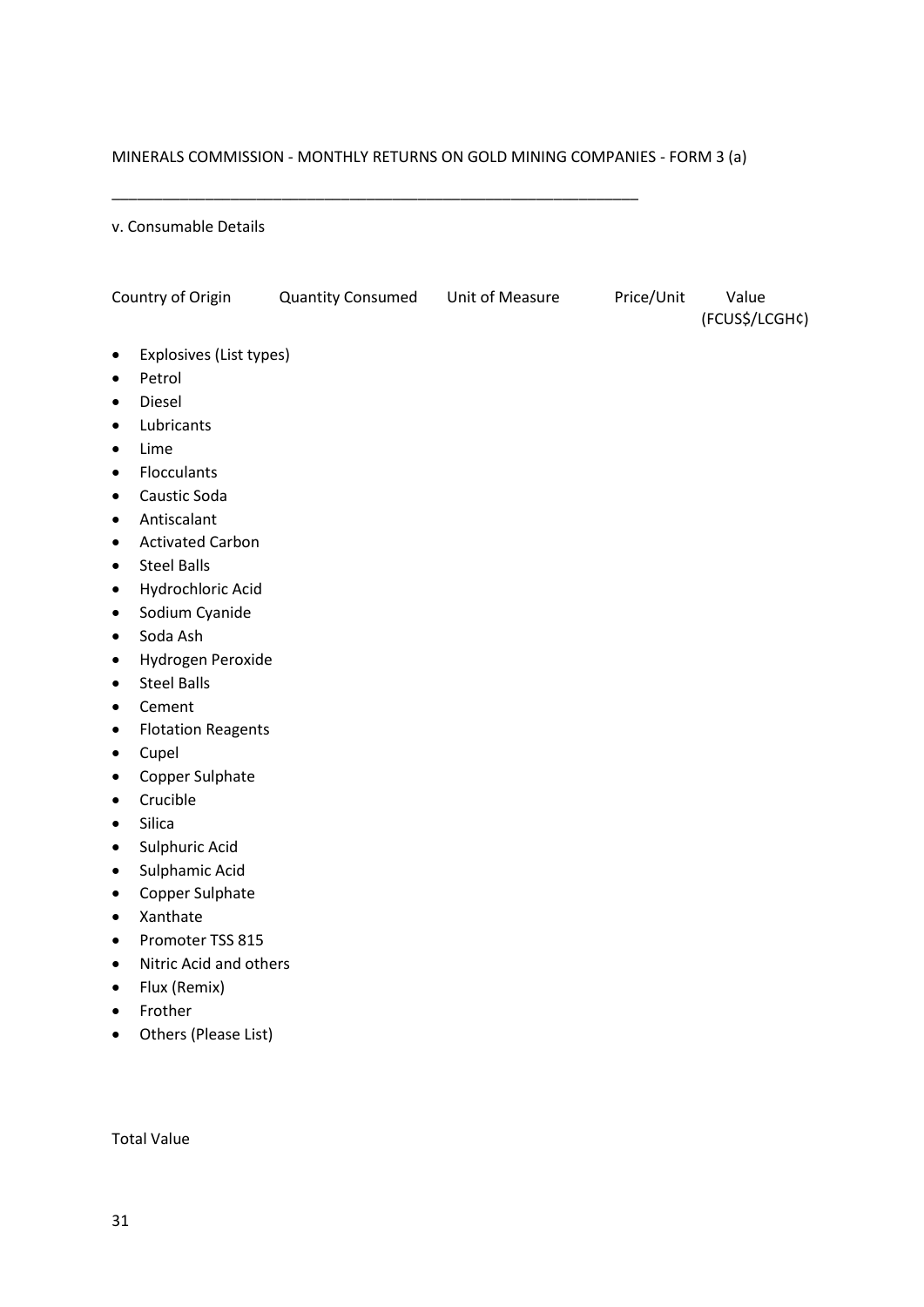| vi. Utilities Details:      |            |                                                       |  |  |
|-----------------------------|------------|-------------------------------------------------------|--|--|
| a. Electricity              | Price/Unit | Consumption (kwh) Power (kwh) Cost FC (US\$)/LC (GH¢) |  |  |
| - Self generated            |            |                                                       |  |  |
| - National Grid             |            |                                                       |  |  |
| Total                       |            |                                                       |  |  |
| b. Water<br>- Self produced | Price/Unit | Consumption (Litres)  Cost  FC (US\$)/LC (GH¢)        |  |  |
| - National Grid             |            |                                                       |  |  |
| Total                       |            |                                                       |  |  |
|                             |            | c. Telecommunication Cost FC (US\$)/LC (GH¢)          |  |  |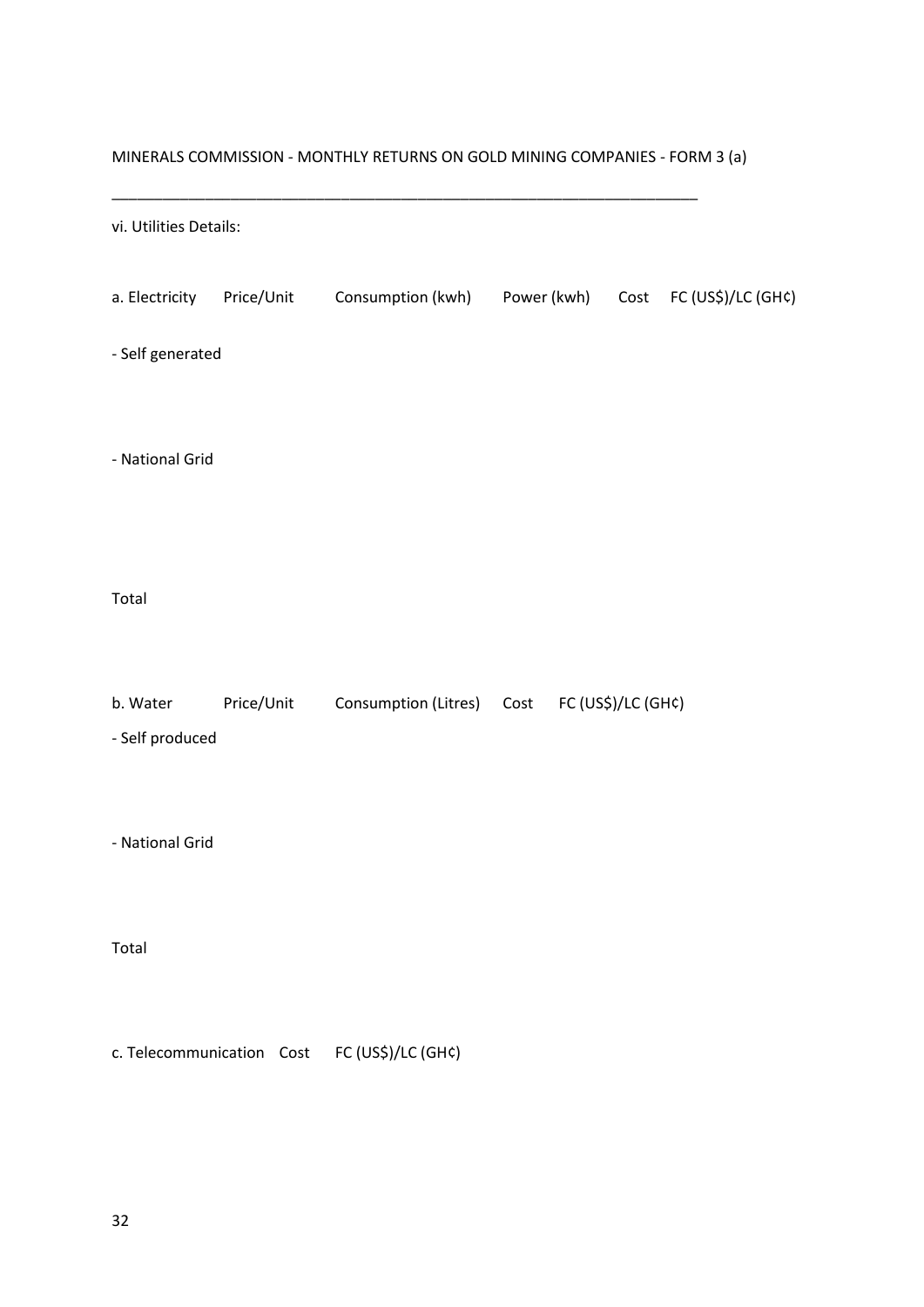\_\_\_\_\_\_\_\_\_\_\_\_\_\_\_\_\_\_\_\_\_\_\_\_\_\_\_\_\_\_\_\_\_\_\_\_\_\_\_\_\_\_\_\_\_\_\_\_\_\_\_\_\_\_\_\_\_\_\_\_\_\_\_\_\_\_\_\_\_\_\_\_\_\_\_\_\_\_\_\_

| E. MONTHLY SUMMARY LABOUR RETURNS                                  |             |                            |                                                                             |                     |
|--------------------------------------------------------------------|-------------|----------------------------|-----------------------------------------------------------------------------|---------------------|
|                                                                    | Contractors |                            | Skilled Labour Unskilled Labour                                             | Local Casual Labour |
| Expatriate                                                         |             |                            |                                                                             |                     |
| <b>Ghanaian Senior</b>                                             |             |                            |                                                                             |                     |
| Ghanaian Junior                                                    |             |                            |                                                                             |                     |
| Total                                                              |             |                            |                                                                             |                     |
|                                                                    |             |                            |                                                                             |                     |
|                                                                    |             | Expatriate Ghanaian Senior | Ghanaian Junior                                                             |                     |
| Male                                                               |             |                            |                                                                             |                     |
| Female                                                             |             |                            |                                                                             |                     |
| Total                                                              |             |                            |                                                                             |                     |
|                                                                    |             |                            |                                                                             |                     |
| * Indicate the total number of people employed from the community: |             |                            |                                                                             |                     |
| Male  Female Total                                                 |             |                            |                                                                             |                     |
|                                                                    |             |                            | MINERALS COMMISSION - MONTHLY RETURNS ON GOLD MINING COMPANIES - FORM 3 (a) |                     |
| F. ENVIRONMENTAL AND SOCIAL BRIEF                                  |             |                            |                                                                             |                     |
| <b>Environmental Impact and Mitigation Measures</b>                |             |                            |                                                                             |                     |
|                                                                    |             |                            |                                                                             |                     |
|                                                                    |             |                            |                                                                             |                     |
|                                                                    |             |                            |                                                                             |                     |
|                                                                    |             |                            |                                                                             |                     |
| Social Impact and Mitigation Measures                              |             |                            |                                                                             |                     |
|                                                                    |             |                            |                                                                             |                     |
|                                                                    |             |                            |                                                                             |                     |
|                                                                    |             |                            |                                                                             |                     |
|                                                                    |             |                            |                                                                             |                     |
|                                                                    |             |                            |                                                                             |                     |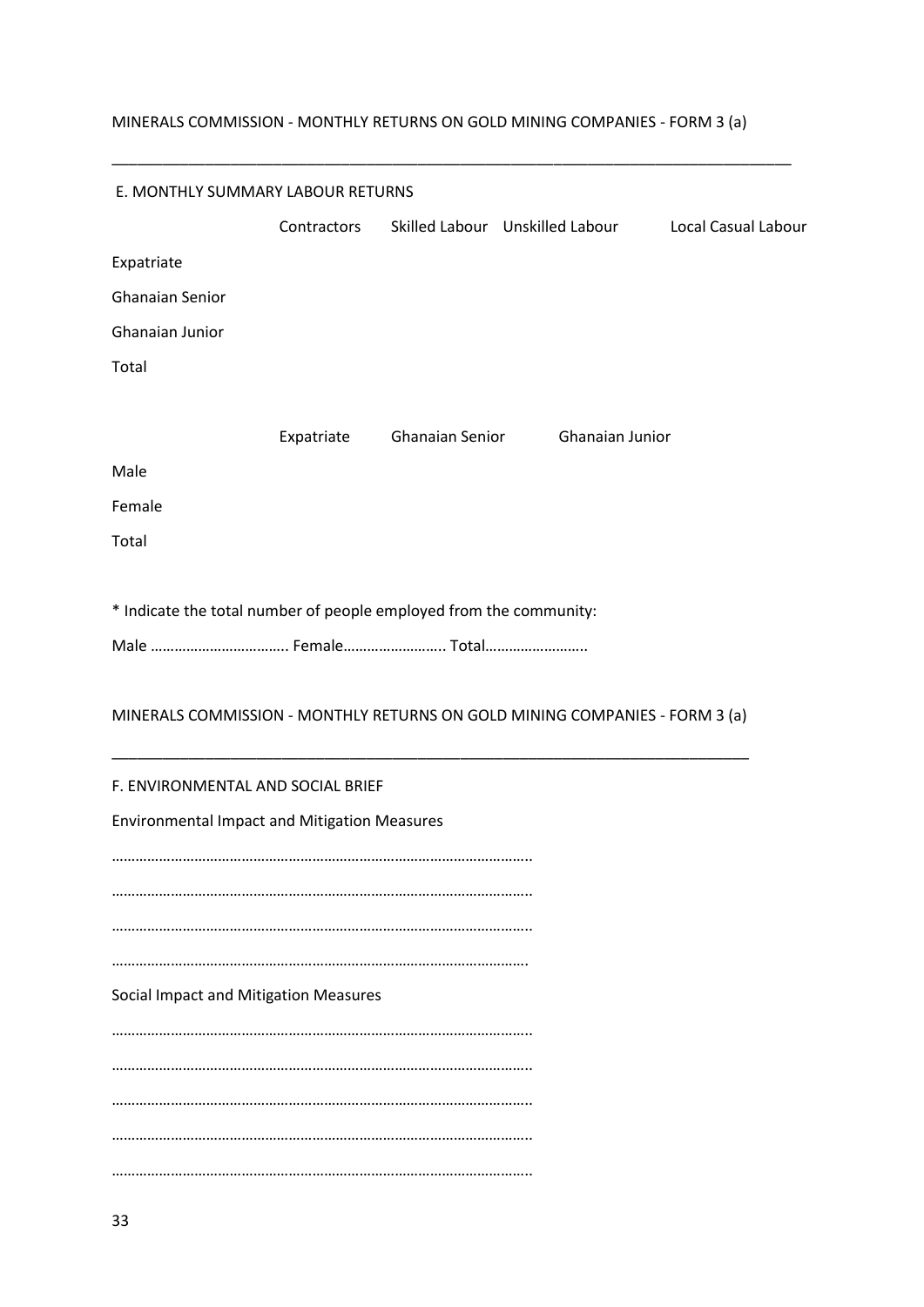Corporate Social Responsibility (CSR) Projects and their Cost

…………………………………………………………………………………………….. …………………………………………………………………………………………….. …………………………………………………………………………………………….. ……………………………………………………………………………………………. Occupational Health and Safety Issues ……………………………………………………………………………………………. ……………………………………………………………………………………………. ……………………………………………………………………………………………. ……………………………………………………………………………………………..

MINERALS COMMISSION - MONTHLY RETURNS ON GOLD MINING COMPANIES - FORM 3 (a)

\_\_\_\_\_\_\_\_\_\_\_\_\_\_\_\_\_\_\_\_\_\_\_\_\_\_\_\_\_\_\_\_\_\_\_\_\_\_\_\_\_\_\_\_\_\_\_\_\_\_\_\_\_\_\_\_\_\_\_\_\_\_\_\_\_\_\_\_\_\_\_\_\_\_

### G. GENERAL COMMENTS

Brief report on Occupational Difficulty, New Technology or anything of interest

### I HEREBY CERTIFY THAT THE INFORMATION AS PROVIDED ABOVE IS TRUE

Name: ……………………………………………. Signature: ………………………………

Designation: ……………………………………… Date: …………………………………..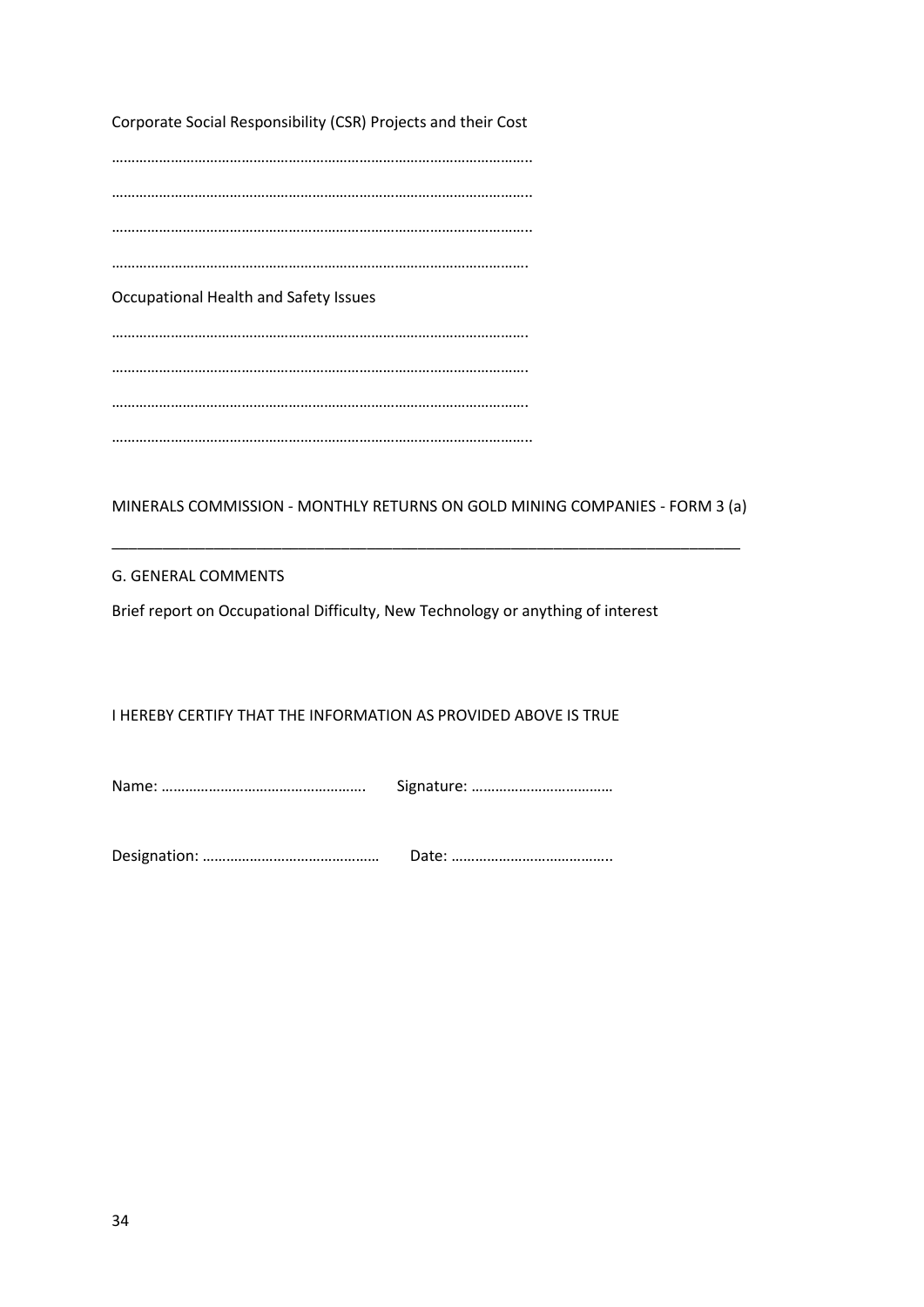### **FORM 3 (b): Form of annual returns of a holder of a licence to export, sell or dispose of gold or other minerals**

(Regulation 3 (4)(c))

Reporting Year ………………………………

A. COMPANY DETAILS

1. Name of Company ………………………………… Mineral Produced ………………………..

2. Address …………………………………………………………………………………………..

3. Location/Concession ……………………. Mining Area …………………………………..........

4. Fax ………………………….. Website ………………………. E-mail …………………..........

### 5. Company Directors

### 6. Company Shareholding:

| Name of Shareholder | %Shareholding |
|---------------------|---------------|
|                     |               |
|                     |               |
|                     |               |
|                     |               |
|                     |               |

### B. FINANCIAL

| 1 Foreign Exchange Rate Applied: Cedis/US \$ |                       |            |              |
|----------------------------------------------|-----------------------|------------|--------------|
| 2. (a) Total Mineral produced (MT/carat/oz)  |                       |            |              |
| (b) Total Minerals sold (MT/carat/oz)        |                       |            |              |
| 3. Gross Mineral Sales (US\$)                |                       |            |              |
|                                              | FC (US <sub>5</sub> ) | LC(Cedis)* | Total (US\$) |
| 4. Capital Expenditure                       |                       |            | .            |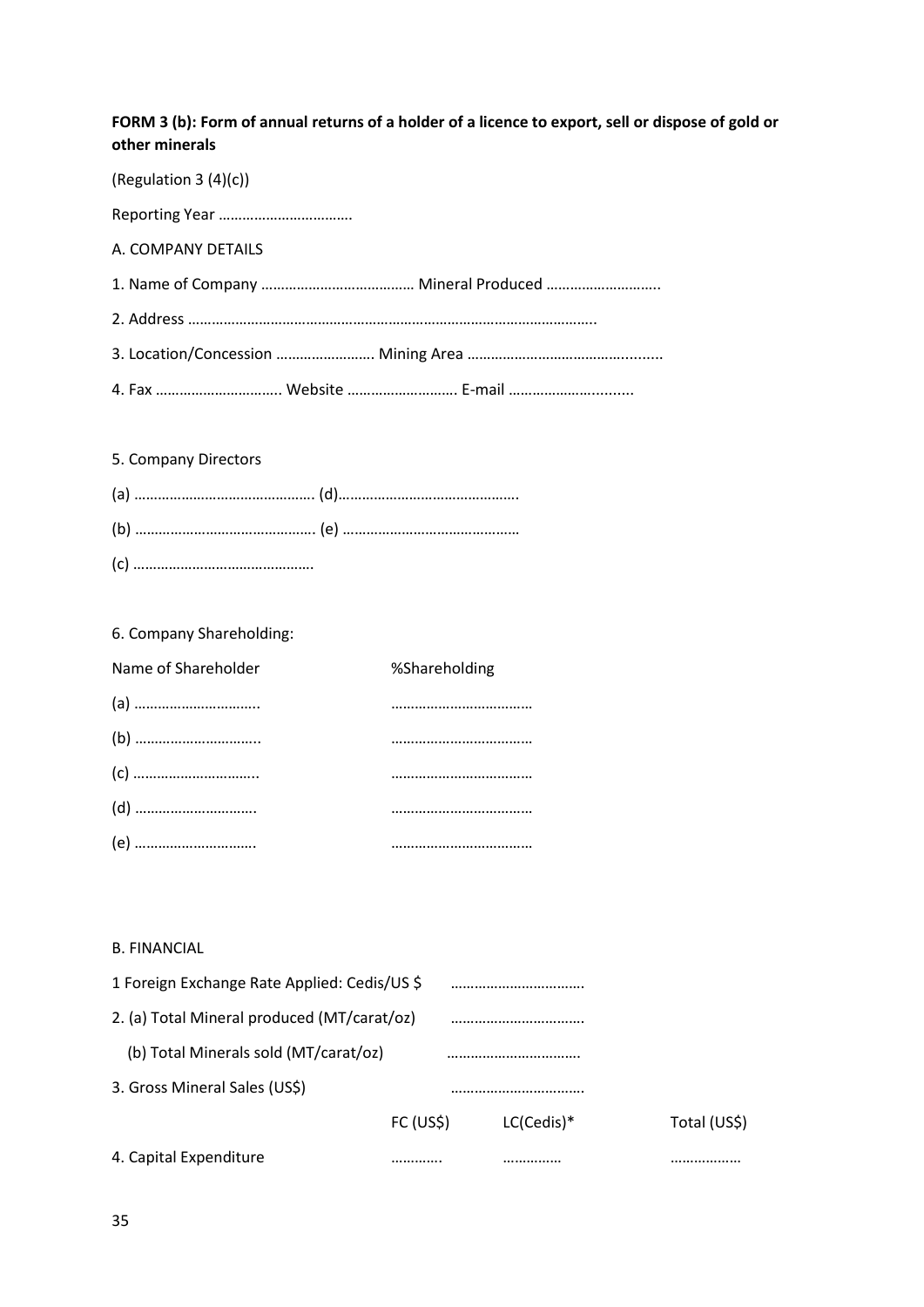| 5. Capital Expenditure Details:                                    |           |            |              |
|--------------------------------------------------------------------|-----------|------------|--------------|
| (a) Buildings                                                      |           |            |              |
| (b) Office Furniture & Equipment                                   |           |            |              |
| (c) Roads                                                          |           |            |              |
| (d) Utilities Infrastructure (Plant, Equipment, Civil Works, etc): |           |            |              |
| (i) Power                                                          |           |            |              |
| (ii) Water                                                         |           |            |              |
| (iii) Communication                                                |           |            |              |
| (e) Mining Equipment                                               |           |            |              |
| (f) Processing Plant & Equipment                                   |           |            |              |
| (g) Others                                                         |           |            |              |
|                                                                    | FC (US\$) | LC (Cedis) | Total (US\$) |
| 6. Cash operating expenditure (excluding                           |           |            |              |
| Depreciation, loan interest & taxes)                               |           |            |              |
| <b>Operating Cost Details:</b>                                     |           |            |              |
| (a) Salaries and Wages                                             |           |            |              |
| (b) Contract Services                                              |           |            |              |
| (c) Consumables (Chemicals, Cement etc)                            |           |            |              |
| (d) Medical                                                        |           |            |              |
| (e) Fuel (Diesel, Petrol, )                                        |           |            |              |
| (f) Utilities (Water, Electricity, Telecom)                        |           |            |              |
| (g) Crop Compensation                                              |           | .          |              |
| (h) Others                                                         |           | .          |              |
| (i) FC-Foreign Component                                           |           |            |              |
| (j) LC-Local Component                                             |           |            |              |
|                                                                    | FC (US\$) | LC(Cedis)  | Total (US\$) |
| 7. Total Loan Interest Paid                                        |           |            | .            |
| 8. Dividends paid                                                  |           |            |              |
| 9. New Equity (excluding retained earnings)                        |           | .          |              |
|                                                                    | Payable   | Paid       |              |
| 10. Royalties (¢)                                                  |           |            |              |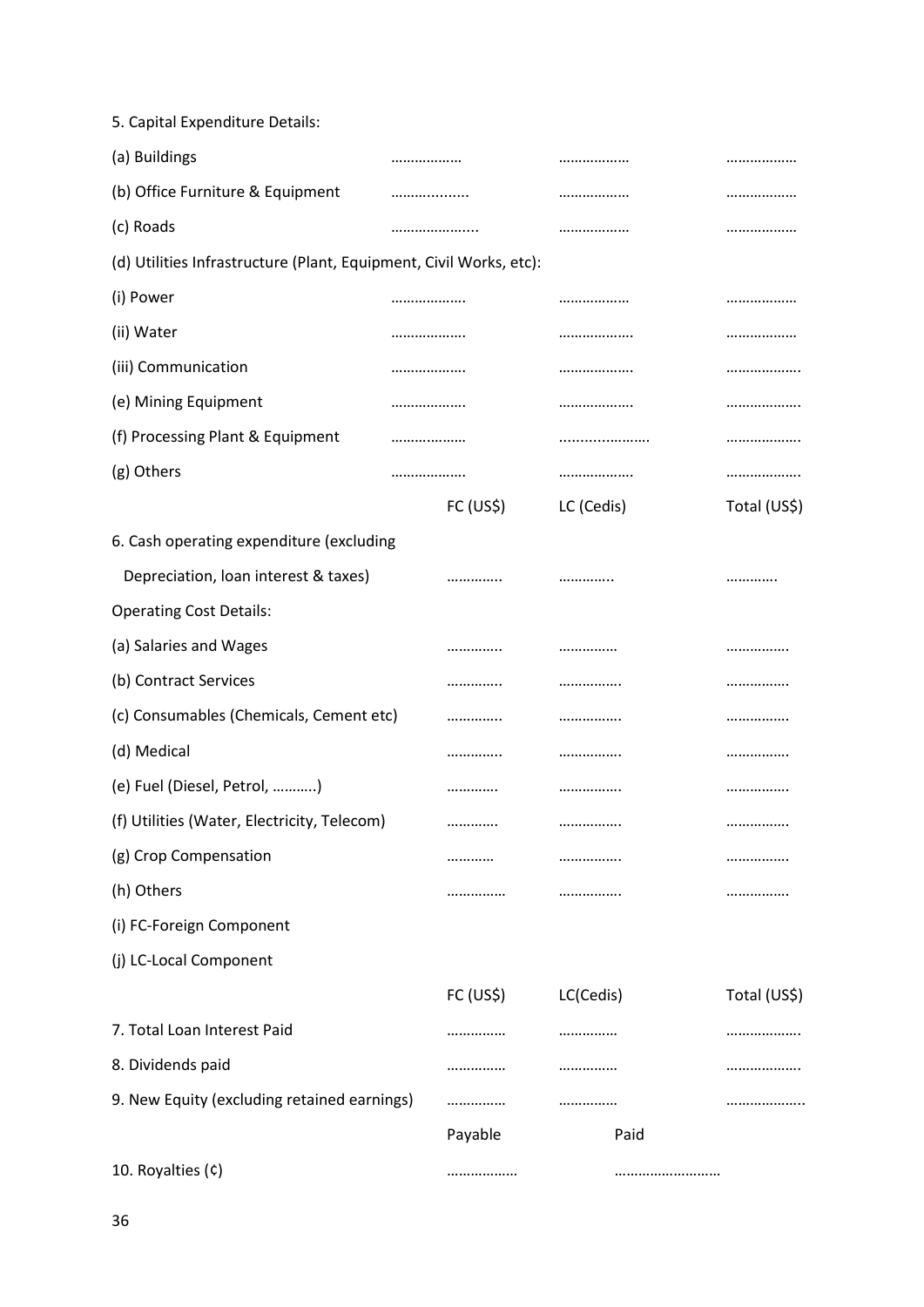| 11. Corporate Tax (¢)                                       | <br> |
|-------------------------------------------------------------|------|
| 12. Import Duties/Levies (¢):                               |      |
| (a) Customs Duty                                            |      |
| (b) Customs Processing Fee                                  |      |
| (c) Concessionary Levy (5% on Imports)                      |      |
| (d) Export Dev. Levy                                        |      |
| (e) ECOWAS levy                                             |      |
| (f) National Reconstruction Levy (2.5%)                     |      |
| (g) Others (Specify)                                        |      |
| 13. Contributions to Mining Communities (Specify US\$ or ¢) |      |
|                                                             |      |
|                                                             |      |
|                                                             |      |

\*Contributions to Mining Communities that go to enhance the economic development of the Communities even after mine closure. (Please provide brief(s) on various projects)

14. Loans Secured:

(a) Outstanding Old Loans (Please name lender):

|                                        | Lender 1              |                                                        | Lender 2 |   | Lender 3 |   |  |
|----------------------------------------|-----------------------|--------------------------------------------------------|----------|---|----------|---|--|
|                                        |                       |                                                        |          |   |          |   |  |
|                                        |                       | (i) Original Loan Amount (US\$)                        |          |   |          |   |  |
|                                        |                       |                                                        |          |   |          | . |  |
|                                        |                       |                                                        |          |   |          |   |  |
|                                        |                       | (iv) Outstanding amount to be repaid as                |          |   |          |   |  |
| Year end (US\$)                        |                       |                                                        |          |   |          |   |  |
| (v) Outstanding repayment period (yr.) |                       |                                                        |          |   |          |   |  |
|                                        |                       | (vi) Principal repayment (US\$)                        |          | . |          |   |  |
|                                        |                       | (vii) Interest payment (US\$)                          |          |   |          |   |  |
|                                        |                       | (viii) Total amount drawn down in                      |          |   |          |   |  |
|                                        | Reporting year (US\$) |                                                        |          |   |          |   |  |
|                                        |                       | (b) New Loans Contracted in year (Please name lender): |          |   |          |   |  |
|                                        |                       |                                                        |          |   |          |   |  |

Lender 1 Lender 2 Lender 3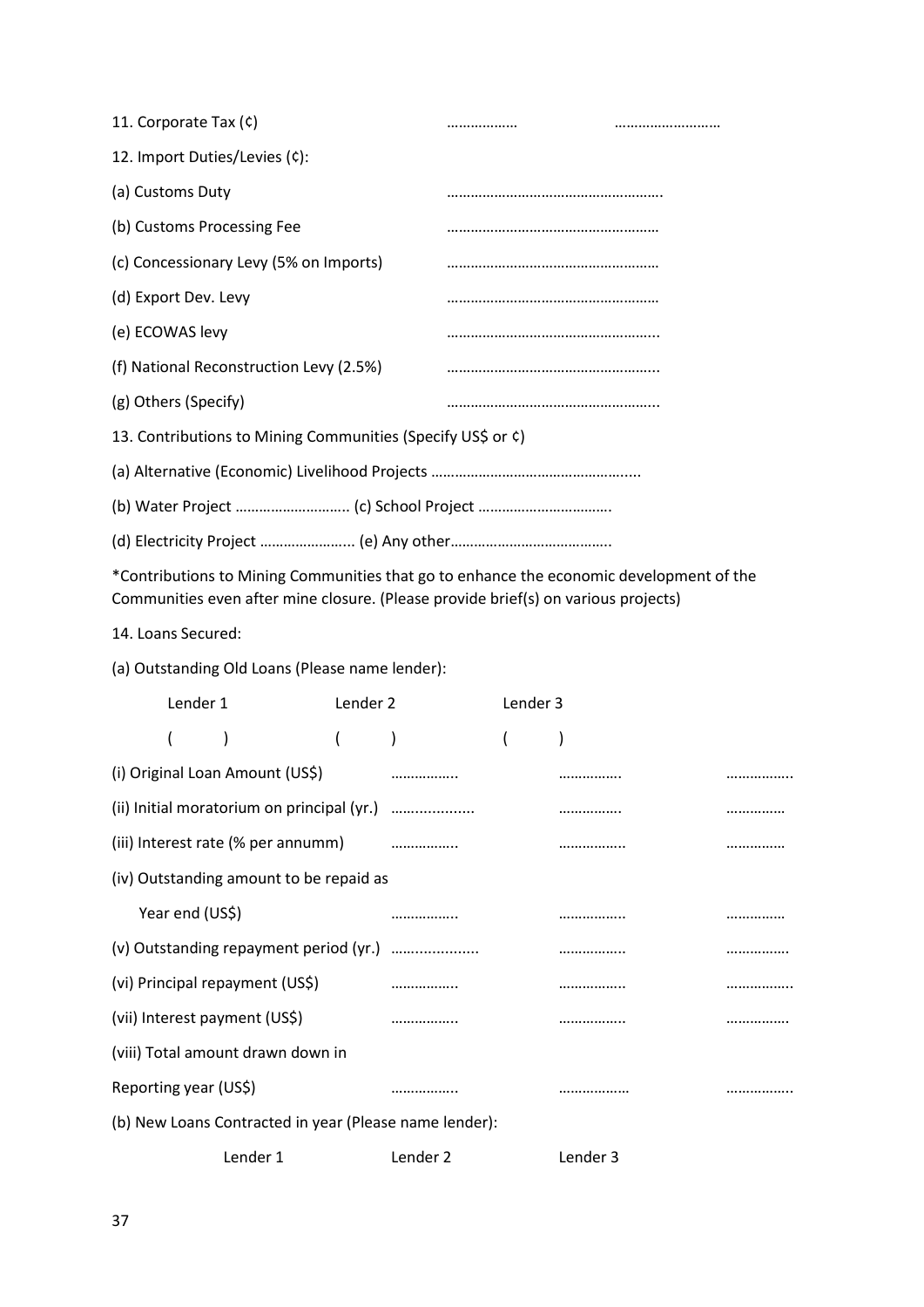| (i) Loan amount (US\$/¢)                                                                          |                                |             |  |  |  |  |
|---------------------------------------------------------------------------------------------------|--------------------------------|-------------|--|--|--|--|
| (ii) Interest rate (% per annum)                                                                  |                                |             |  |  |  |  |
| (iii) Interest payment (US\$)                                                                     |                                |             |  |  |  |  |
| (iv) Moratorium on principal                                                                      |                                |             |  |  |  |  |
| (v) Repayment period (years)                                                                      |                                |             |  |  |  |  |
| (vi) Principal payment (US\$)                                                                     | .                              |             |  |  |  |  |
| (vii) Total Loans drawn down (US\$)                                                               |                                |             |  |  |  |  |
| 15. Personnel Costs/Contributions:                                                                | Ghanaians                      | Expatriates |  |  |  |  |
| (a) Employee Gross Earnings                                                                       |                                |             |  |  |  |  |
| (b) Employers Social Security (12.5%)                                                             |                                |             |  |  |  |  |
| (c) Employee Pay As You Earn (PAYE)                                                               |                                |             |  |  |  |  |
| (d) Cost of Training                                                                              |                                |             |  |  |  |  |
| (e) Other (Specify)                                                                               |                                |             |  |  |  |  |
| 16. Foreign Exchange Retention Level (%)                                                          |                                |             |  |  |  |  |
| 17. Actual foreign Exchange brought into the country (US\$)                                       |                                |             |  |  |  |  |
| (a) Through Bank of Ghana                                                                         |                                |             |  |  |  |  |
| (b) Through rest of Banking System                                                                |                                |             |  |  |  |  |
| 18. Any Hedging:                                                                                  | Yes/No (cancel as appropriate) |             |  |  |  |  |
| (If yes please attach a brief specifying type, Magnitude of output Hedged and Terms of Contract). |                                |             |  |  |  |  |
| 19. Please submit Annual Audited Accounts as soon as available.                                   |                                |             |  |  |  |  |
|                                                                                                   |                                |             |  |  |  |  |
| C. TECHNICAL                                                                                      |                                |             |  |  |  |  |
| 1. RESERVE POSITION:                                                                              |                                |             |  |  |  |  |
| Tonnage (metric tones)                                                                            |                                |             |  |  |  |  |
| Grade (oz, carat, /tonne of each saleable mineral)                                                |                                |             |  |  |  |  |
| Contained saleable minerals (oz, carat, tonnes of each saleable mineral)                          |                                |             |  |  |  |  |
| Proven Ore Reserve*                                                                               |                                |             |  |  |  |  |
| Probable Ore Reserve*                                                                             |                                |             |  |  |  |  |
| <b>Total Reserve</b>                                                                              |                                |             |  |  |  |  |
| Measured Mineral Resource*                                                                        |                                |             |  |  |  |  |
| Indicated Mineral Resource*                                                                       |                                |             |  |  |  |  |
|                                                                                                   |                                |             |  |  |  |  |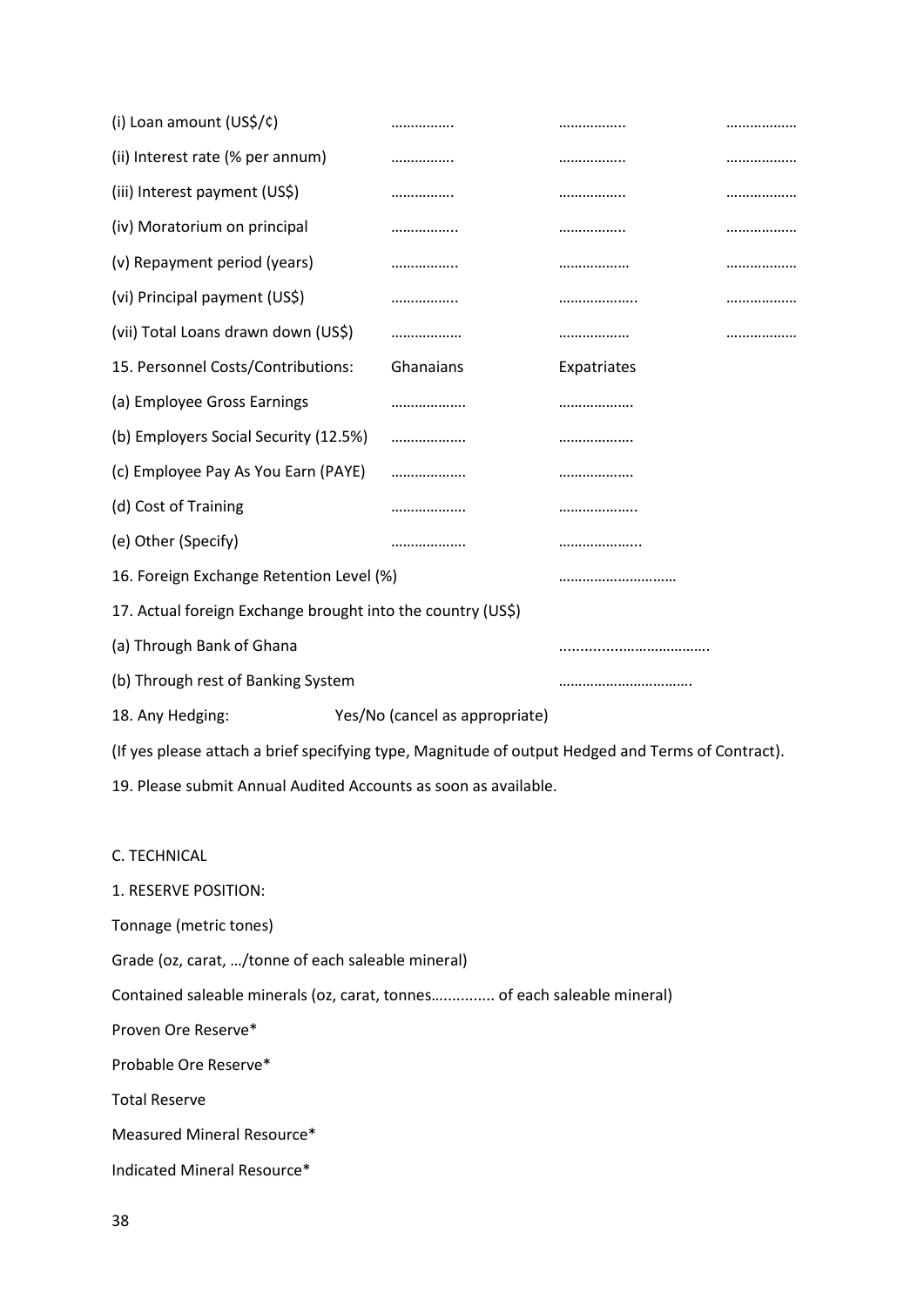Inferred Mineral Resource\*

Total Resource:

\* According to JORC (Australasian Joint Ore Reserves Code for Exploration Results, Mineral Resources and Ore Reserves).

2. PROJECTED MINERAL(S) OUTPUT (FOR REPORTING YEAR + 1)………..

- 3. MINING SUMMARY
- i. Type of Mining (Underground/Surface) ……………………...............

ii. Contract/Owner Mining (circle appropriate) – Name of contractor (if applicable)..............

iii. Type of Ore Mined.

|                         | Tonnage (t.m3) | Grade $(g/t.g/m3)$ |
|-------------------------|----------------|--------------------|
| Oxides                  |                |                    |
| Sulphides               |                |                    |
| Conglomerate            |                |                    |
| Alluvial                |                |                    |
| <b>Others</b>           |                |                    |
| iv. Average Grade       |                |                    |
| v. Waste Mined (t.m3)   |                |                    |
| vi. Pit Dewatching (m3) |                |                    |
| vi. Dilution Factor     |                |                    |
| vii. Stripping Ratio    |                |                    |
| ix Equipment (List All) |                |                    |

Type Number Capacity Ownership (Company or Contractor)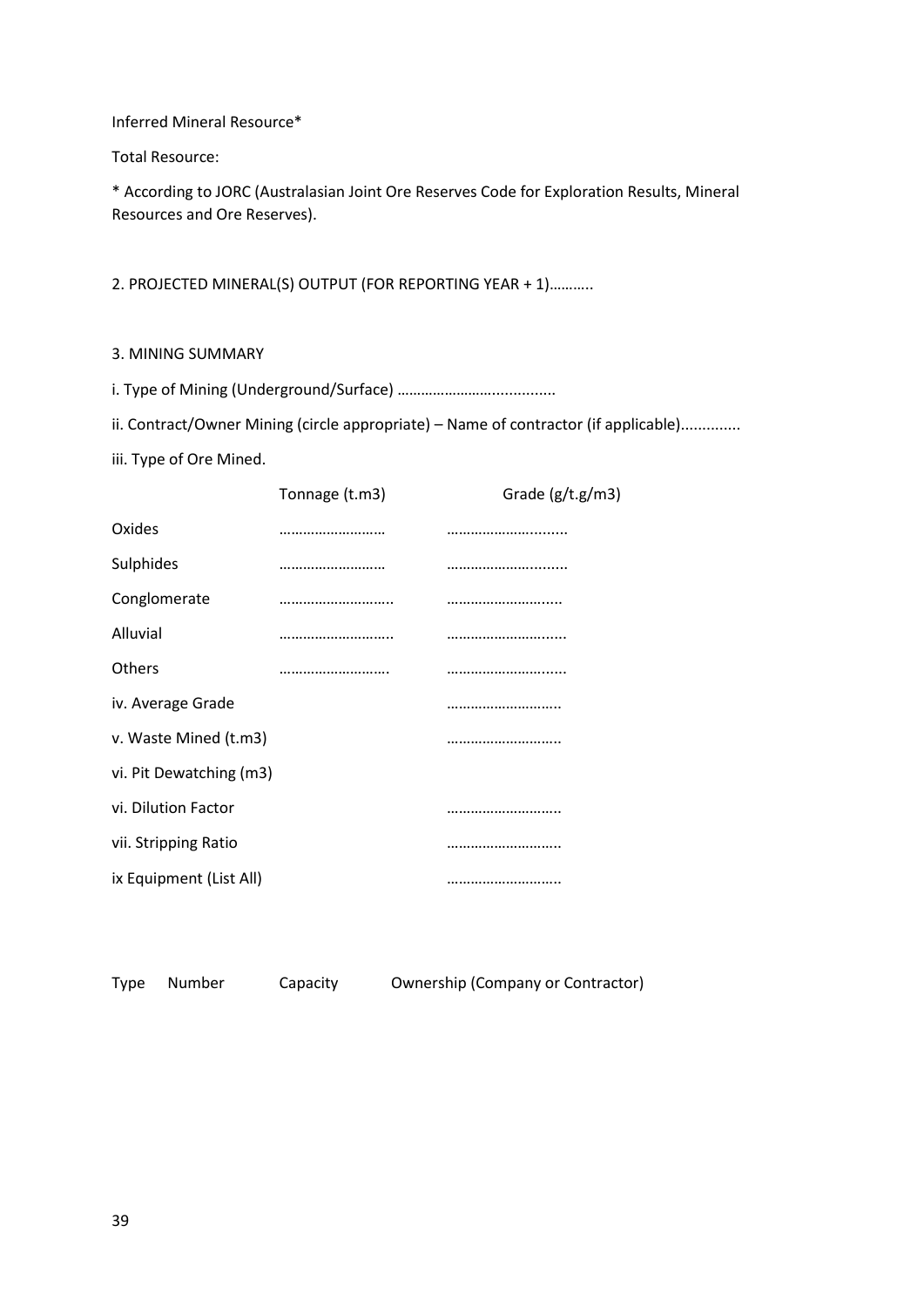# x. Processing and Metallurgical Returns

| <br><br> |
|----------|
| <br><br> |
| <br><br> |

Total ……………………. ……………………….

|                                 | Month | Cummulative (month to date) |
|---------------------------------|-------|-----------------------------|
| Ore to Treatment Plant (t.m3)   |       |                             |
| Quantity of Ore Treated (t.m3)  |       |                             |
| Head Grade (g/t, g/m3)          |       |                             |
| $(R + r)$ Grade (g/t, g/m3)     |       |                             |
| Tailings grade (g/t, g/m3)      |       |                             |
| Total Gold won (troy ozs)       |       |                             |
| By-Products recovered (specify) |       |                             |
| ix. Mine Development            |       |                             |
| a. Surface Mining               |       |                             |
| - Cut backs                     |       |                             |
| - Ramp Construction/Extension   |       |                             |
| - Road Construction             |       |                             |
| - Drilling                      |       |                             |
| - Other Infrastructure          |       |                             |
| b. Underground Mining           |       |                             |
| - Drives                        |       |                             |
| - Stopes                        |       |                             |

- Raises
- Cross-cuts
- Winzes
- Shafts
- Drilling
- Others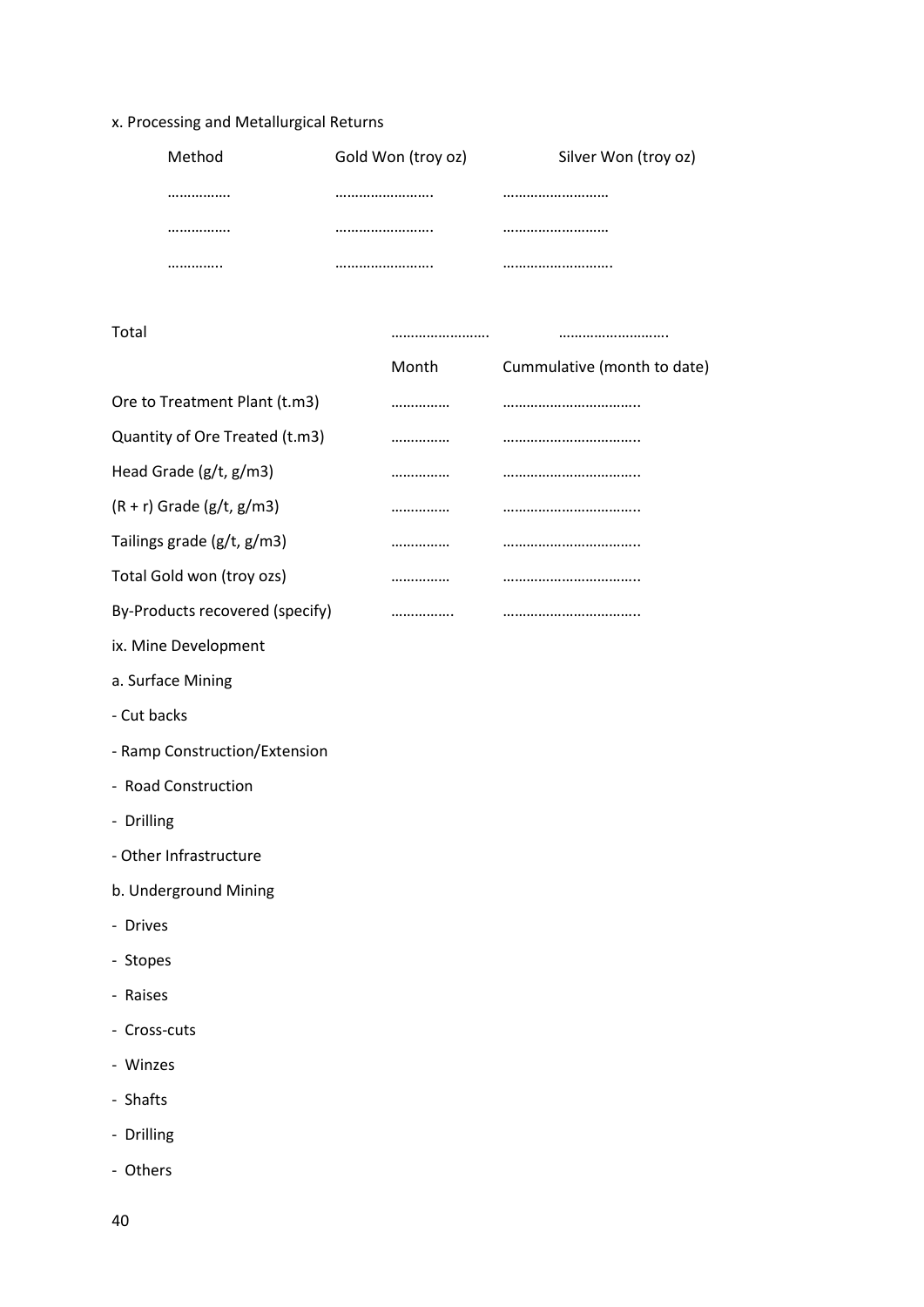## (xii). Consumable Details

Country of Origin Quantity Consumed Unit of Measure Price/Unit Value (FCUS\$/LCGH¢)

- Explosives (List types)
- Petrol
- Diesel
- Lubricants
- Lime
- Flocculants
- Caustic Soda
- Antiscalant
- Activated Carbon
- Steel Balls
- Hydrochloric Acid
- Sodium Cyanide
- Soda Ash
- Hydrogen Peroxide
- Steel Balls
- Cement
- Flotation Reagents
- Cupel
- Copper Sulphate
- Crucible
- Silica
- Sulphuric Acid
- Sulphamic Acid
- Copper Sulphate
- Xanthate
- Promoter TSS 815
- Nitirc Acid and Others
- Flux (Remix)
- Frother
- Others (Please List)

Total Value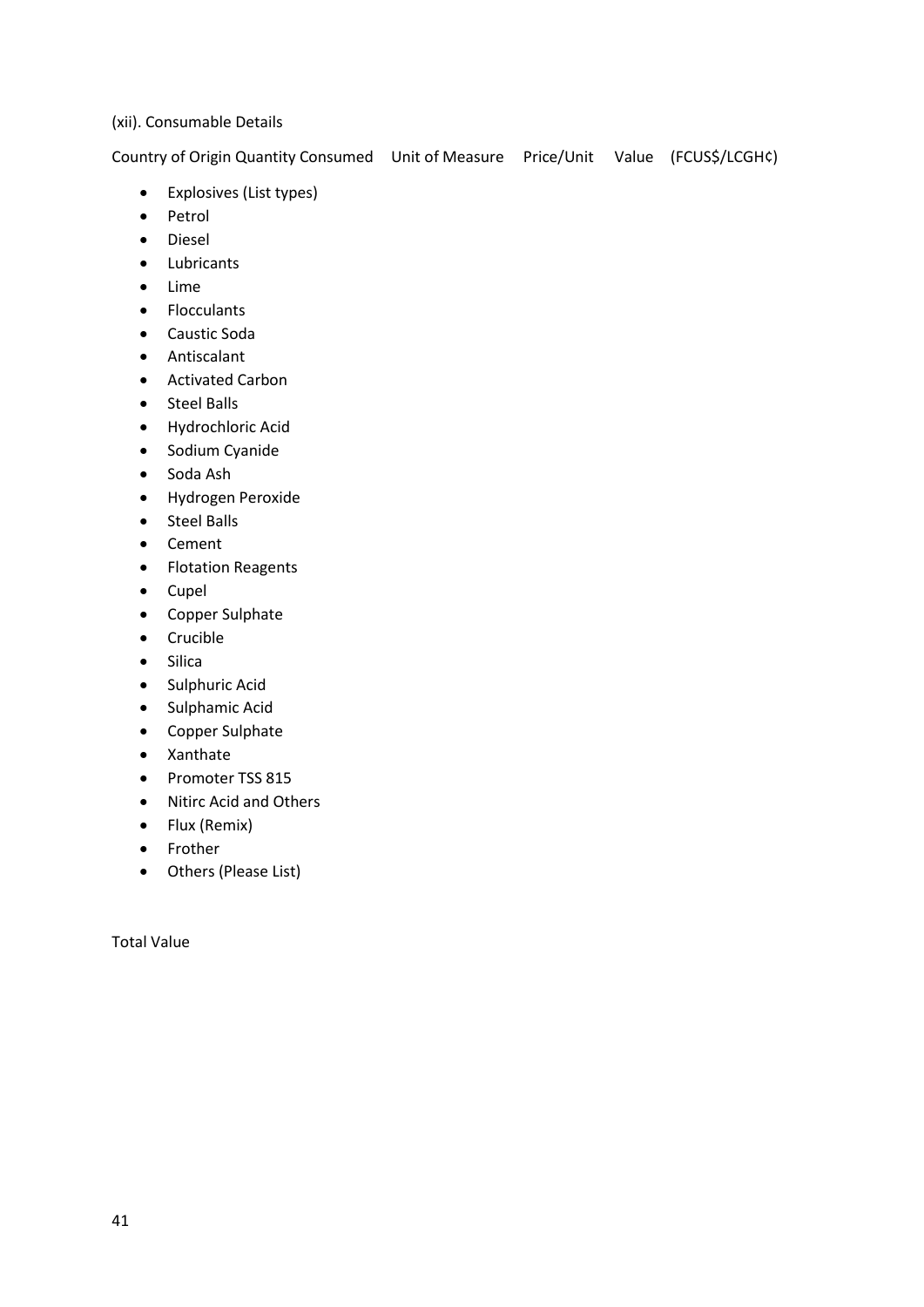(xiii). Utilities Details:

|                  |                                       | a. Electricity Price/Unit Consumption (kwh) Power (kwh) Cost FC (US\$)LC (GH¢) |  |  |
|------------------|---------------------------------------|--------------------------------------------------------------------------------|--|--|
| - Self generated |                                       |                                                                                |  |  |
| - National Grid  |                                       |                                                                                |  |  |
| Total            |                                       |                                                                                |  |  |
| b. Water         |                                       |                                                                                |  |  |
| - Self produced  | Price/Unit                            | Consumption (Litres)  Cost FC (US\$) LC (GH¢)                                  |  |  |
|                  |                                       |                                                                                |  |  |
| - National Grid  |                                       |                                                                                |  |  |
| Total            |                                       |                                                                                |  |  |
|                  |                                       | c. Telecommunication Cost FC (US\$) LC (GH¢)                                   |  |  |
|                  | (xiv) ENVIRONMENTAL AND SOCIAL BRIEF  |                                                                                |  |  |
|                  |                                       | <b>Environmental Impact and Mitigation Measures</b>                            |  |  |
|                  |                                       |                                                                                |  |  |
|                  |                                       |                                                                                |  |  |
|                  |                                       |                                                                                |  |  |
|                  | Social Impact and Mitigation Measures |                                                                                |  |  |
|                  |                                       |                                                                                |  |  |
|                  |                                       |                                                                                |  |  |
|                  |                                       |                                                                                |  |  |
|                  |                                       |                                                                                |  |  |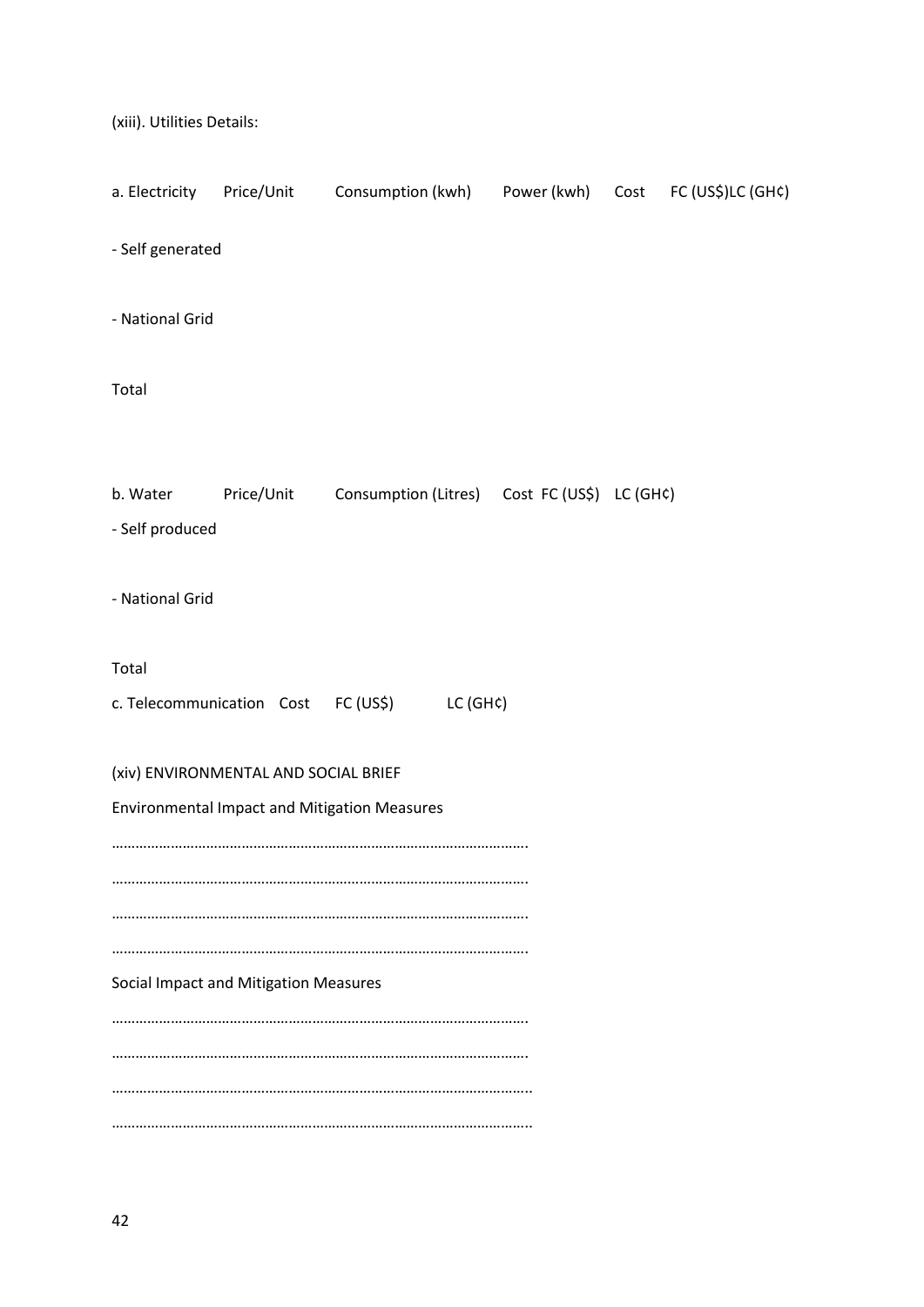Corporated Social Responsibility (CSR) Projects and their Value (US\$)

…………………………………………………………………………………………….. …………………………………………………………………………………………….. ...................................................................................................................................... ……………………………………………………………………………………………… Occupational Health and Safety Issues ………………………………………………………………………………………………. ………………………………………………………………………………………………. ………………………………………………………………………………………………. ……………………………………………………………………………………………….

(xv) MAJOR BREAK THROUGH DURING REPORTING YEAR (including Technological innovation)\*

\* You may use separate sheet if necessary.

D. LABOUR STATISTICS

1. MANPOWER TRAINING (GHANAIAN)

Number of Workers on Training

Description of Training Programme

Geology and Survey

Mining

Processing

Supporting

Engineering

Administration and Others

In-service training at the mine

|  |  | JNR SNR JNR SNR JNR SNR JNR SNR JNR SNR |  |  |  |                     |  |
|--|--|-----------------------------------------|--|--|--|---------------------|--|
|  |  |                                         |  |  |  | MF MF MF MF MF MF M |  |
|  |  | FMFMFMF                                 |  |  |  |                     |  |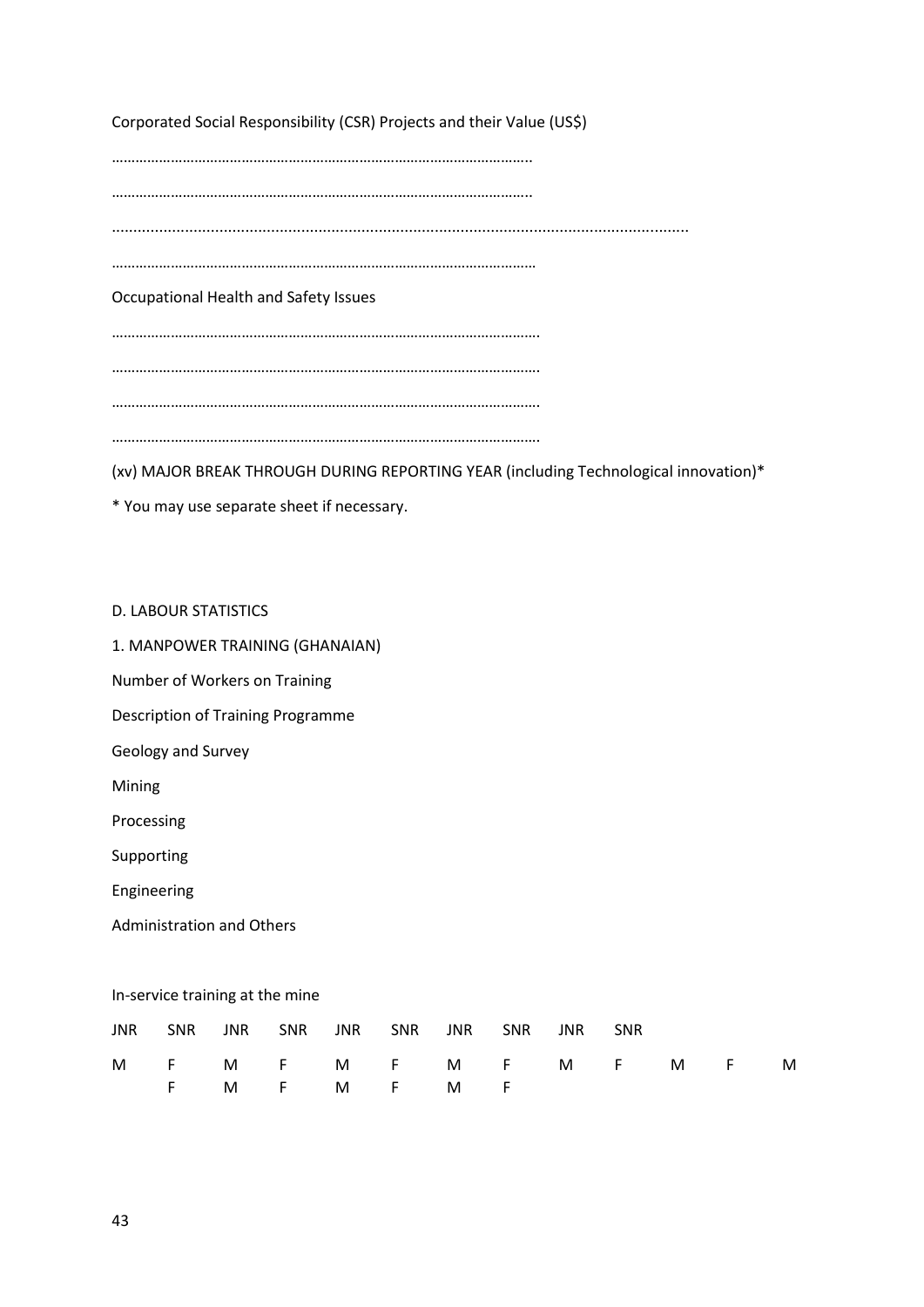Attachment training with other mine

Formal study leave

Other Schemes (specify type where applicable)

| *JNR – Junior Staff<br>SNR – Senior Staff<br>F – Female<br>$M - Male$ |
|-----------------------------------------------------------------------|
|-----------------------------------------------------------------------|

# 2. STAFF RECRUITMENT AND TURNOVER (GHANAIAN)

# STAFF RECRUITMENT & TURNOVER

Description:

Geology and Survey

Mining

Processing

Supporting

Engineering

Administration and Others

|  |  | JNR SNR JNR SNR JNR SNR JNR SNR JNR SNR |  |  |  |                     |  |
|--|--|-----------------------------------------|--|--|--|---------------------|--|
|  |  |                                         |  |  |  | MF MF MF MF MF MF M |  |
|  |  | FMFMFMF                                 |  |  |  |                     |  |

Recruitment

Retirement

Resignation

Redundancy

Dismissal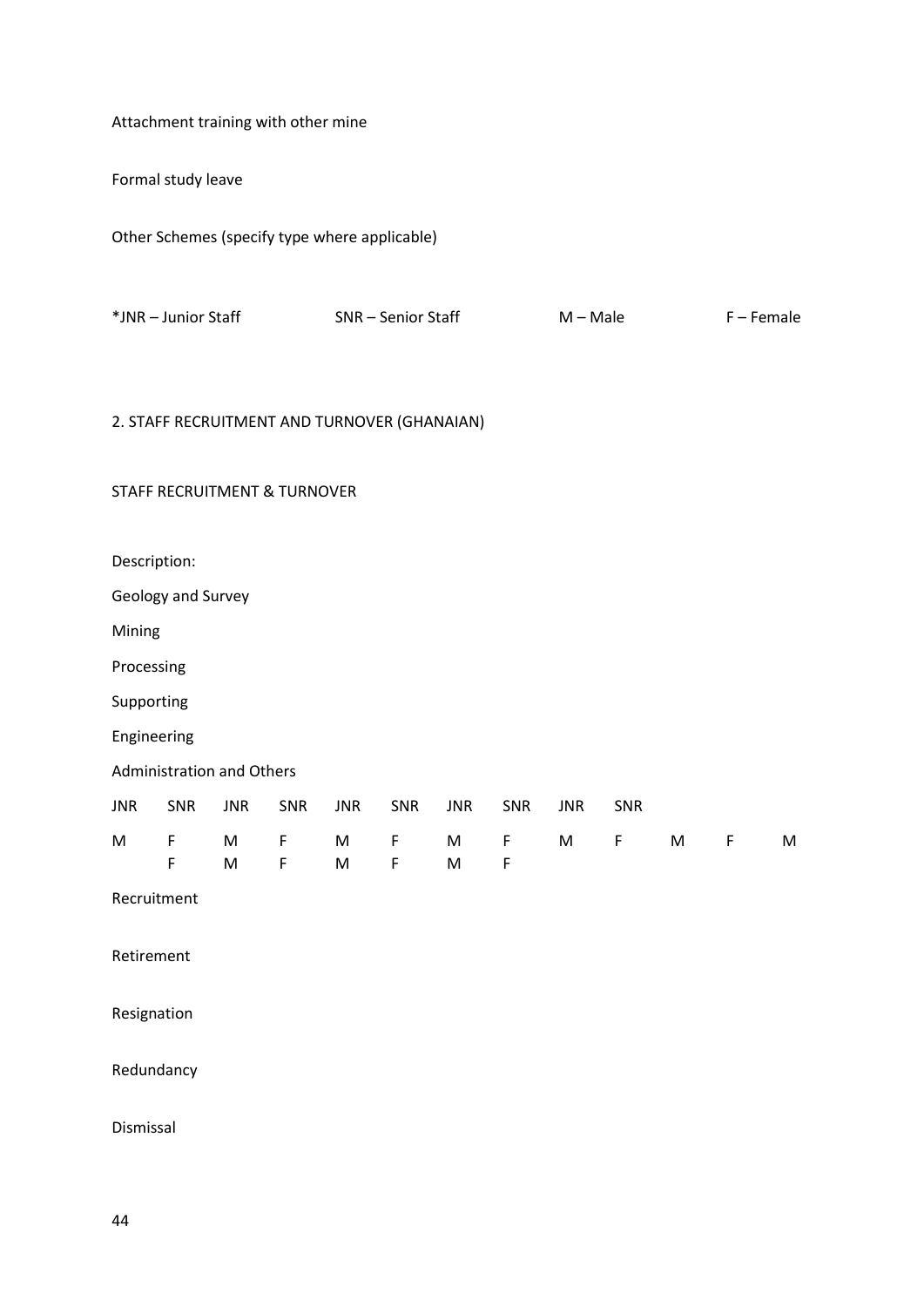#### 3. MANPOWER TRAINING (EXPATRIATE)

Number of Workers on Training\*

|                                  |            |   | Description of Training Programme |     |            |            |             |            |             |            |             |            |
|----------------------------------|------------|---|-----------------------------------|-----|------------|------------|-------------|------------|-------------|------------|-------------|------------|
| Geology and Survey               |            |   |                                   |     |            |            |             |            |             |            |             |            |
| Mining                           |            |   |                                   |     |            |            |             |            |             |            |             |            |
| Processing                       |            |   |                                   |     |            |            |             |            |             |            |             |            |
| Supporting                       |            |   |                                   |     |            |            |             |            |             |            |             |            |
| Engineering                      |            |   |                                   |     |            |            |             |            |             |            |             |            |
| <b>Administration and Others</b> |            |   |                                   |     |            |            |             |            |             |            |             |            |
|                                  | <b>SNR</b> |   | In-service training at the mine   | JNR | <b>SNR</b> | <b>JNR</b> | <b>SNR</b>  | <b>JNR</b> | <b>SNR</b>  | <b>JNR</b> | <b>SNR</b>  | <b>JNR</b> |
| M                                | F          | M | F                                 | M   | F          | M          | $\mathsf F$ | M          | $\mathsf F$ | M          | $\mathsf F$ | M          |
|                                  | F          | M | F                                 | M   | F          | M          | F           |            |             |            |             |            |

Attachment training with other mine

Formal study leave

Other Schemes (specify type where applicable)

# 4. STAFF RECURITMENT AND TURNOVER (EXPATRIATE)

### STAFF RECRUITMENT & TURNOVER

Description

Geology and Survey

Mining Processing

Supporting

Engineering

Administration and Others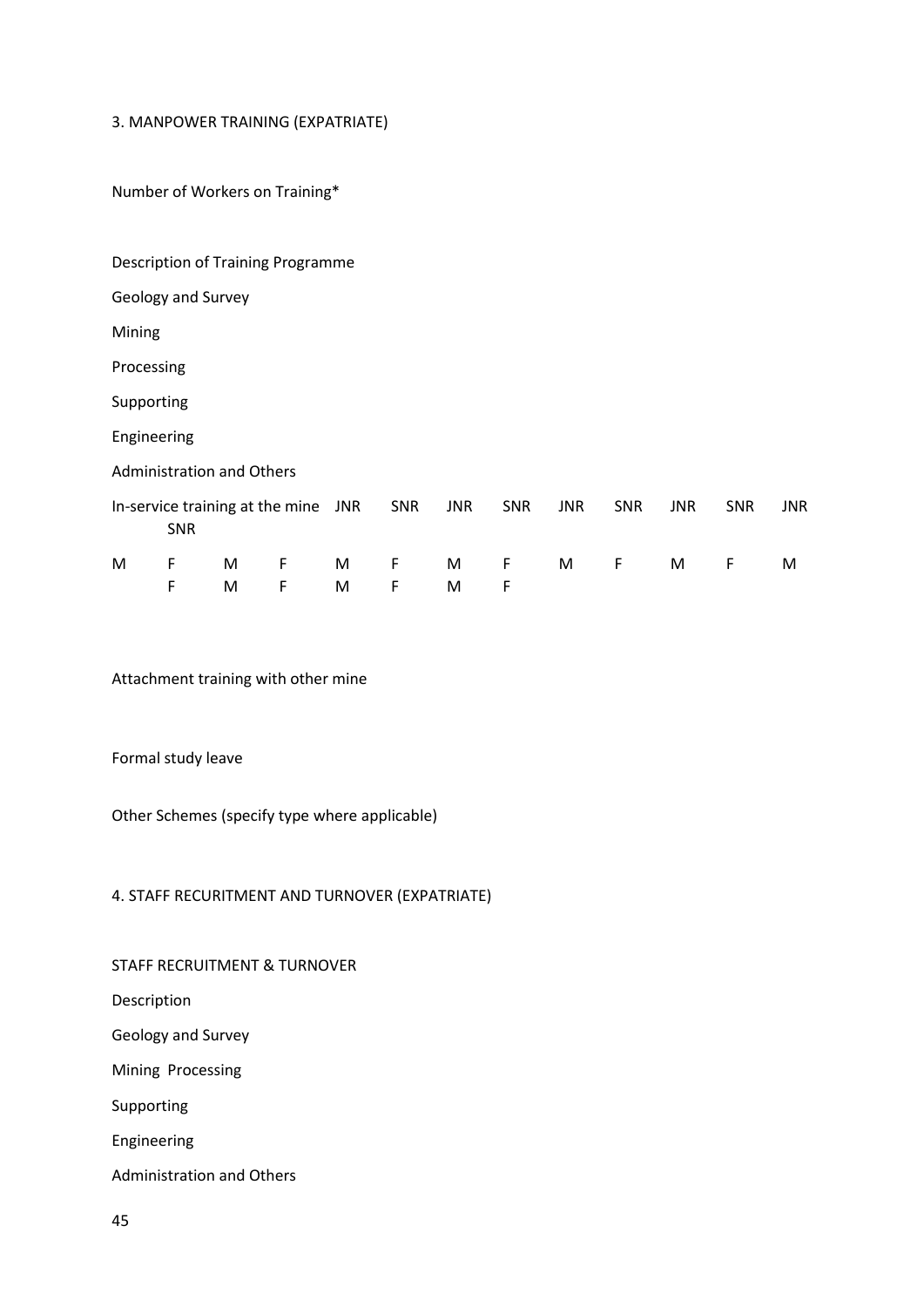|            | JNR SNR                                                         | <b>JNR</b> | SNR        | <b>JNR</b> | SNR        | <b>JNR</b> | SNR                | <b>JNR</b> | SNR |                 |             |   |
|------------|-----------------------------------------------------------------|------------|------------|------------|------------|------------|--------------------|------------|-----|-----------------|-------------|---|
|            | M F<br>$\mathsf F$                                              |            | M F<br>M F |            | M F<br>M F | $M \sim$   | M F<br>$\mathsf F$ |            | M F | M <sub>11</sub> | $\mathsf F$ | M |
|            | Recruitment                                                     |            |            |            |            |            |                    |            |     |                 |             |   |
| Retirement |                                                                 |            |            |            |            |            |                    |            |     |                 |             |   |
|            | Resignation                                                     |            |            |            |            |            |                    |            |     |                 |             |   |
|            | Redundancy                                                      |            |            |            |            |            |                    |            |     |                 |             |   |
| Dismissal  |                                                                 |            |            |            |            |            |                    |            |     |                 |             |   |
|            | 5. MAJOR CONSTRAINTS DURING REPORTING YEAR:                     |            |            |            |            |            |                    |            |     |                 |             |   |
|            | I HEREBY CERTIFY THAT THE INFORMATION AS PROVIDED ABOVE IS TRUE |            |            |            |            |            |                    |            |     |                 |             |   |
|            |                                                                 |            |            |            |            |            |                    |            |     |                 |             |   |
|            |                                                                 |            |            |            |            |            |                    |            |     |                 |             |   |
|            |                                                                 |            |            |            |            |            |                    |            |     |                 |             |   |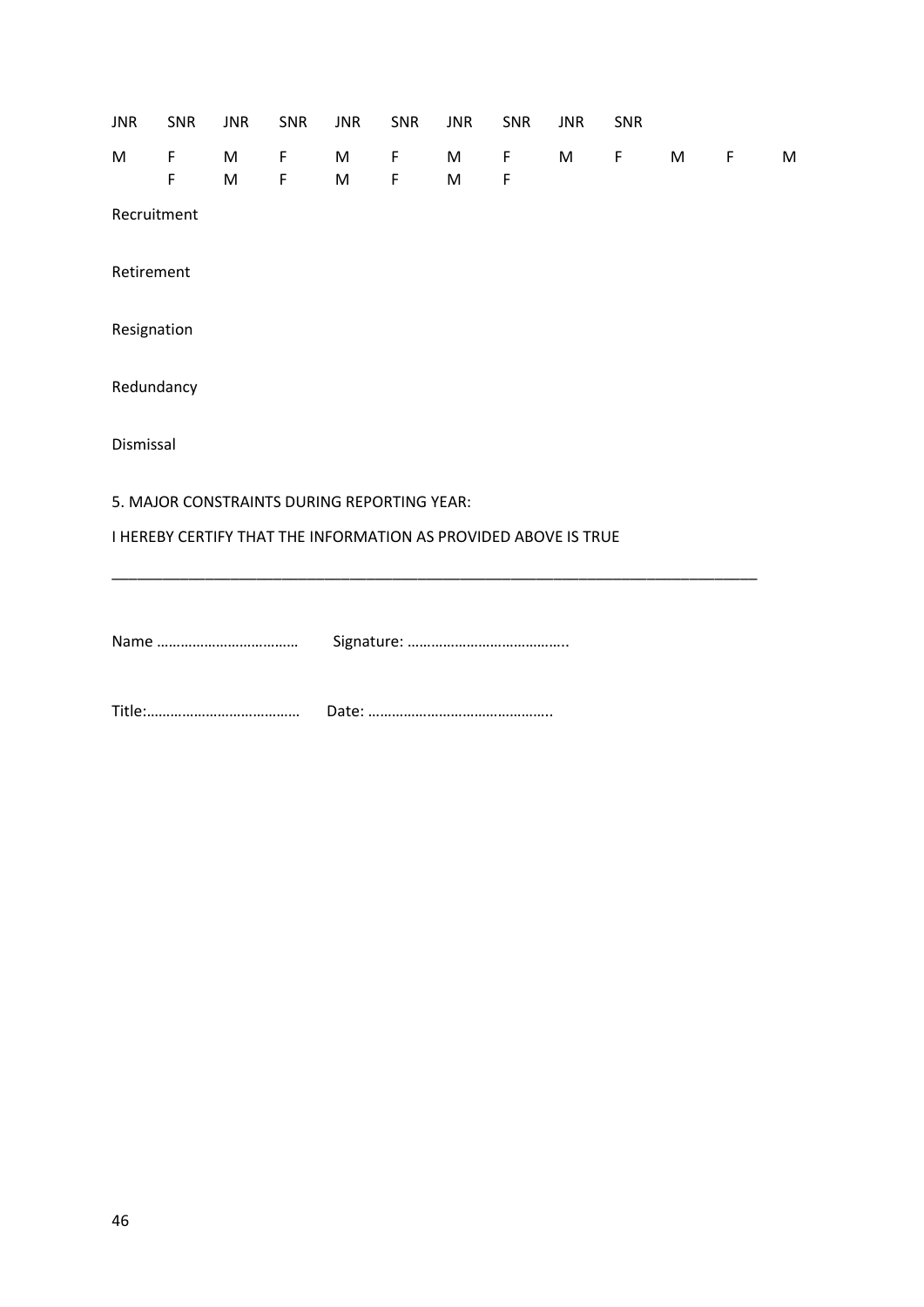| than holder of a mining lease        |                                                                 |                             |                                       | Form Four: Application Form to purchase and export, sell or dispose of minerals by a person other |
|--------------------------------------|-----------------------------------------------------------------|-----------------------------|---------------------------------------|---------------------------------------------------------------------------------------------------|
| (Regulation 4 (1))                   |                                                                 |                             |                                       |                                                                                                   |
|                                      | APPLICATION FOR LICENCE TO DEAL IN GOLD                         |                             |                                       |                                                                                                   |
|                                      | (PURCHASING, REFINERY, PROCESSING FACILITY) APPLICATION NO.:    |                             |                                       |                                                                                                   |
|                                      |                                                                 |                             |                                       |                                                                                                   |
|                                      | SECTION 1: APPLICANT'S IDENTIFICATION DATA                      |                             |                                       |                                                                                                   |
| <b>NEW APPLICANT:</b>                |                                                                 | RENEWAL OF EXISTING LICENCE |                                       |                                                                                                   |
| Are you applying for the first time? |                                                                 |                             |                                       |                                                                                                   |
| No<br>Yes                            |                                                                 |                             |                                       |                                                                                                   |
|                                      | Have you previously held a similar Licence to Deal in Gold? Yes |                             |                                       | No                                                                                                |
|                                      | If Yes please provide the following information:                |                             |                                       |                                                                                                   |
| <b>Full Name of Applicant</b>        |                                                                 |                             |                                       | Date of Grant of Previous Licence:                                                                |
| Registered Office of Applicant       |                                                                 |                             |                                       |                                                                                                   |
| (Location Address)                   |                                                                 |                             |                                       |                                                                                                   |
| <b>Postal Address</b>                |                                                                 |                             | Name under which previous Licence was |                                                                                                   |
| City/Town/Village                    |                                                                 |                             |                                       |                                                                                                   |
| Region                               |                                                                 |                             |                                       |                                                                                                   |
| P.O. Box                             |                                                                 |                             |                                       |                                                                                                   |
| Mobile Phone Line #                  |                                                                 |                             |                                       |                                                                                                   |
| Facsimile #                          |                                                                 |                             |                                       |                                                                                                   |
| <b>E-mail Address</b>                |                                                                 |                             |                                       |                                                                                                   |
| Website                              |                                                                 |                             |                                       |                                                                                                   |
|                                      | Applicant's Tax Identification Number (TIN)                     |                             |                                       |                                                                                                   |
|                                      | Applicant's VAT Identification Number                           |                             |                                       |                                                                                                   |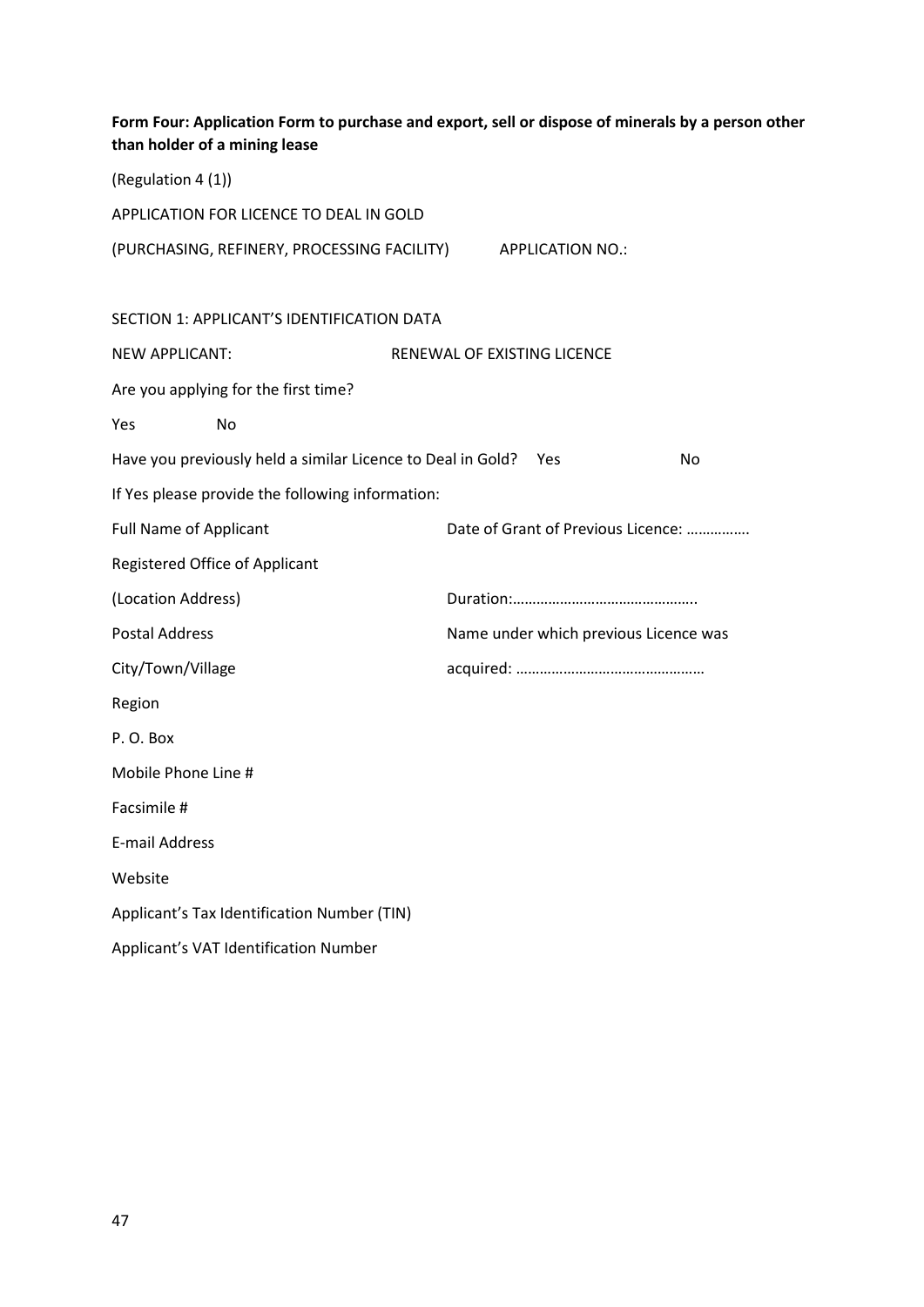SECTION 2: APPLICANT'S FINANCIAL DETAILS Full Name of Bankers and/or Financiers Postal Address City/Town/Village P. O. Box Fixed Phone Line # E-mail Address Facsimile # Website Capital Invested or Proposed for Investment Source(s) of Funding

SECTION 3: OTHER DETAILS

State specific proposed activity (ies)

Proposed Project Site (where applicable)

Does applicant holds any licence or registration in the mining sector? If so, state title.

Does applicant hold any licence, registration or permit from Ministries/Department/Agencies or Government of Ghana? If so list them

I declare that the information provided above is true and correct. I agree to abide and be bound by the terms, conditions and contractual provisions governing the operation of the license sought which I have received, read and understood.

……………………………………. Dated…………..day of…………………20…………….

Signature(s) or Seal as Appropriate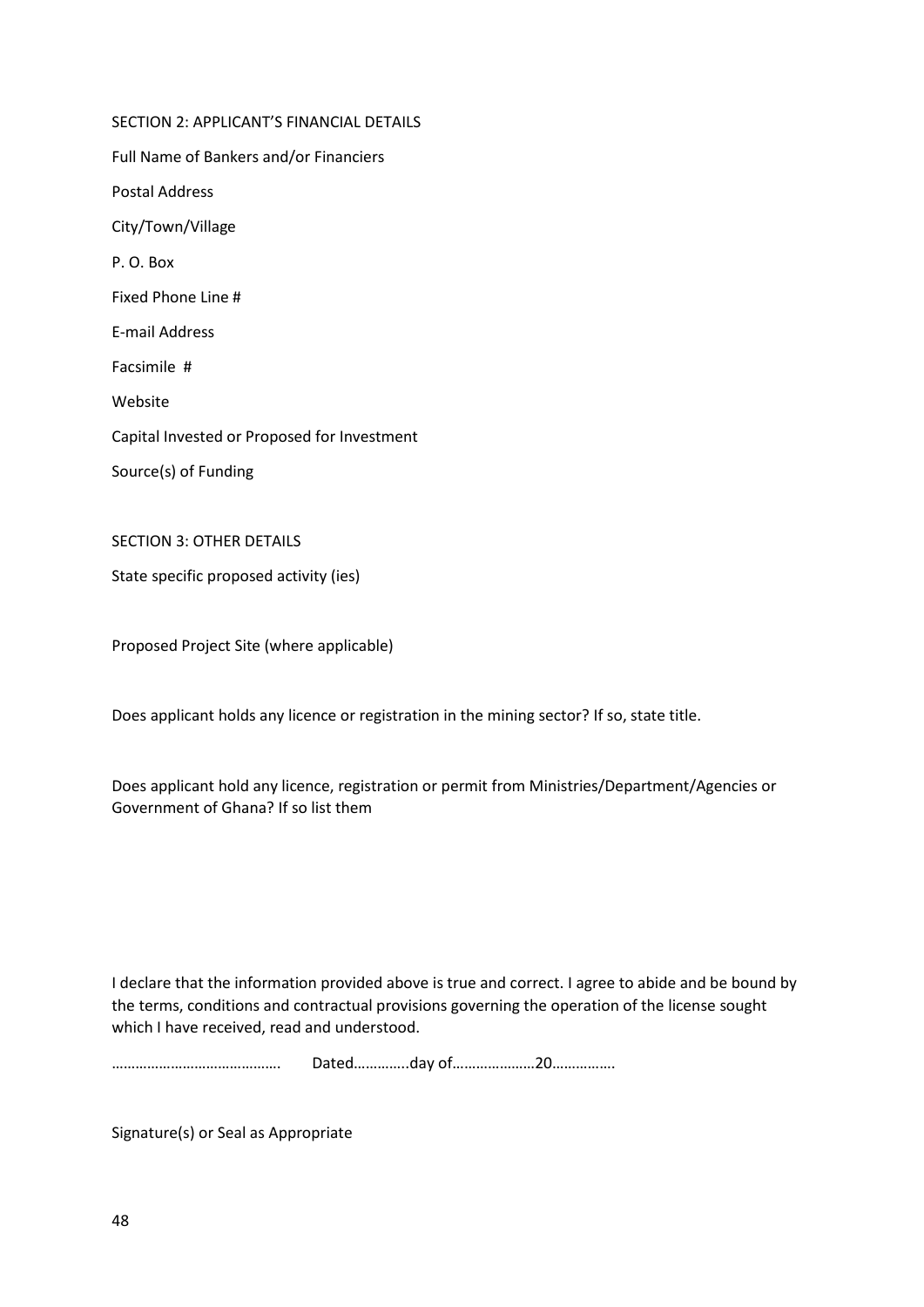VAT Registration Certificate

Receipt of Payment for Application Form

Tax Clearance Certificate

Evidence of Payment of Prescribed Business Plan

Application Processing Fee (Receipt)

#.......................................................)

For existing companies, a Social Security and National Insurance Trust (SSNIT) Clearance Certificate is required.

Summary of Annual Reports over the last three (3) years including audited accounts (if any).

Registered Company–Certified True Copies of Certificate of Incorporation, Certificate to Commence Business, and Company regulations.

Evidence of Financial Capability:

Bank Statement over the last six months/letter of support from the financier

Submission Date …………/……………/………../ Checked and Received by

Submitted by

Signature of Applicant/Rep. Signature of Receiving Officer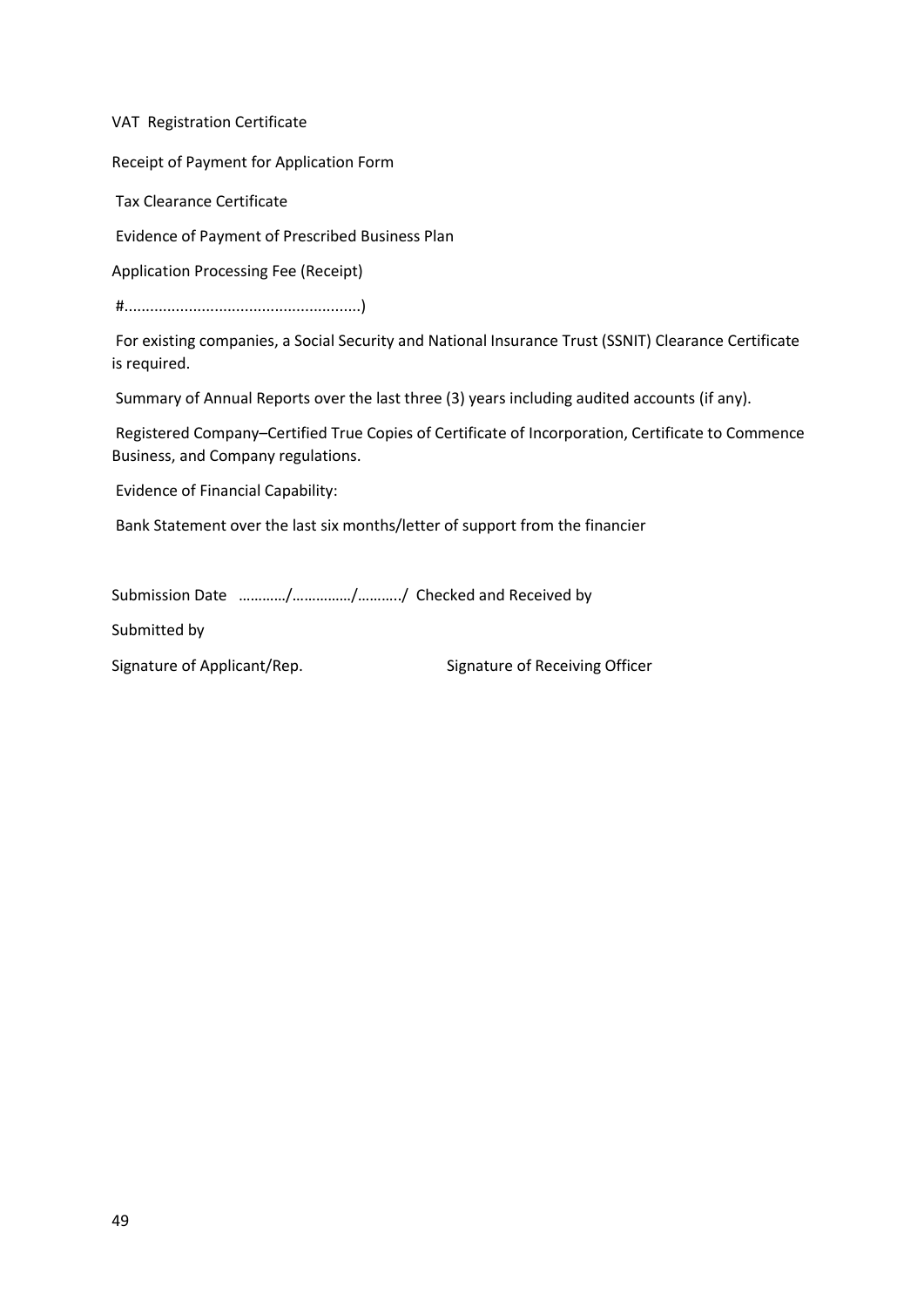#### SECTION 4: DOCUMENTS SUBMITTED BY APPLICANT (OFFICIAL USE ONLY)

# **Form Five: Form of monthly returns of a person other than a holder of a mining lease**

(Regulation 4 (3))

MINERALS COMMISSION - MONTHLY RETURNS ON MINERAL PURCHASING AND EXPORT COMPANIES  $-$  FORM 5 (a)

Licence Registration Code Number:………………

Month:………………

Year:………………..

Minerals Commission—Monitoring and Evaluation Department

\_\_\_\_\_\_\_\_\_\_\_\_\_\_\_\_\_\_\_\_\_\_\_\_\_\_\_\_\_\_\_\_\_\_\_\_\_\_\_\_\_\_\_\_\_\_\_\_\_\_\_\_\_\_\_\_

Form MR: PELG—Monthly Report: Mineral Purchasing and Export Licence

### OFFICIAL USE

Received at: …………………………………………

On:…………………………………………………..

Authorising officer:………………………………….

Report is confirmed complete:………………………

On: …………………………………………………..

Reviewing officer:…………………………………..

Note to the preparer: On this form report only matters pertinent to the registration code number reported above. Use a separate reporting form for each registered mineral purchasing and export licence (combined reports are not permissible).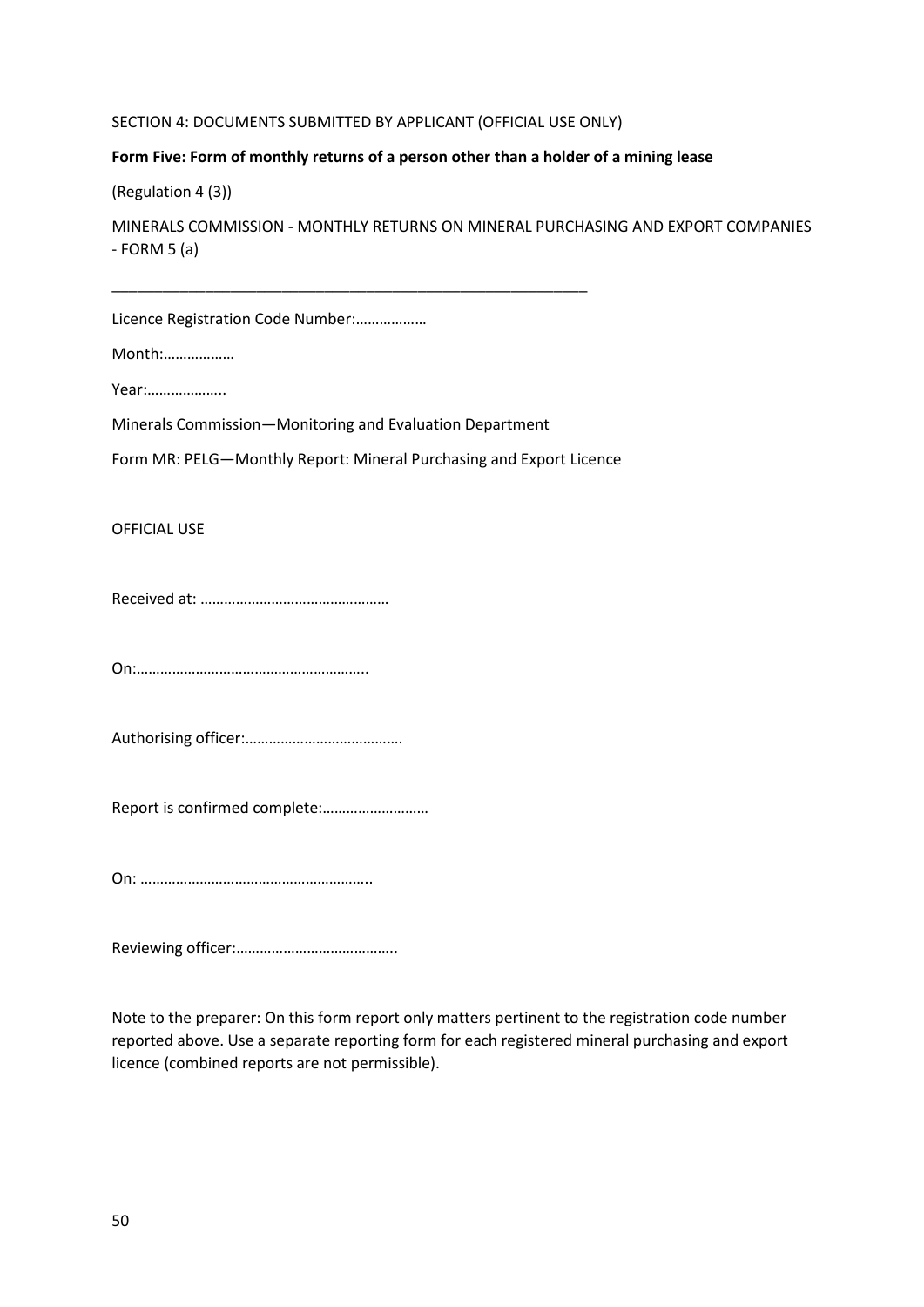#### A. COMPANY DETAILS

|  | 4. Name of Mine DistrictLocation |
|--|----------------------------------|
|  |                                  |
|  |                                  |
|  |                                  |

8. Name of Parent Company and Address (if any)……………………………………………...

…………………………………………………………………………………………………..

MINERALS COMMISSION - MONTHLY RETURNS ON MINERAL PURCHASING AND EXPORT COMPANIES  $-$  FORM 5 (a)

\_\_\_\_\_\_\_\_\_\_\_\_\_\_\_\_\_\_\_\_\_\_\_\_\_\_\_\_\_\_\_\_\_\_\_\_\_\_\_\_\_\_\_\_\_\_\_\_\_\_\_\_\_\_\_\_\_\_\_\_\_\_\_\_\_\_\_\_\_\_\_\_\_\_\_\_\_

#### 1. COMPANY DIRECTOR

|     | Name of Directors              | Nationality |               |
|-----|--------------------------------|-------------|---------------|
| (a) |                                |             |               |
| (b) |                                |             |               |
| (c) |                                |             |               |
| (d) |                                |             |               |
| (e) |                                |             |               |
|     | 2. COMPANY SHAREHOLDING        |             |               |
|     | Name of Shareholder            | Nationality | %Shareholding |
| (a) |                                |             |               |
| (b) |                                |             |               |
| (c) |                                |             |               |
| (d) |                                |             |               |
| (e) |                                |             |               |
|     | 3. DIRECTORS OF PARENT COMPANY |             |               |
|     | Name of Directors              | Nationality |               |
| (a) |                                |             |               |
| (b) |                                |             |               |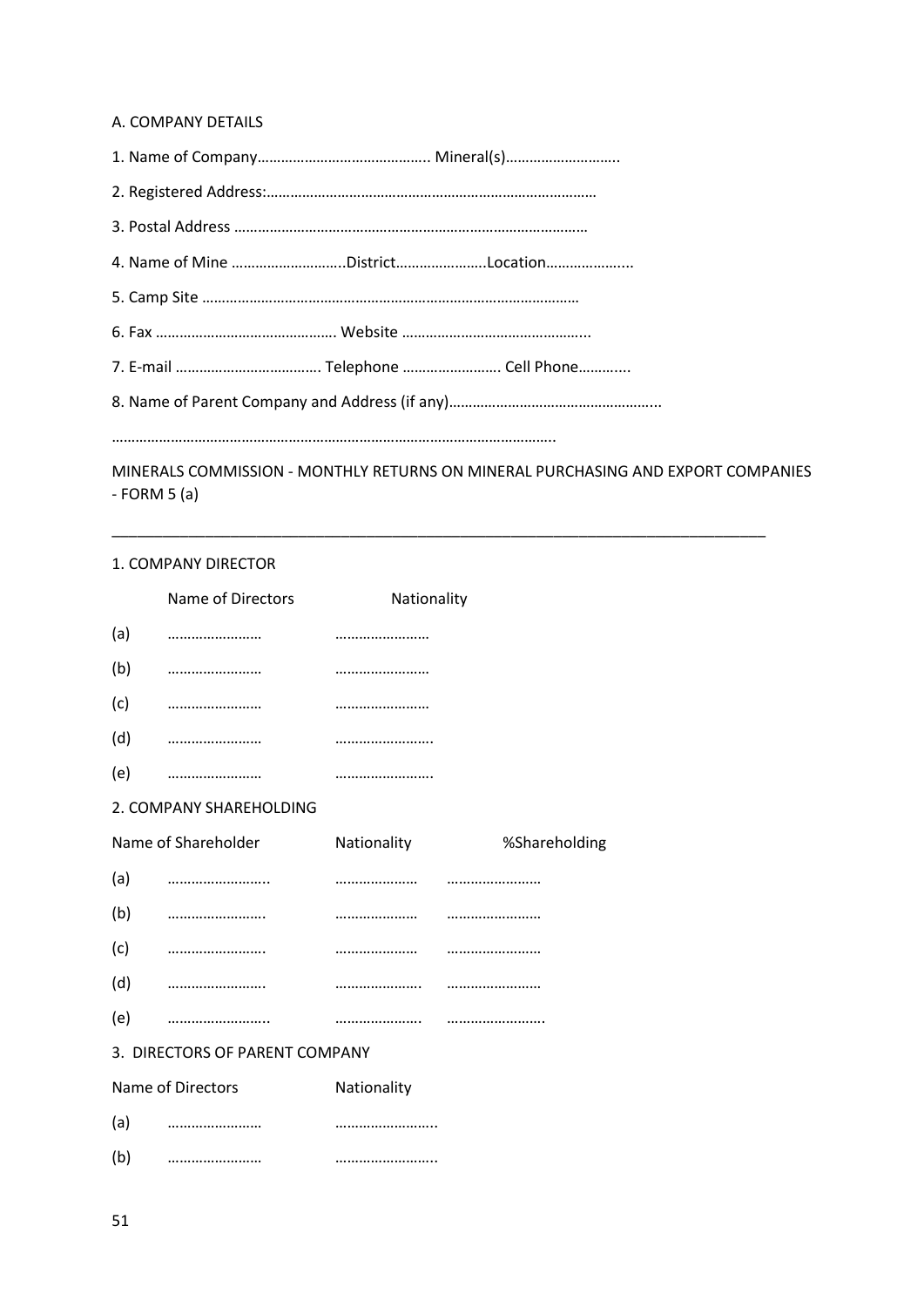| (c) | <br> |
|-----|------|
|     | <br> |
| (e  | <br> |

MINERALS COMMISSION - MONTHLY RETURNS ON MINERALS PURCHASING AND EXPORT COMPANIES - FORM 5(a)

\_\_\_\_\_\_\_\_\_\_\_\_\_\_\_\_\_\_\_\_\_\_\_\_\_\_\_\_\_\_\_\_\_\_\_\_\_\_\_\_\_\_\_\_\_\_\_\_\_\_\_\_\_\_\_\_\_\_\_\_\_\_\_\_\_\_\_\_\_\_

# 4. KEY SHAREHOLDERS OF PARENT COMPANY

|                            | Name of Shareholder                   |  | Nationality %Shareholding |
|----------------------------|---------------------------------------|--|---------------------------|
| (a)                        |                                       |  |                           |
| (b)                        |                                       |  |                           |
| (c)                        |                                       |  |                           |
| (d)                        |                                       |  |                           |
| (e)                        |                                       |  |                           |
|                            | <b>B. MINERAL (Specify) PURCHASES</b> |  |                           |
|                            | Quantity (troy oz, carat) etc         |  |                           |
|                            | Assay Value (carat, finesse, value)   |  |                           |
| Total Cost (GH¢)           |                                       |  |                           |
| <b>C. REFINERY RETURNS</b> |                                       |  |                           |
| Mineral                    |                                       |  |                           |
|                            | Assay Value (carat, finesse, value)   |  |                           |
|                            | Recovery (troy oz, carat, mt.)        |  |                           |
|                            | Quantity Sold (troy oz, carat, mt)    |  |                           |
| By-products                |                                       |  |                           |
|                            | Export Sales Proceeds (US\$)          |  |                           |
|                            | Unit price (US\$)                     |  |                           |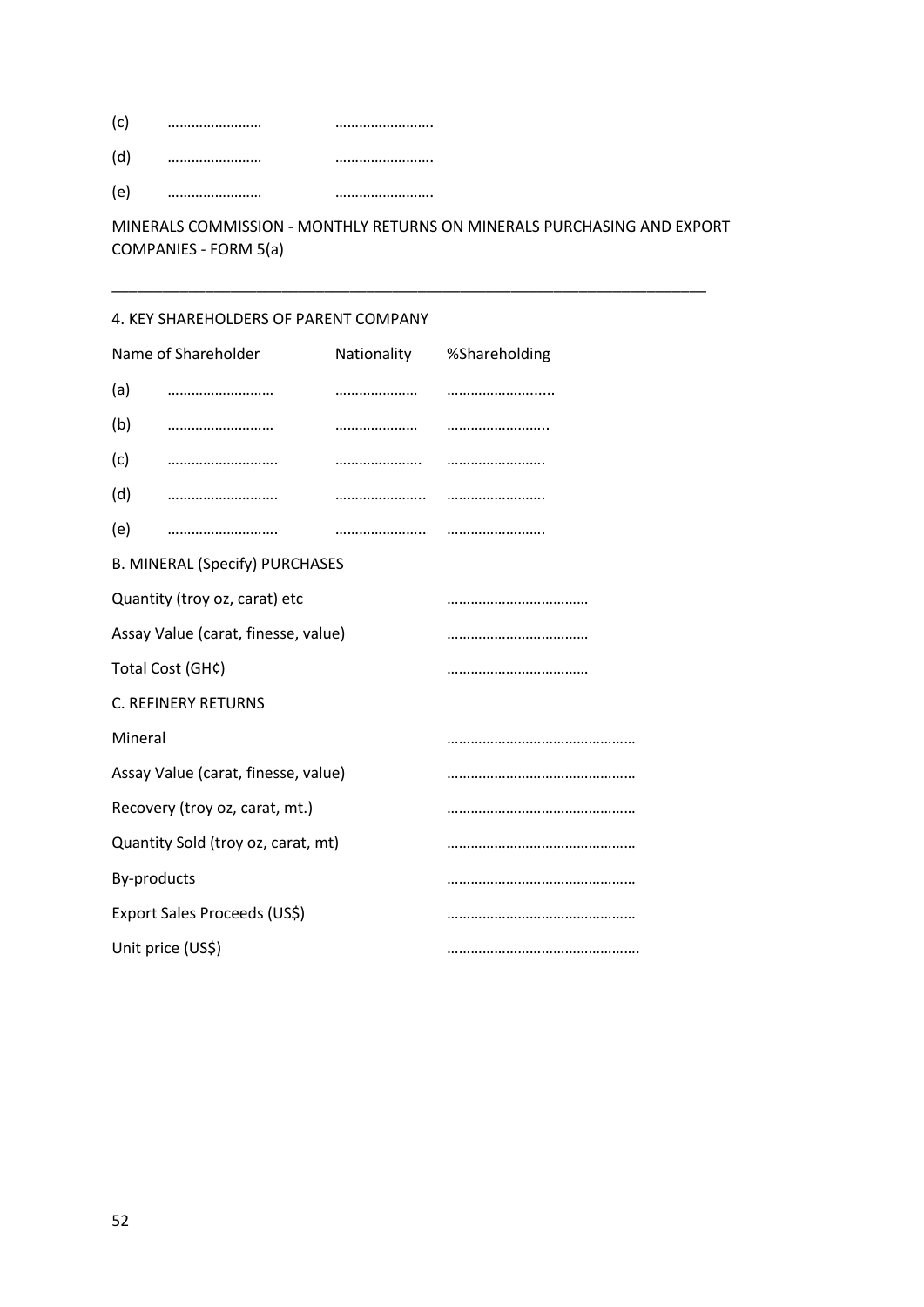# MINERALS COMMISSION - MONTHLY RETURNS ON MINERAL PURCHASING AND EXPORT COMPANIES - FORM 5 (a)

\_\_\_\_\_\_\_\_\_\_\_\_\_\_\_\_\_\_\_\_\_\_\_\_\_\_\_\_\_\_\_\_\_\_\_\_\_\_\_\_\_\_\_\_\_\_\_\_\_\_\_\_\_\_\_\_\_\_\_\_\_\_\_\_\_\_\_\_

### D. PRODUCTION EXPENDITURE

|                                | <b>FC (US%)</b> | LC GH¢ |
|--------------------------------|-----------------|--------|
| i. Total Cash Cost             |                 |        |
| ii. Total Cost                 |                 |        |
| iii. Total Cost Details        |                 |        |
| (a) Salaries and Wages (Gross) |                 |        |
| i. Local                       |                 |        |
| ii. Foreign                    |                 |        |
| (a) Bank Interest              |                 |        |
| (c) Royalty Payable (c)        |                 |        |
| (d) Royalty paid (c)***        |                 |        |
| (e) Corporate Tax              |                 |        |
| (f) Depreciation               |                 |        |
| (g) SSF by Employer            |                 |        |
| (h) Consumables                |                 |        |
| (i) Utilities                  |                 |        |
| (j) Fuel                       |                 |        |
| (k) Maintenance Cost           |                 |        |
|                                |                 |        |

\*FC = Cost incurred in foreign currency for specific activities/cost item

\*\*LC = cost incurred in local currency for specific activities/cost item

\*\*\*Royalty Paid: attach copy of IRS receipts.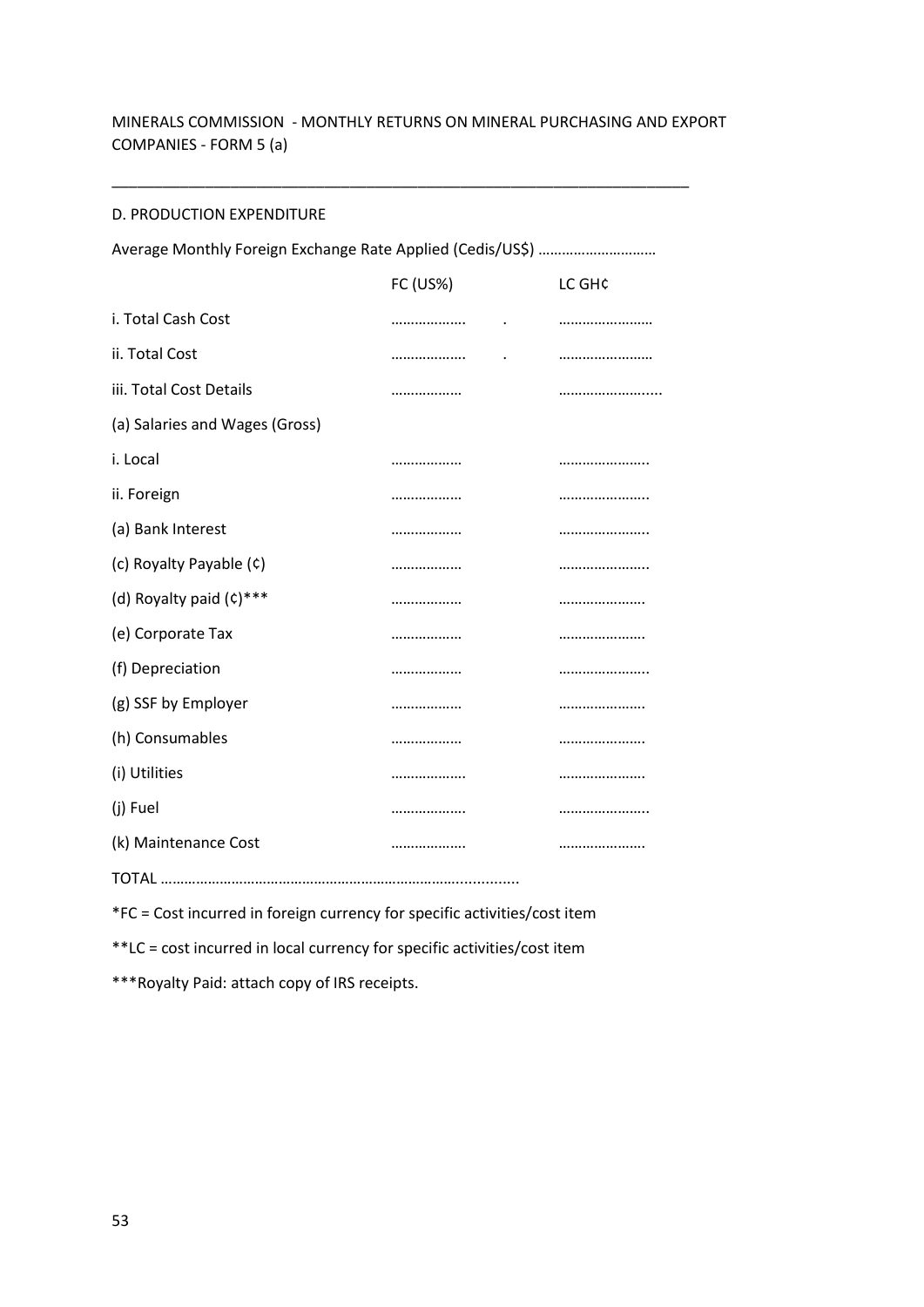MINERALS COMMISSION - MONTHLY RETURNS ON MINERAL PURCHASING AND EXPORT COMPANIES - FORM 5 (a)

| E. MONTHLY SUMMARY LABOUR RETURNS |  |                                                                    |                 |
|-----------------------------------|--|--------------------------------------------------------------------|-----------------|
|                                   |  | Expatriate Ghanaian Senior                                         | Ghanaian Junior |
| Contractors                       |  |                                                                    |                 |
| <b>Skilled Labour</b>             |  |                                                                    |                 |
| <b>Unskilled Labour</b>           |  |                                                                    |                 |
| <b>Local Casual Labour</b>        |  |                                                                    |                 |
| Total                             |  |                                                                    |                 |
|                                   |  | Expatriate Ghanaian Senior                                         | Ghanaian Junior |
| Male                              |  |                                                                    |                 |
| Female                            |  |                                                                    |                 |
| Total                             |  |                                                                    |                 |
|                                   |  |                                                                    |                 |
|                                   |  | * Indicate the total number of people employed from the community: |                 |
|                                   |  | Male  Female  Total                                                |                 |
|                                   |  |                                                                    |                 |
|                                   |  | I HEREBY CERTIFY THAT THE INFORMATION AS PROVIDED ABOVE IS TRUE.   |                 |
|                                   |  |                                                                    |                 |
|                                   |  |                                                                    |                 |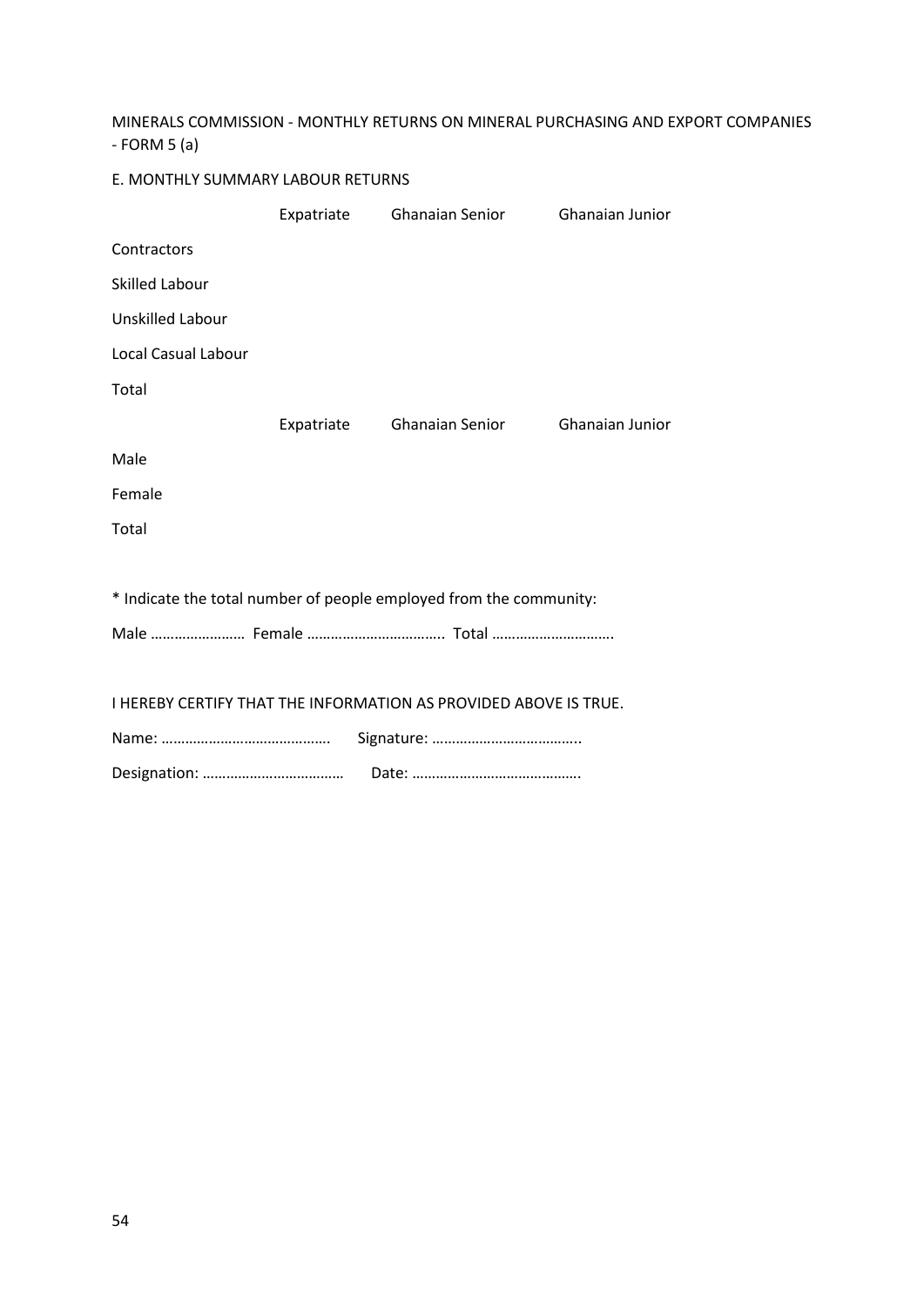Form of annual returns of a person other than a holder of a mining lease

(Regulation 4 (3))

MINERALS COMMISSION - ANNUAL RETURNS ON MINERAL PURCHASING AND EXPORT COMPANIES - FORM 5 (b)

Licence Registration Code Number: …………………

Year: …………………………

Minerals Commission —Monitoring and Evaluation Department

Form MR: PELG—Annual Report: Mineral Purchasing and Export Licence

OFFICIAL USE

Received at: ………………………………………..

On: ………………………………………………..

Authorizing Officer ………………………………

Report is confirmed complete:…………………….

On: …………………………………………………

Reviewing Officer: ……………………………….

Note to the preparer: on this form report only matters pertinent to the registration code number reported above. Use a separate reporting form for each registered mineral purchasing and export licence (combined reports are not permissible).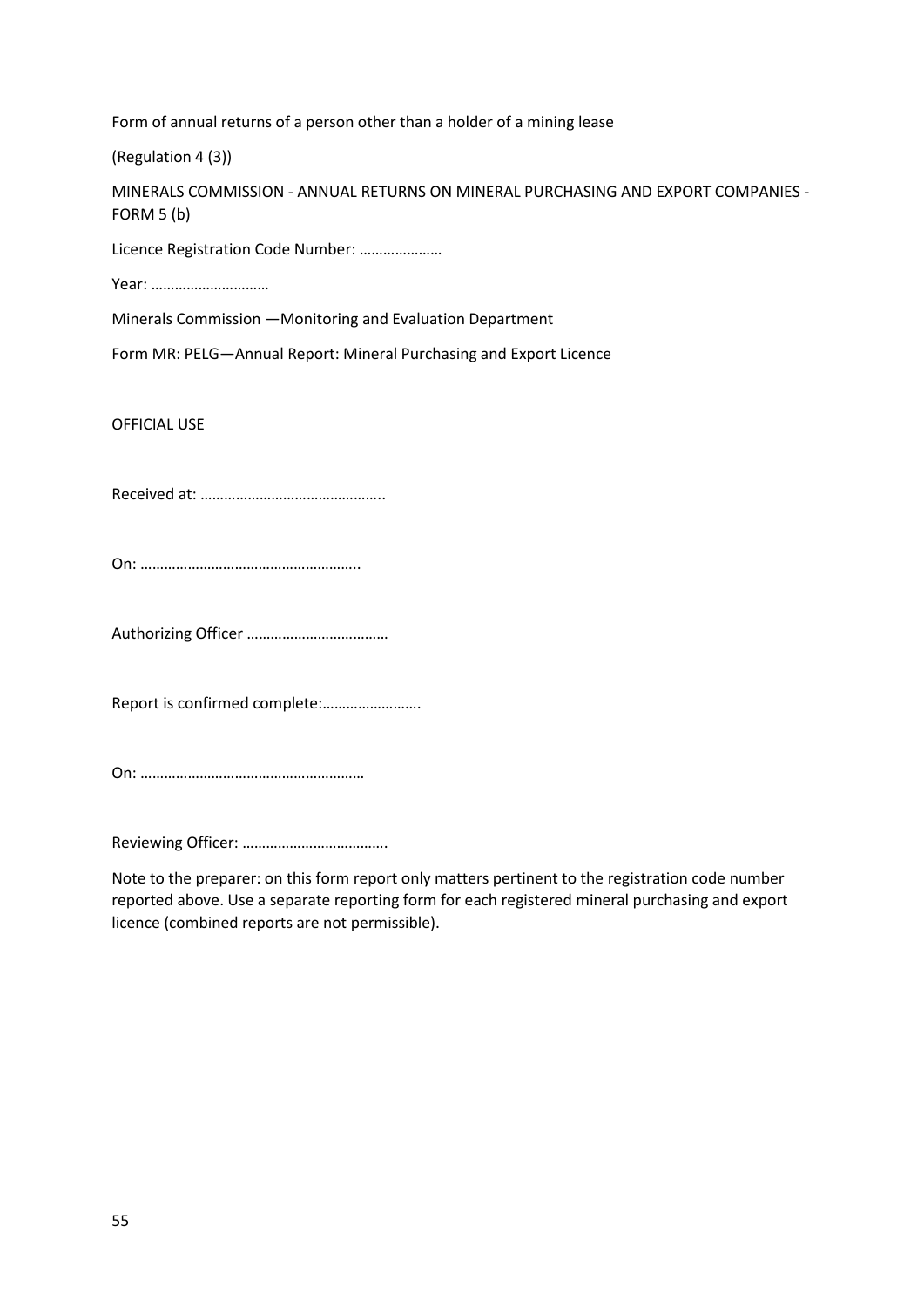### A. COMPANY DETAILS

| 4. Name of Mine  DistrictLocation |
|-----------------------------------|
|                                   |
|                                   |
| 7. E-mail Telephone  Cell Phone   |
|                                   |
|                                   |

ANNUAL RETURNS ON MINERAL PURCHASING AND EXPORT COMPANIES - FORM 5 (b)

\_\_\_\_\_\_\_\_\_\_\_\_\_\_\_\_\_\_\_\_\_\_\_\_\_\_\_\_\_\_\_\_\_\_\_\_\_\_\_\_\_\_\_\_\_\_\_\_\_\_\_\_\_\_\_\_\_\_\_\_

# 1. COMPANY DIRECTORS

|     | Name of Director               |             | Nationality   |
|-----|--------------------------------|-------------|---------------|
| (a) |                                |             |               |
| (b) |                                |             |               |
| (c) |                                |             |               |
| (d) |                                |             |               |
| (e) |                                |             |               |
|     | 2. COMPANY SHAREHOLDING        |             |               |
|     | Name of Shareholder            | Nationality | %Shareholding |
| (a) |                                |             |               |
| (b) |                                |             |               |
| (c) |                                |             |               |
| (d) |                                |             |               |
| (e) |                                |             |               |
|     | 3. DIRECTORS OF PARENT COMPANY |             |               |
|     | Name of Director               | Nationality |               |
| (a) |                                |             | .             |
| (b) |                                |             |               |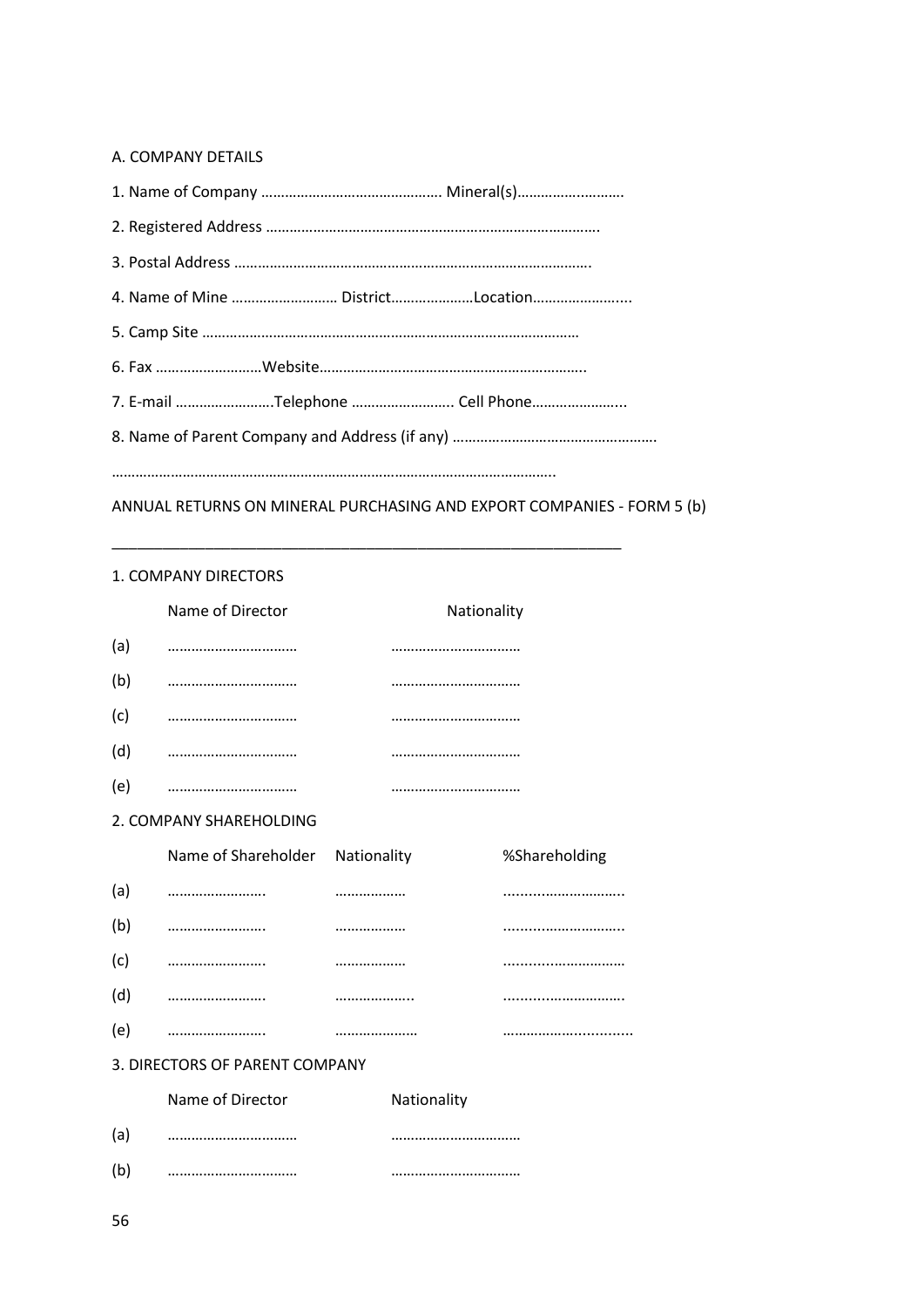| (c) | <br> |
|-----|------|
| (d  | <br> |
| e') | <br> |

MINERALS COMMISSION - ANNUAL RETURNS ON MINERAL PURCHASING AND EXPORT COMPANIES  $-$  FORM 5 (b)

\_\_\_\_\_\_\_\_\_\_\_\_\_\_\_\_\_\_\_\_\_\_\_\_\_\_\_\_\_\_\_\_\_\_\_\_\_\_\_\_\_\_\_\_\_\_\_\_\_\_\_\_\_\_\_\_\_\_\_\_\_\_\_\_\_

# 4. KEY SHAREHOLDERS OF PARENT COMPANY

|     | Name of Shareholder Nationality %Shareholding |      |
|-----|-----------------------------------------------|------|
| (a) |                                               | <br> |
| (b) |                                               |      |
| (c) |                                               |      |
| (d) |                                               |      |
| (e) |                                               | <br> |

MINERALS COMMISSION - ANNUAL RETURNS ON MINERAL PURCHASING AND EXPORT COMPANIES - FORM 5 (b)

\_\_\_\_\_\_\_\_\_\_\_\_\_\_\_\_\_\_\_\_\_\_\_\_\_\_\_\_\_\_\_\_\_\_\_\_\_\_\_\_\_\_\_\_\_\_\_\_\_\_\_\_\_\_\_\_\_\_\_\_\_\_\_\_\_\_\_

| B. MINERAL (Specify) Purchases      |  |
|-------------------------------------|--|
| Quantity (troy oz. carat) etc.      |  |
| Assay Value (Carat, finesse, value) |  |
| Total Cost (GH¢)                    |  |
| <b>C. REFINERY RETURNS</b>          |  |
| Mineral                             |  |
| Assay Value (Carat, finesse, value) |  |
| Recovery (troy oz, carat, mt)       |  |
| By-products                         |  |
| Export Sales Proceeds (US\$)        |  |
| Unit Price (US\$)                   |  |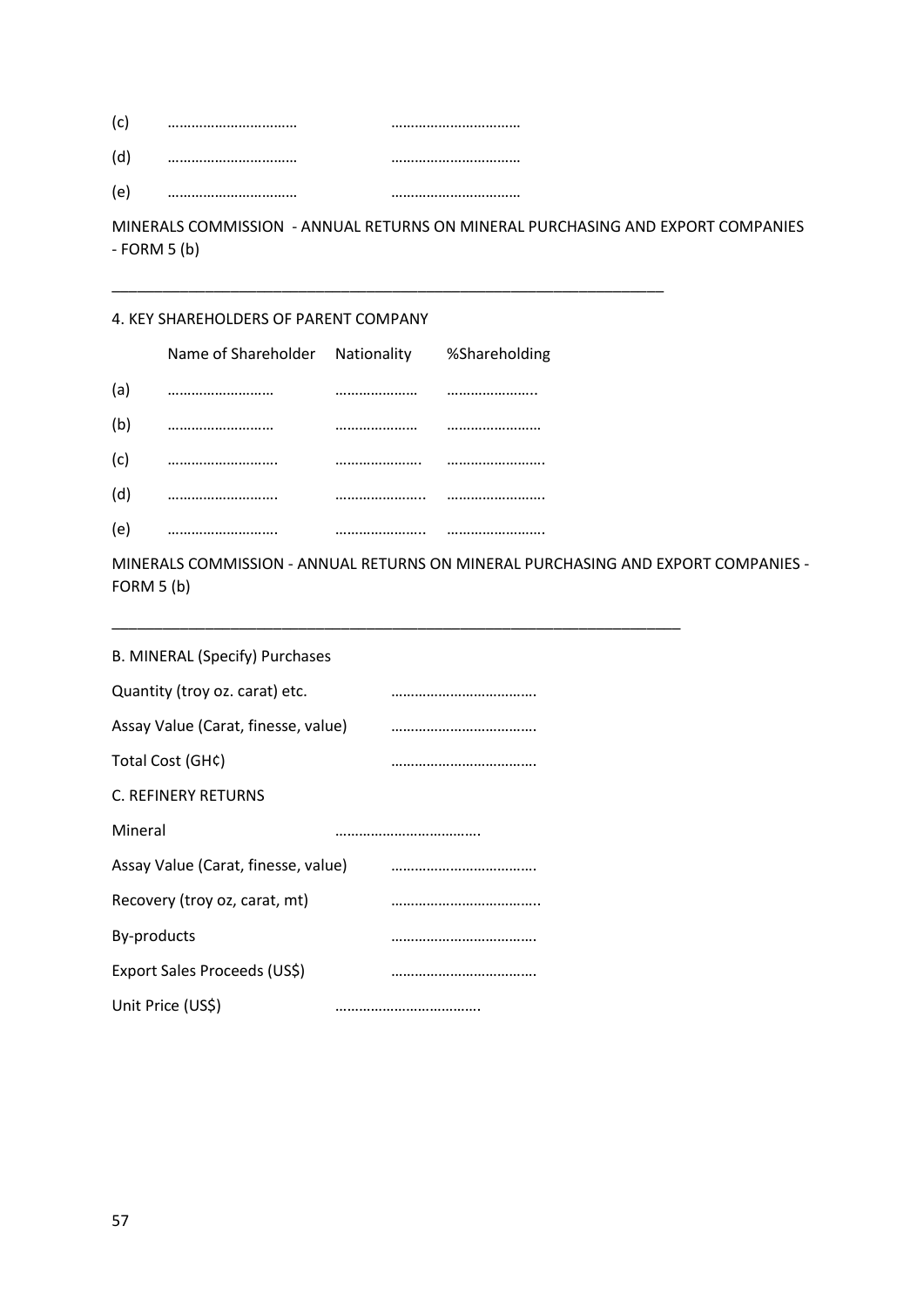MINERALS COMMISSION - ANNUAL RETURNS ON MINERAL PURCHASING AND EXPORT COMPANIES - FORM 5 (b)

\_\_\_\_\_\_\_\_\_\_\_\_\_\_\_\_\_\_\_\_\_\_\_\_\_\_\_\_\_\_\_\_\_\_\_\_\_\_\_\_\_\_\_\_\_\_\_\_\_\_\_\_\_\_\_\_\_\_\_\_\_\_\_\_\_\_\_\_\_

### D. PRODUCTION EXPENDITURE

|                                | (US <sup>5</sup> ) | <b>LCGH¢</b> |  |
|--------------------------------|--------------------|--------------|--|
| i. Total Cash Cost             |                    |              |  |
| ii. Total Cost                 |                    |              |  |
| iii. Total Cost Details:       |                    |              |  |
| (a) Salaries and Wages (Gross) |                    |              |  |
| i. Local                       |                    |              |  |
| ii. Foreign                    |                    |              |  |
| (b) Bank Interest              |                    |              |  |
| (c) Royalty Payable (c)        |                    |              |  |
| (d) Royalty Paid (c)***        |                    |              |  |
| (e) Corporate Tax              |                    |              |  |
| (f) Depreciation               |                    |              |  |
| (g) SSF by Employer            |                    |              |  |
| (h) Consumables                |                    |              |  |
| (i) Utilities                  |                    |              |  |
| (j) Fuel                       |                    |              |  |
| (k) Maintenance Cost           |                    |              |  |
|                                |                    |              |  |

TOTAL

\*FC = Cost incurred in foreign currency for specific activities/cost item

\*\*LC = Cost incurred in local currency for specific activities/cost item

\*\*\*Royalty Paid: Attach copy of IRS receipts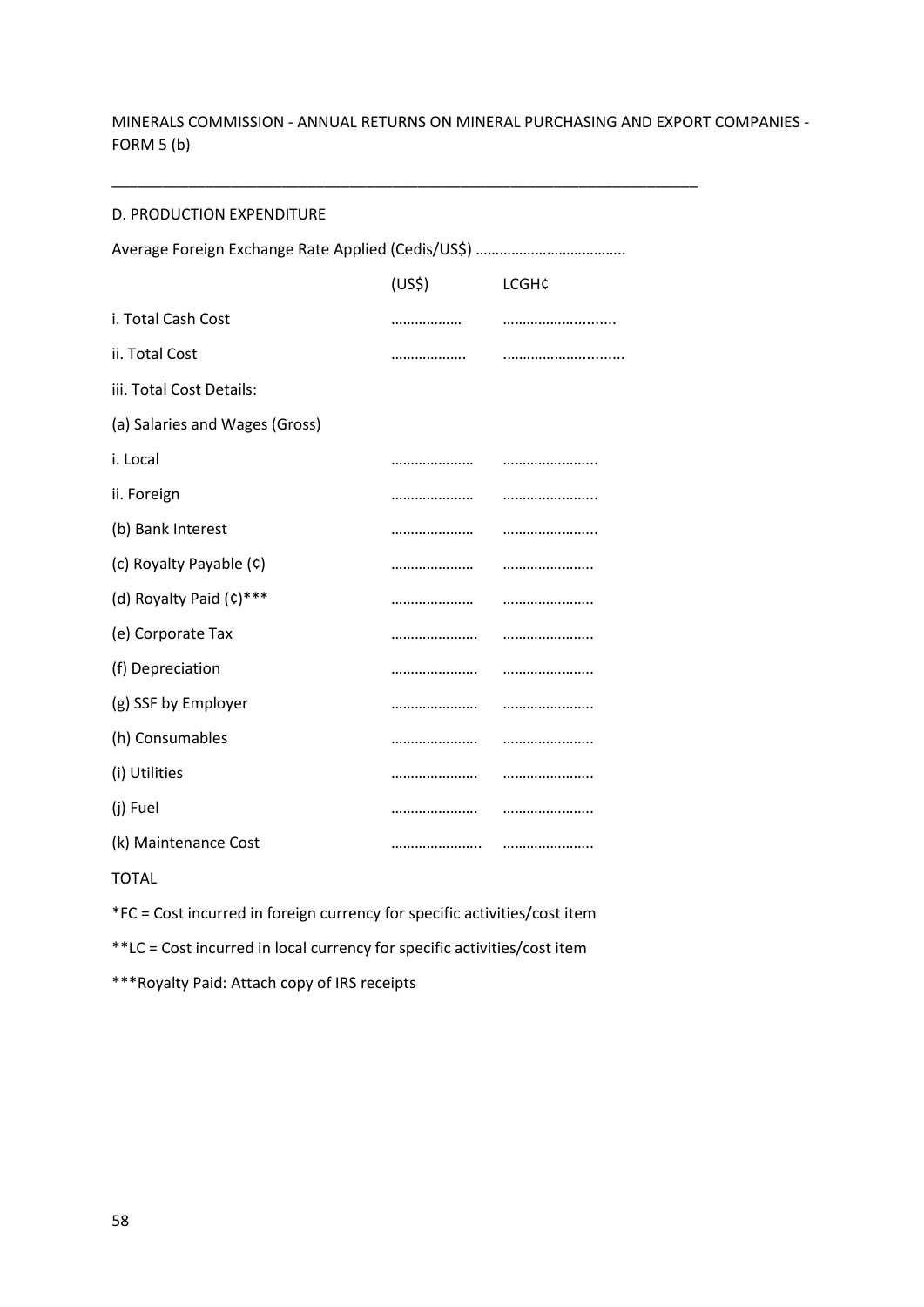MINERALS COMMISSION - ANNUAL RETURNS ON MINERAL PURCHASING AND EXPORT COMPANIES - FORM 5 (b)

\_\_\_\_\_\_\_\_\_\_\_\_\_\_\_\_\_\_\_\_\_\_\_\_\_\_\_\_\_\_\_\_\_\_\_\_\_\_\_\_\_\_\_\_\_\_\_\_\_\_\_\_\_\_\_\_\_\_\_\_\_\_\_\_\_\_\_\_\_\_\_\_\_\_\_\_\_\_\_

## E. ANNUAL SUMMARY LABOUR RETURNS

|                            | Expatriate |                            | Ghanaian Senior                                                         | Ghanaian Junior |
|----------------------------|------------|----------------------------|-------------------------------------------------------------------------|-----------------|
| <b>Skilled Labour</b>      |            |                            |                                                                         |                 |
| <b>Unskilled Labour</b>    |            |                            |                                                                         |                 |
| <b>Local Casual Labour</b> |            |                            |                                                                         |                 |
| Total                      |            |                            |                                                                         |                 |
|                            |            | Expatriate Ghanaian Senior | Ghanaian Junior                                                         |                 |
| Male                       |            |                            |                                                                         |                 |
| Female                     |            |                            |                                                                         |                 |
| Total                      |            |                            |                                                                         |                 |
|                            |            |                            |                                                                         |                 |
|                            |            |                            | *Indicate the total number of people employed from the community:       |                 |
| Male  Female Total         |            |                            |                                                                         |                 |
|                            |            |                            |                                                                         |                 |
|                            |            |                            |                                                                         |                 |
|                            |            |                            | <b>I HEREBY CERTIFY THAT THE INFORMATION AS PROVIEDED ABOVE IS TRUE</b> |                 |
|                            |            |                            |                                                                         |                 |
|                            |            |                            |                                                                         |                 |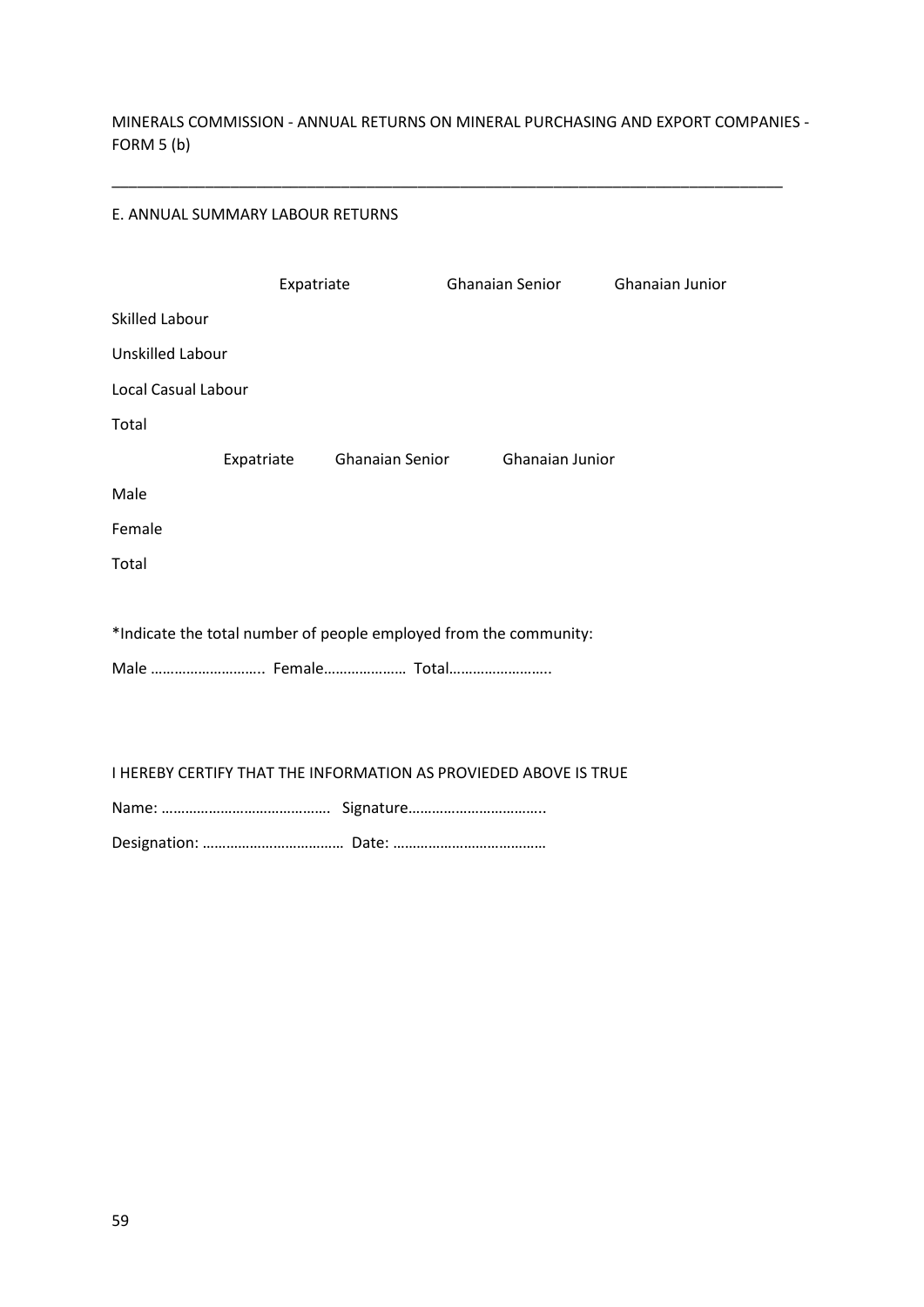# **Form Six: Application Form to purchase and export, sell or dispose of industrial minerals by a holder of a restricted mining lease**

(Regulation 6(2))

APPLICATION FOR LICENCE TO EXPORT, SELL OR DISPOSE OF INDUSTRIAL MINERALS BY A HOLDER OF A RESTRICTED MINING LEASE

APPLICATION NO.:

SECTION 1: APPLICANT'S IDENTIFICATION DATA

NEW APPLICANT

Are you applying for the first time? Are you applying for the first time? No

RENEWAL OF EXISTING LICENCE

Have you previously held a similar Licence?

Yes No

If Yes, please provide the following information:

Date of Grant of Previous Licence:………………

Duration:………………………………

Name under which Previous Licence was

Acquired: ………………………………………

Full Name of Applicant

Full Name of Mine

Registered Office of Applicant

(Location Address)

Postal Address

City/Town/Village

Region

P. O. Box

Website

Fixed Phone Line #

Mobile Phone Line #

Email Address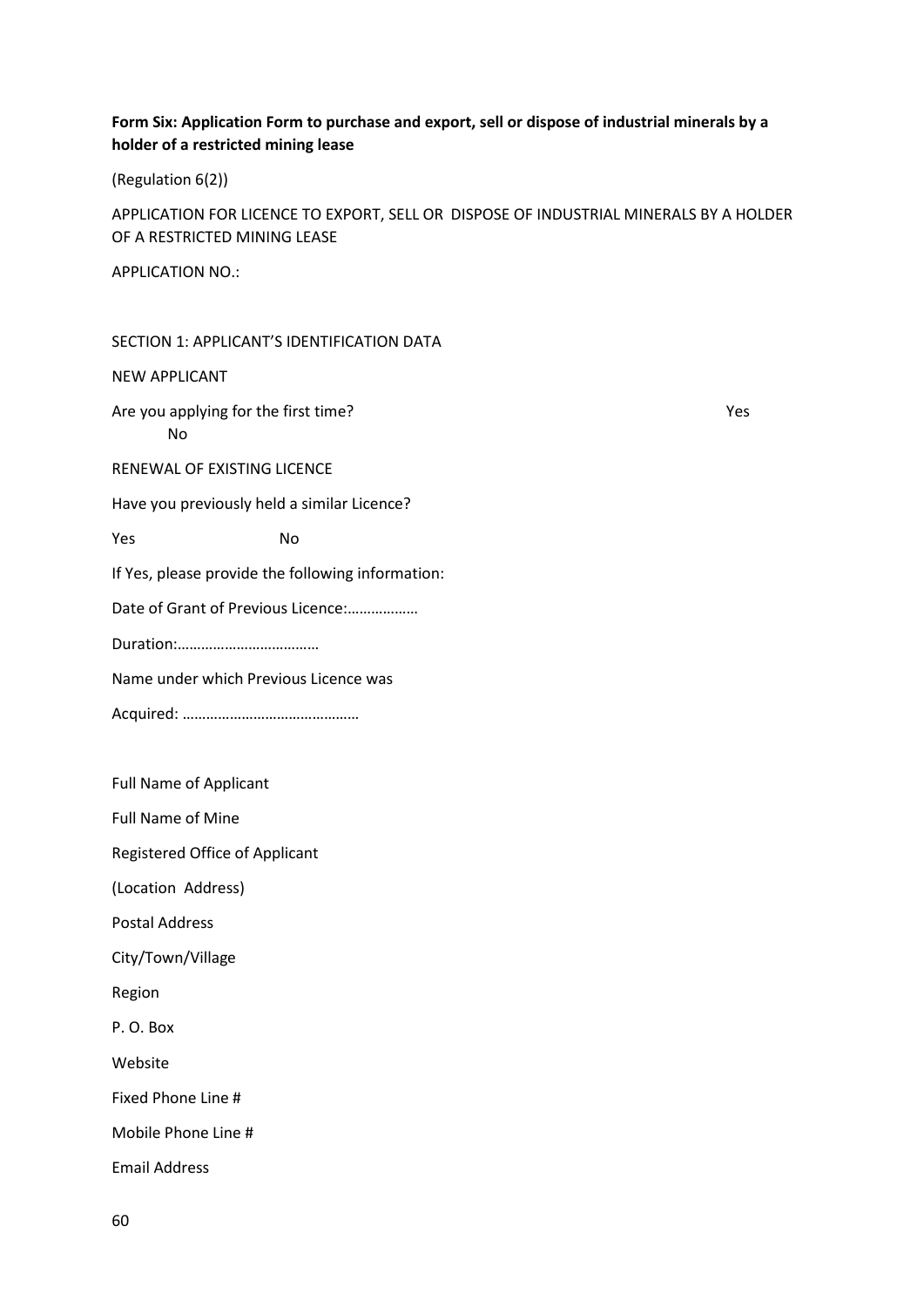Facsimile #

Applicant's Tax Identification Number (TIN)

Applicant's VAT Identification Number

# SECTION 2: APPLICANT'S FINANCIAL DETAILS

Full Name of Bankers and/or Financiers

Postal Address

City/Town/Village

Region

P. O. Box

Fixed Phone Line #

Facsimile #

Email Address

Website

I declare that the information provided above is true and correct. I agree to abide and be bound by the terms, conditions and contractual provisions governing the operation of the license sought which I have received, read and understood.

……………………………………. Date……… Day of………………….20…………….

Signature(s) or Seal as Appropriate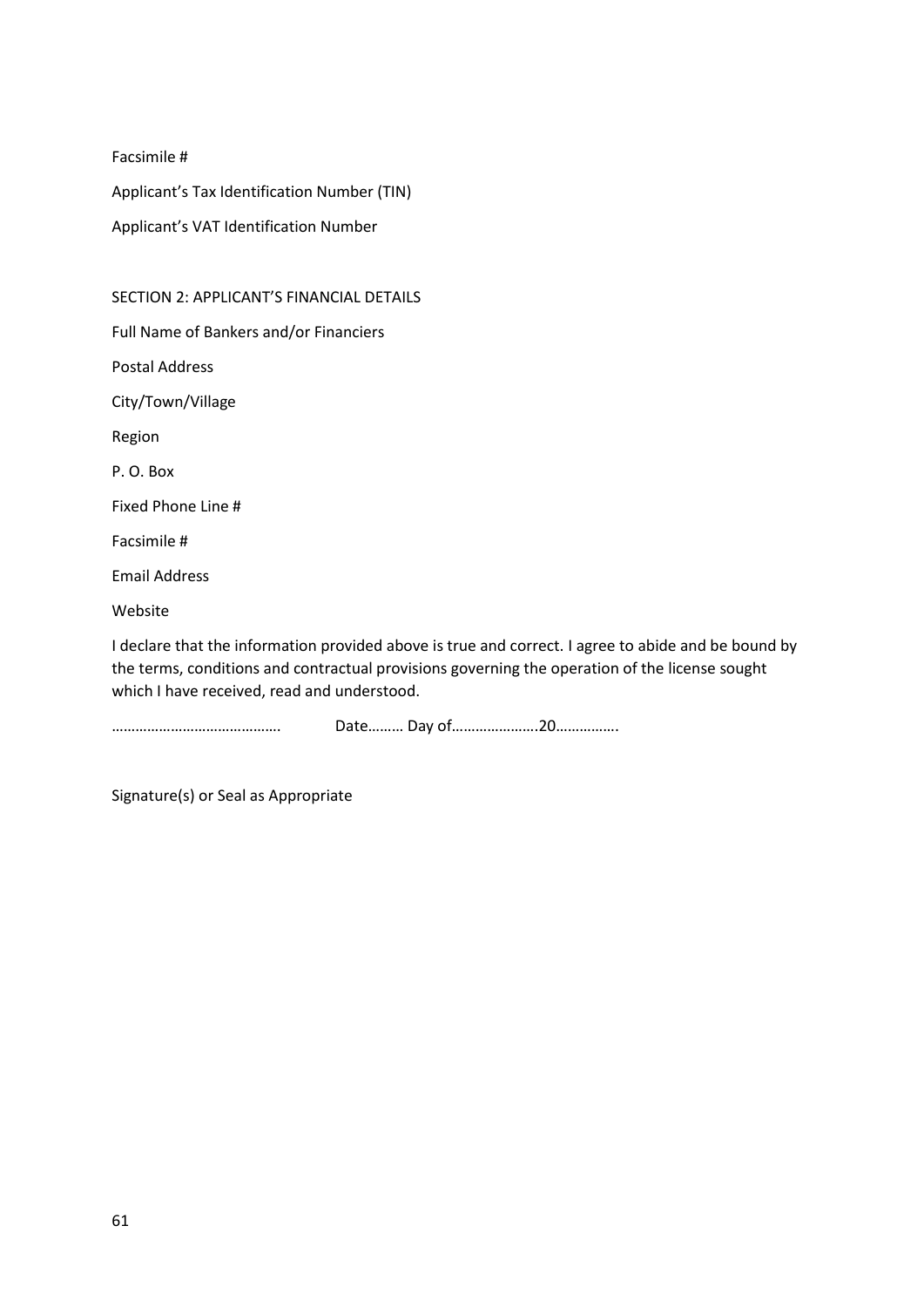# SECTION 3: DOCUMENTS SUBMITTED BY APPLICANT (OFFICIAL USE ONLY)

| Sales & Marketing                                                                     |
|---------------------------------------------------------------------------------------|
| Number of Contract(s)                                                                 |
| Receipt of Payment for Contract (s)                                                   |
| <b>Application Form</b>                                                               |
| Particulars of the quantity and grade of Prescribed Industrial minerals to be shipped |
| Evidence of Payment of Application Processing Fee                                     |
| Receipt #:)                                                                           |
| Submission Date //                                                                    |
| Checked and Received by                                                               |

.

Submitted by

Signature of Applicant/Rep.

Signature of Receiving Officer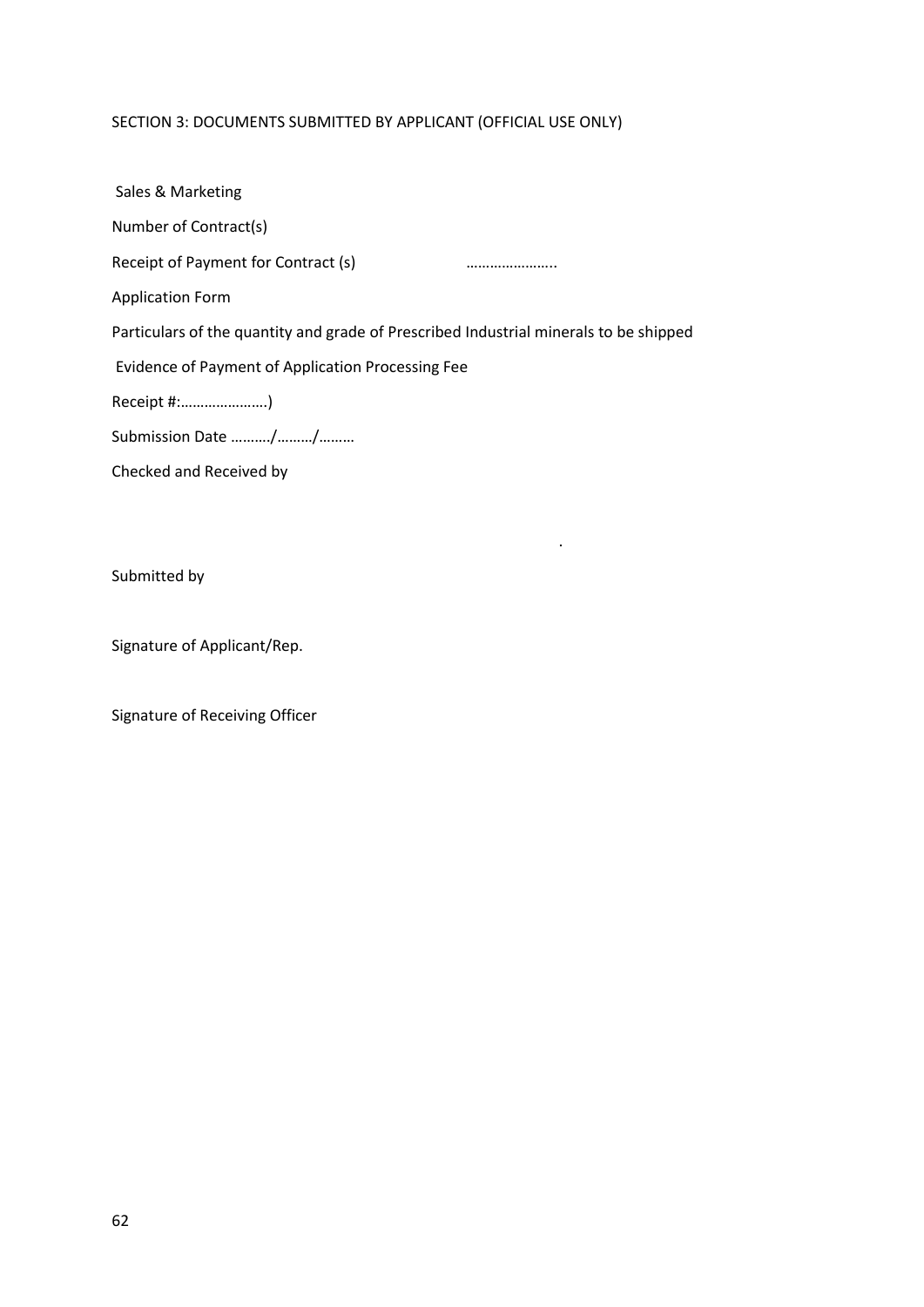# **Form Seven: Form of monthly returns of the holder of a licence to export, sell or dispose industrial minerals**

(Regulation 6(6))

MINERALS COMMISSION - MONTHLY RETURNS ON PRODUCTION AND EXPORT OF INDUSTRIAL MINERALS - FORM 7 (a)

\_\_\_\_\_\_\_\_\_\_\_\_\_\_\_\_\_\_\_\_\_\_\_\_\_\_\_\_\_\_\_\_\_\_\_\_\_\_\_\_\_\_\_\_\_\_\_\_\_\_\_\_\_\_\_\_\_\_\_\_\_\_\_\_\_\_\_\_\_\_\_\_

Licence Registration Code Number:…………….

Month: …………….

Minerals Commission—Monitoring and Evaluation Department

Form MR: PELG—Monthly Report: Production and Export of Industrial Minerals

OFFICIAL USE

Received at: ……………………………………

On: …………………………………………….

Authorizing Officer:…………………………..

Report is confirmed complete:………………..

On: ……………………………………………..

Reviewing Officer:………………………………

Note to the preparer: on this form report only matters pertinent to the registration code number reported above. Use a separate reporting form for each licenced mine (combined reports are not permissible).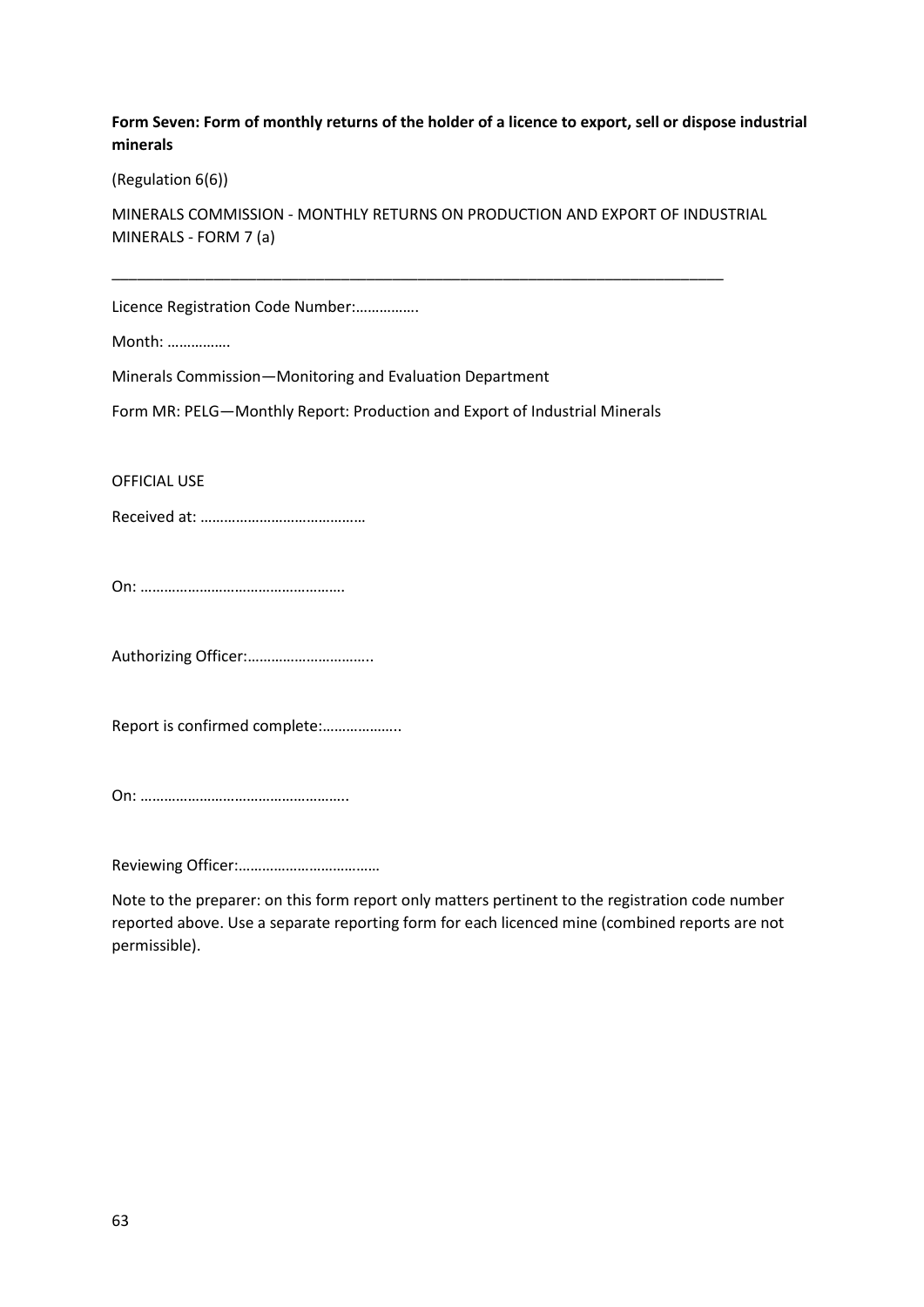### A. COMPANY DETAILS

| 4. Name of Mine DistrictLocation |
|----------------------------------|
|                                  |
|                                  |
|                                  |
|                                  |
|                                  |

MINERALS COMMISSION - MONTHLY RETURNS ON PRODUCTION AND EXPORT OF INDUSTRIAL MINERALS - FORM 7(a)

\_\_\_\_\_\_\_\_\_\_\_\_\_\_\_\_\_\_\_\_\_\_\_\_\_\_\_\_\_\_\_\_\_\_\_\_\_\_\_\_\_\_\_\_\_\_\_\_\_\_\_\_\_\_\_\_\_\_\_\_\_\_\_\_\_\_\_\_\_\_\_\_\_\_\_\_\_

#### 1. COMPANY DIRECTORS

| Name of Director        | Nationality                                                  |               |
|-------------------------|--------------------------------------------------------------|---------------|
|                         |                                                              |               |
|                         |                                                              |               |
|                         |                                                              |               |
|                         |                                                              |               |
|                         |                                                              |               |
| 2. COMPANY SHAREHOLDING |                                                              |               |
| Name of Shareholder     | Nationality                                                  | %Shareholding |
|                         |                                                              |               |
|                         |                                                              |               |
|                         | <u> 1990 - Januar Amerikaanse konge en de Staatsmannen (</u> |               |
|                         |                                                              |               |
| (e)                     |                                                              |               |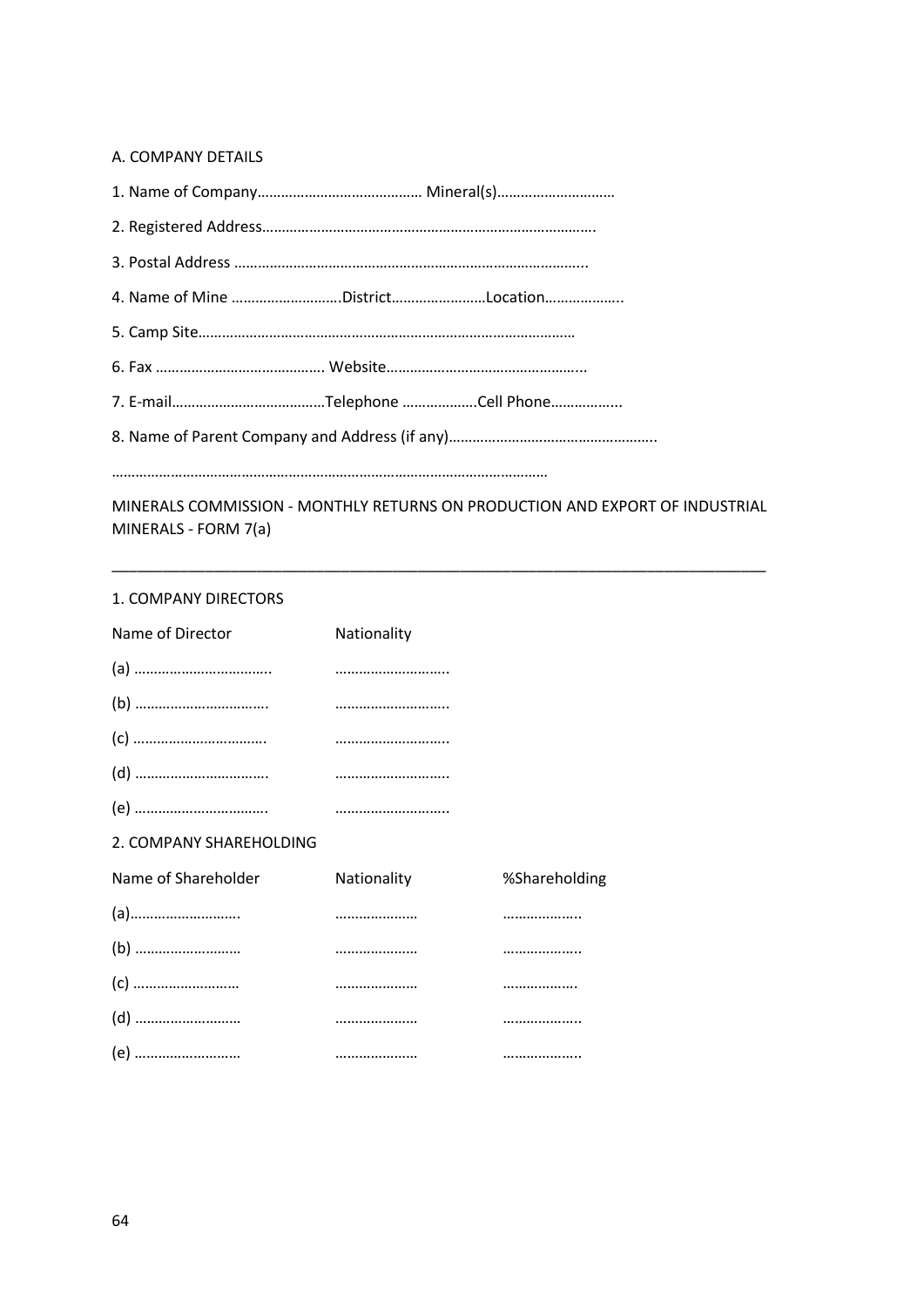#### 3. DIRECTORS OF PARENT COMPANY

| Name of Director | Nationality |
|------------------|-------------|
|                  |             |
|                  |             |
|                  |             |
|                  |             |
|                  |             |

MINERALS COMMISSION - MONTHLY RETURNS ON PRODUCTION AND EXPORT OF INDUSTRIAL MINERALS - FORM 7 (a)

\_\_\_\_\_\_\_\_\_\_\_\_\_\_\_\_\_\_\_\_\_\_\_\_\_\_\_\_\_\_\_\_\_\_\_\_\_\_\_\_\_\_\_\_\_\_\_\_\_\_\_\_\_\_\_\_\_\_\_\_\_\_\_

### 4. KEY SHAREHOLDERS OF PARENT COMPANY

| Name of Shareholder | Nationality %Shareholding |
|---------------------|---------------------------|
|                     |                           |
|                     |                           |
|                     |                           |
|                     |                           |
|                     |                           |

MINERALS COMMISSION - MONTHLY RETURNS ON PRODUCTION AND EXPORT OF INDUSTRIAL MINERALS - FORM 7 (a)

\_\_\_\_\_\_\_\_\_\_\_\_\_\_\_\_\_\_\_\_\_\_\_\_\_\_\_\_\_\_\_\_\_\_\_\_\_\_\_\_\_\_\_\_\_\_\_\_\_\_\_\_\_\_\_\_\_\_\_\_\_\_\_\_\_\_\_\_\_\_\_\_

(Attach copies of CEPS Declaration forms, Airway Bill and Bank of Ghana Exchange Control From 4A for each shipment)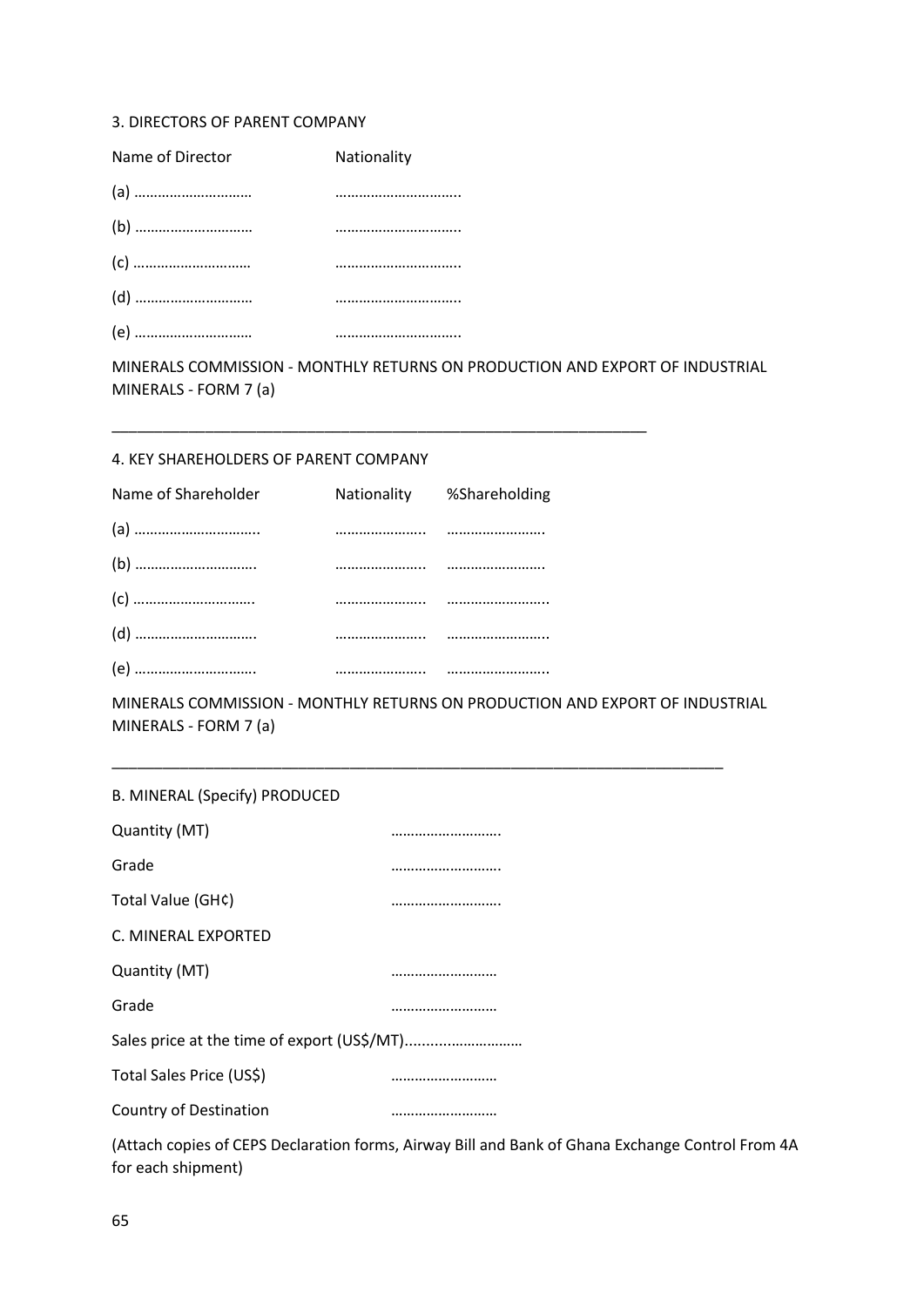D. SALES RETURNS

Quantity (MT) example and the contract of the contract of the contract of the contract of the contract of the contract of the contract of the contract of the contract of the contract of the contract of the contract of the

Grade ………………………..

Export Proceeds (US\$) **Export** Proceeds (US\$)

(Attach Certified Copies of Sales Returns)

MINERALS COMMISSION - MONTHLY RETURNS ON PRODUCTION AND EXPORT OF INDUSTRIAL MINERALS - FORM 7(a)

# E. PRODUCTION EXPENDITURE

Average Monthly Foreign Exchange Rate Applied (Cedis/US\$) ……………………………………

\_\_\_\_\_\_\_\_\_\_\_\_\_\_\_\_\_\_\_\_\_\_\_\_\_\_\_\_\_\_\_\_\_\_\_\_\_\_\_\_\_\_\_\_\_\_\_\_\_\_\_\_\_\_\_\_\_\_\_\_\_\_\_\_\_\_

|                                | FC (US\$) | LC GH¢ |
|--------------------------------|-----------|--------|
| i. Total Cash Cost             |           |        |
| ii. Total Cost                 |           |        |
| iii. Total Cost Details        |           | .      |
| (a) Salaries and Wages (Gross) |           |        |
| i. Local                       |           |        |
| ii. Foreign                    |           |        |
| (b) Bank Interest              |           |        |
| (c) Royalty Payable (c)        |           |        |
| (d) Royalty Paid (c)***        |           |        |
| (e) Corporate Tax              |           |        |
| (f) Depreciation               |           |        |
| (g) SSF by Employer            |           |        |
| (h) Consumables                |           |        |
| (i) Utilities                  |           |        |
| (j) Fuel                       |           |        |
| (k) Maintenance Cost           |           |        |

TOTAL

\* FC = Cost incurred in foreign currency for specific activities/cost item

\*\*LC = Cost incurred in local currency for specific activities/cost item

\*\*\* Royalty Paid: Attach copy of IRS receipts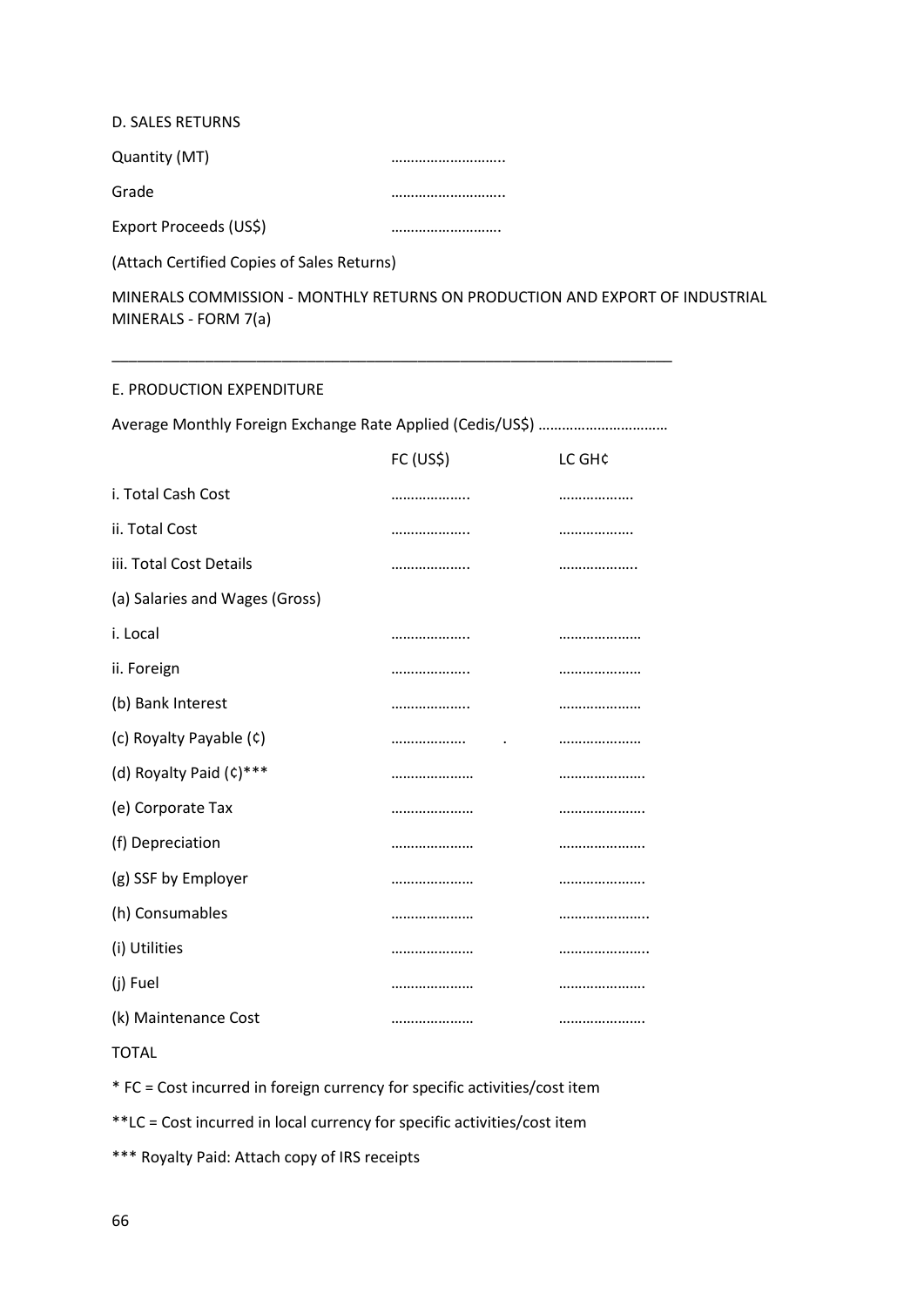MINERALS COMMISSION - MONTHLY RETURNS ON PRODUCTION AND EXPORT OF INDUSTRIAL MINERALS - FORM 7 (a)

\_\_\_\_\_\_\_\_\_\_\_\_\_\_\_\_\_\_\_\_\_\_\_\_\_\_\_\_\_\_\_\_\_\_\_\_\_\_\_\_\_\_\_\_\_\_\_\_\_\_\_\_\_\_\_\_\_\_\_\_\_\_\_\_\_\_\_\_

# F. ANNUAL SUMMARY LABOUR RETURNS

|                                                                 | Expatriate                                                        | Ghanaian Senior |  | <b>Ghanaian Junior</b> |
|-----------------------------------------------------------------|-------------------------------------------------------------------|-----------------|--|------------------------|
| Contractors                                                     |                                                                   |                 |  |                        |
| Skilled Labour                                                  |                                                                   |                 |  |                        |
| <b>Unskilled Labour</b>                                         |                                                                   |                 |  |                        |
| Local Casual Labour                                             |                                                                   |                 |  |                        |
| Total                                                           |                                                                   |                 |  |                        |
|                                                                 | Expatriate                                                        | Ghanaian Senior |  | <b>Ghanaian Junior</b> |
| Male                                                            |                                                                   |                 |  |                        |
| Female                                                          |                                                                   |                 |  |                        |
| Total                                                           |                                                                   |                 |  |                        |
|                                                                 |                                                                   |                 |  |                        |
|                                                                 | *Indicate the total number of people employed from the community: |                 |  |                        |
| Male Female Total                                               |                                                                   |                 |  |                        |
|                                                                 |                                                                   |                 |  |                        |
| I HEREBY CERTIFY THAT THE INFORMATION AS PROVIDED ABOVE IS TRUE |                                                                   |                 |  |                        |
|                                                                 |                                                                   |                 |  |                        |
| Designation:                                                    |                                                                   |                 |  |                        |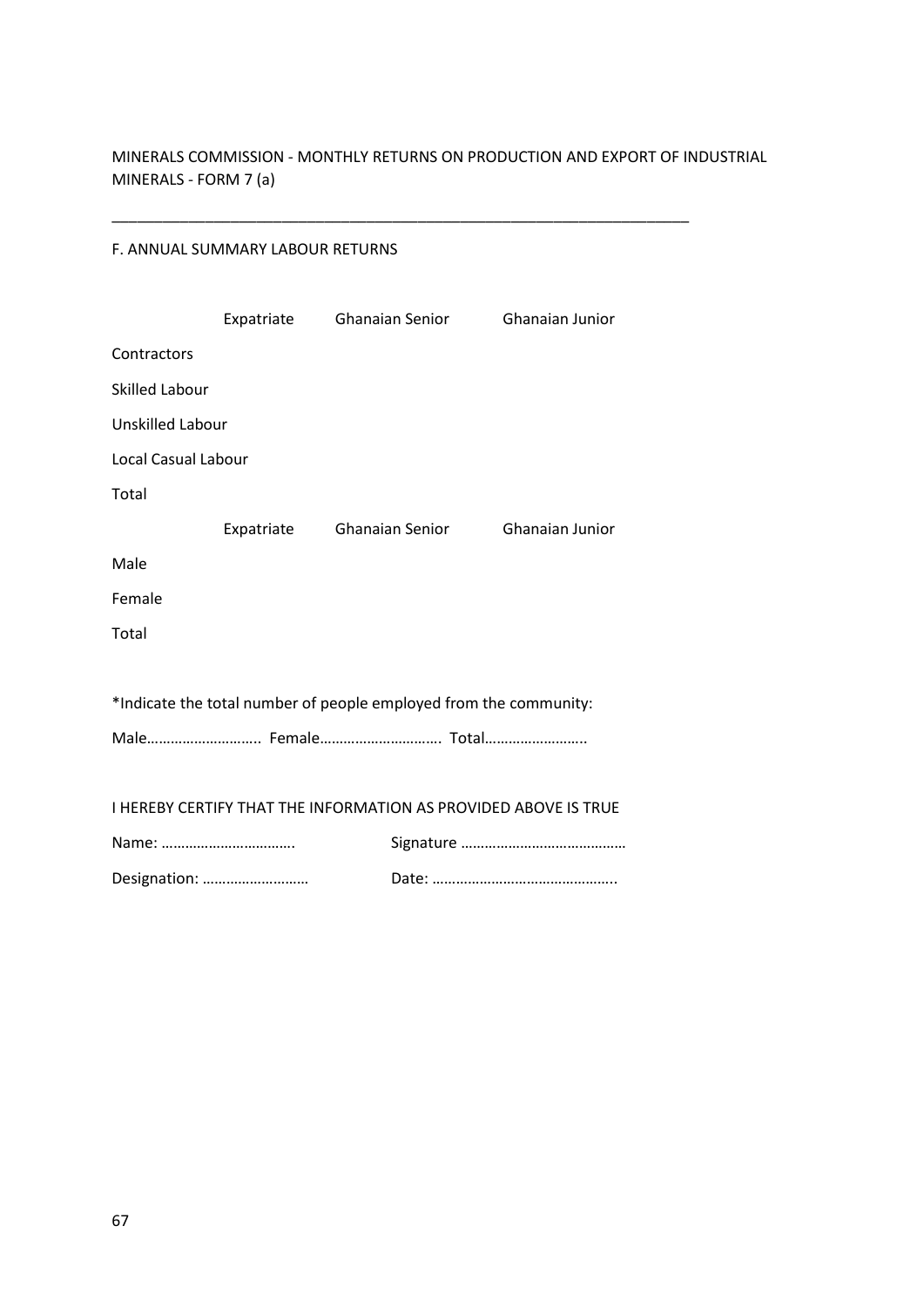Form of annual returns of the holder of licence to export, sell or dispose of industrial minerals

(Regulation 6(6))

MINERALS COMMISSION - ANNUAL RETURNS ON PRODUCTION AND EXPORT OF INDUSTRIAL MINERALS - FORM 7(b)

Licence Registration Code Number: ……………..

Year: …………………….

Minerals Commission —Monitoring and Evaluation Department

Form MR: PELG—Annual Report: Production and Export of Industrial Minerals

\_\_\_\_\_\_\_\_\_\_\_\_\_\_\_\_\_\_\_\_\_\_\_\_\_\_\_\_\_\_\_\_\_\_\_\_\_\_\_\_\_\_\_\_\_\_\_\_\_\_\_\_\_\_\_\_\_\_\_\_\_\_\_

OFFICIAL USE

Received at:…………………………………

On: …………………………………………

Authorizing Officer: ………………………

Report is confirmed complete: ……………

On: …………………………………………

Reviewing Officer:………………………...

Note to the preparer: on this form report only matters pertinent to the registration code number reported above. Use a separate reporting form for each licenced mined (combined reports are not permissible).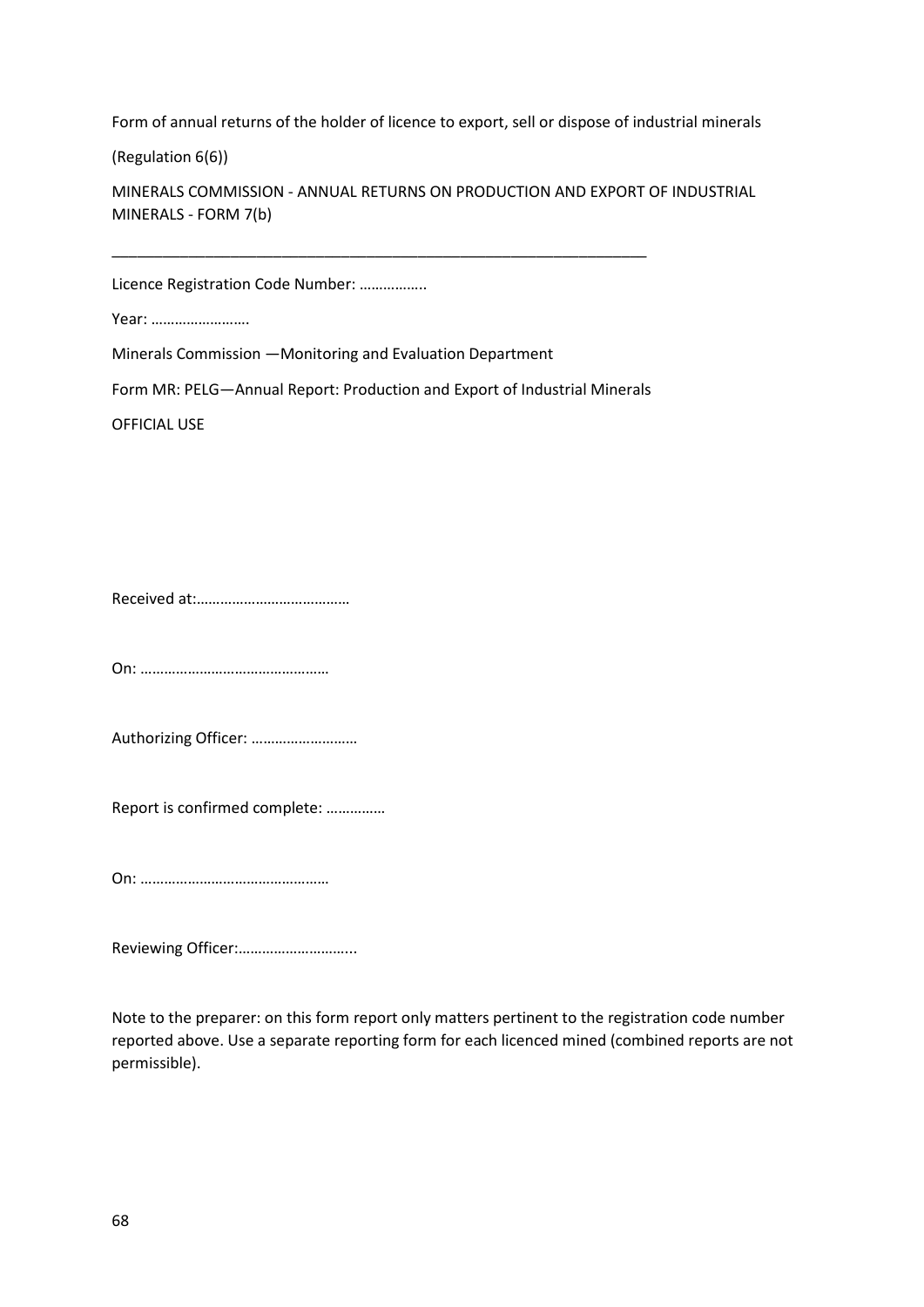#### A. COMPANY DETAILS

| 4. Name of Mine  DistrictLocation                                              |
|--------------------------------------------------------------------------------|
|                                                                                |
|                                                                                |
| 7. E-mail TelephoneCell Phone                                                  |
|                                                                                |
|                                                                                |
| A 41N IERALG GOA 4A 41GCIONI - A AIAU 141 - RETURNG ON RRODUGTIONI ANIR EVROPE |

MINERALS COMMISSION - ANNUAL RETURNS ON PRODUCTION AND EXPORT OF INDUSTRIAL MINERALS - FORM 7(b)

\_\_\_\_\_\_\_\_\_\_\_\_\_\_\_\_\_\_\_\_\_\_\_\_\_\_\_\_\_\_\_\_\_\_\_\_\_\_\_\_\_\_\_\_\_\_\_\_\_\_\_\_\_\_\_\_\_\_\_\_\_\_\_\_\_\_\_\_\_\_\_\_\_\_\_\_

#### 1. COMPANY DIRECTORS

| Name of Director               | Nationality |               |
|--------------------------------|-------------|---------------|
|                                |             |               |
|                                |             |               |
|                                |             |               |
|                                |             |               |
|                                |             |               |
| 2. COMPANY SHAREHOLDING        |             |               |
| Name of Shareholder            | Nationality | %Shareholding |
|                                |             |               |
|                                |             |               |
|                                |             |               |
|                                |             |               |
|                                |             |               |
| 3. DIRECTORS OF PARENT COMPANY |             |               |
| Name of Director               | Nationality |               |
|                                |             |               |
|                                |             |               |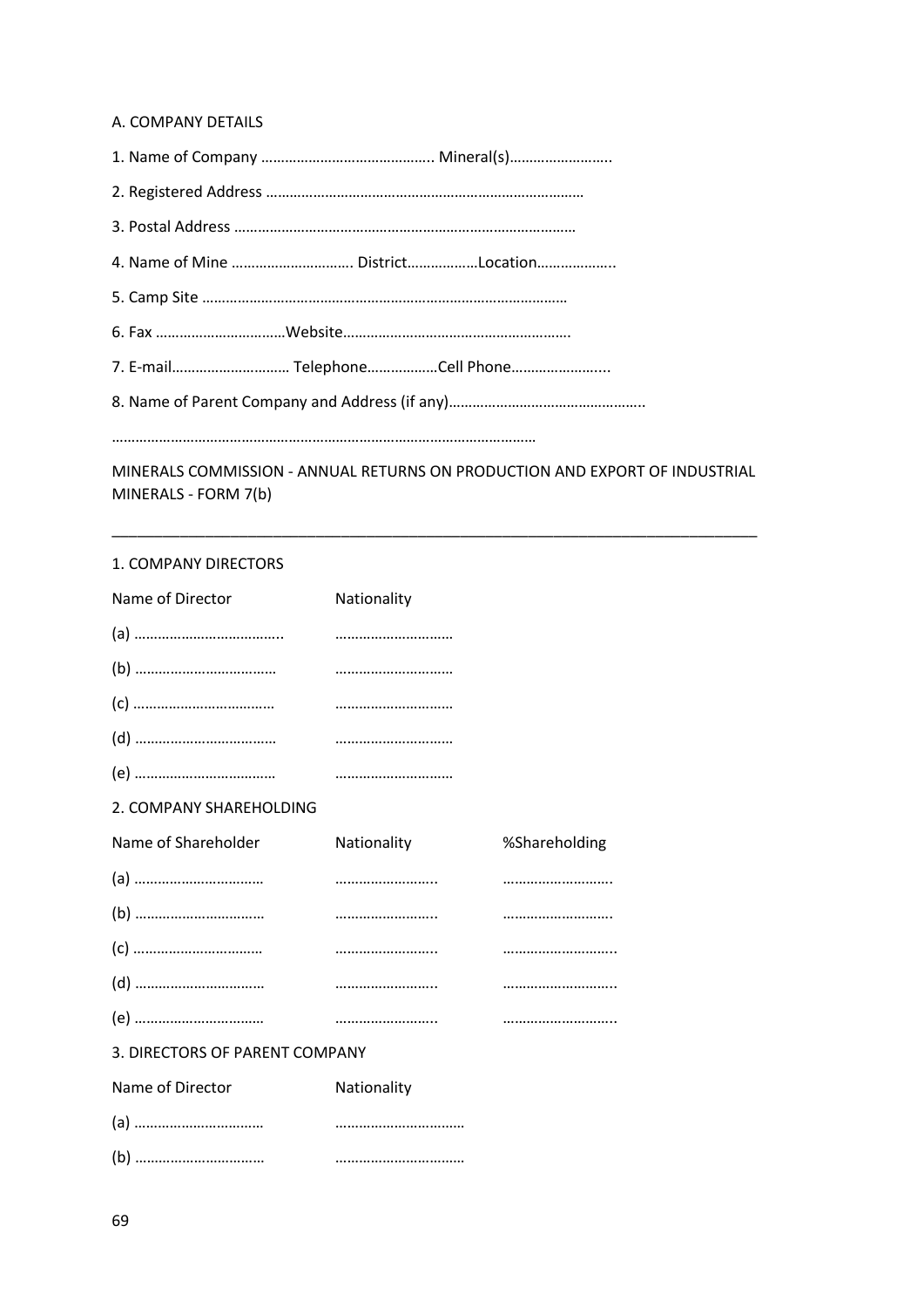| (c)<br>    |  |
|------------|--|
| (d<br>     |  |
| $\sqrt{ }$ |  |

(e) …………………………… …………………………….

MINERALS COMMISSION - ANNUAL RETURNS ON PRODUCTION AND EXPORT OF INDUSTRIAL MINERALS - FROM 7(b)

\_\_\_\_\_\_\_\_\_\_\_\_\_\_\_\_\_\_\_\_\_\_\_\_\_\_\_\_\_\_\_\_\_\_\_\_\_\_\_\_\_\_\_\_\_\_\_\_\_\_\_\_\_\_\_\_\_\_\_\_\_\_\_\_\_\_\_\_\_

# 4. KEY SHAREHOLDERS OF PARENT COMPANY

| Name of Shareholder Nationality %Shareholding |  |
|-----------------------------------------------|--|
|                                               |  |
|                                               |  |
|                                               |  |
|                                               |  |
|                                               |  |

MINERALS COMMISSION - ANNUAL RETURNS ON PRODUCTION AND EXPORT OF INDUSTRIAL MINERALS - FORM 7(b)

\_\_\_\_\_\_\_\_\_\_\_\_\_\_\_\_\_\_\_\_\_\_\_\_\_\_\_\_\_\_\_\_\_\_\_\_\_\_\_\_\_\_\_\_\_\_\_\_\_\_\_\_\_\_\_\_\_\_\_\_\_\_\_\_\_\_\_\_\_

| <b>B. MINERAL (Specify) PRODUCED</b>                |  |  |  |  |  |
|-----------------------------------------------------|--|--|--|--|--|
| Quantity (MT)                                       |  |  |  |  |  |
| Grade                                               |  |  |  |  |  |
| Total Value (GH¢)                                   |  |  |  |  |  |
| C. MINERAL EXPORTED                                 |  |  |  |  |  |
| Quantity (MT)                                       |  |  |  |  |  |
| Grade                                               |  |  |  |  |  |
| Average Sales price at the time of export (US\$/MT) |  |  |  |  |  |
| Total Sales Price (US\$)                            |  |  |  |  |  |
| Country(s) of Destination                           |  |  |  |  |  |
|                                                     |  |  |  |  |  |
| <b>D. SALES RETURNS</b>                             |  |  |  |  |  |
| Quantity (MT)                                       |  |  |  |  |  |
| Grade                                               |  |  |  |  |  |
| Export Proceeds (US\$)                              |  |  |  |  |  |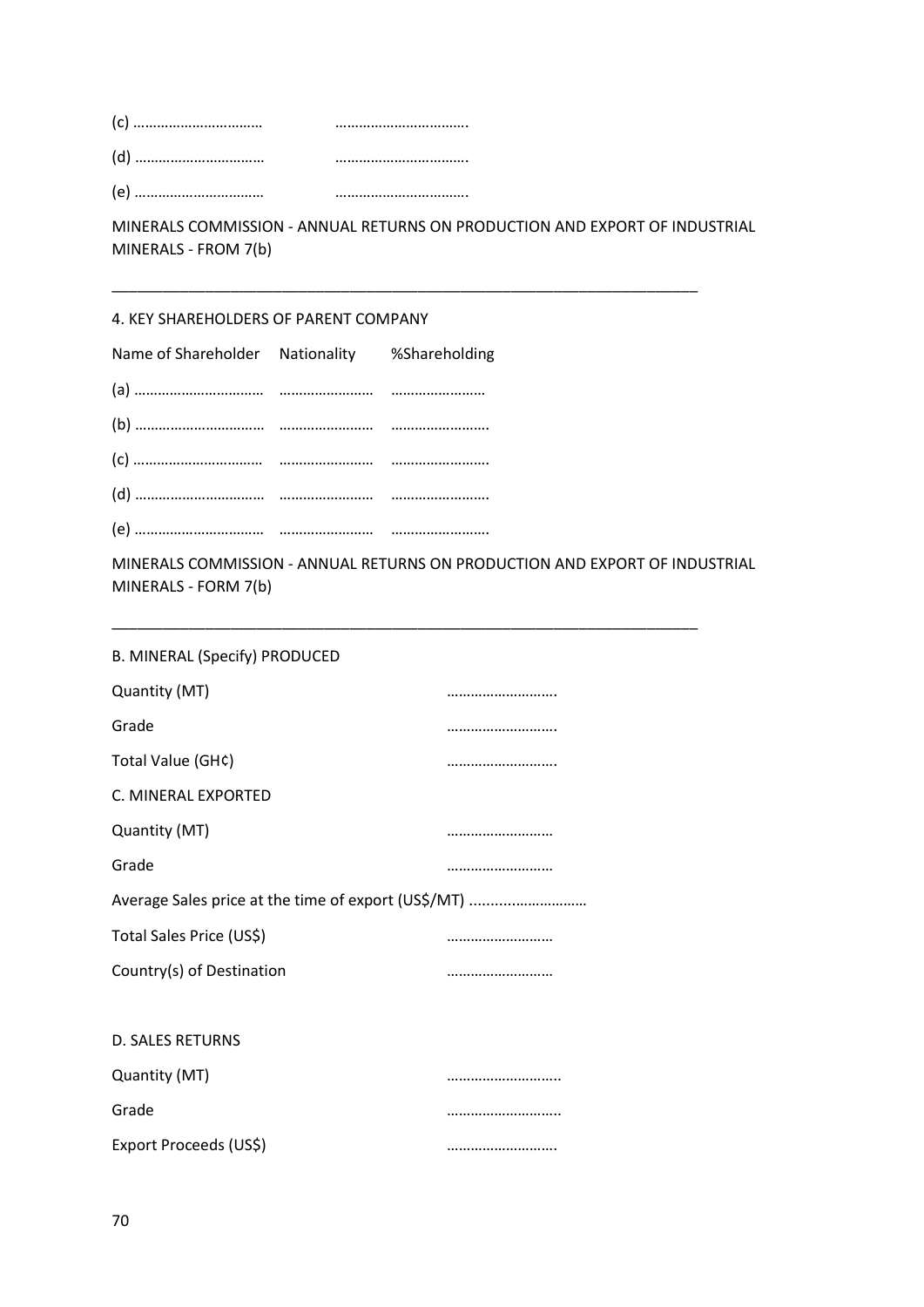# MINERALS COMMISSION - ANNUAL RETURNS ON PRODUCTION AND EXPORT OF INDUSTRIAL MINERALS - FORM 7(b)

\_\_\_\_\_\_\_\_\_\_\_\_\_\_\_\_\_\_\_\_\_\_\_\_\_\_\_\_\_\_\_\_\_\_\_\_\_\_\_\_\_\_\_\_\_\_\_\_\_\_\_\_\_\_\_\_\_\_\_\_\_\_\_\_\_\_\_\_\_

### D. PRODUCTION EXPENDITURE

| Average Foreign Exchange Rate Applied (Cedis/US\$) |           |        |  |  |
|----------------------------------------------------|-----------|--------|--|--|
|                                                    | FC (US\$) | LC GH¢ |  |  |
| i. Total Cash Cost                                 |           |        |  |  |
| ii. Total Cost                                     |           |        |  |  |
| ii. Total Cost Details:                            |           |        |  |  |
| (a) Salaries and Wages (Gross)                     |           |        |  |  |
| i. Local                                           |           |        |  |  |
| ii. Foreign                                        |           |        |  |  |
| (b) Bank Interest                                  |           |        |  |  |
| (c) Royalty Payable (c)                            |           |        |  |  |
| (d) Royalty Paid (c)***                            |           |        |  |  |
| (e) Corporate Tax                                  |           |        |  |  |
| (f) Depreciation                                   |           |        |  |  |
| (g) SSF by Employer                                |           |        |  |  |
| (h) Consumables                                    |           |        |  |  |
| (i) Utilities                                      |           |        |  |  |
| (j) Fuel                                           |           |        |  |  |
| (k) Maintenance Cost                               |           |        |  |  |

# TOTAL

\* FC = Cost incurred in foreign currency for specific activities/cost item

\*\*LC = Cost incurred in local currency for specific activities/cost item

\*\*\* Royalty Paid: Attach copy of IRS receipts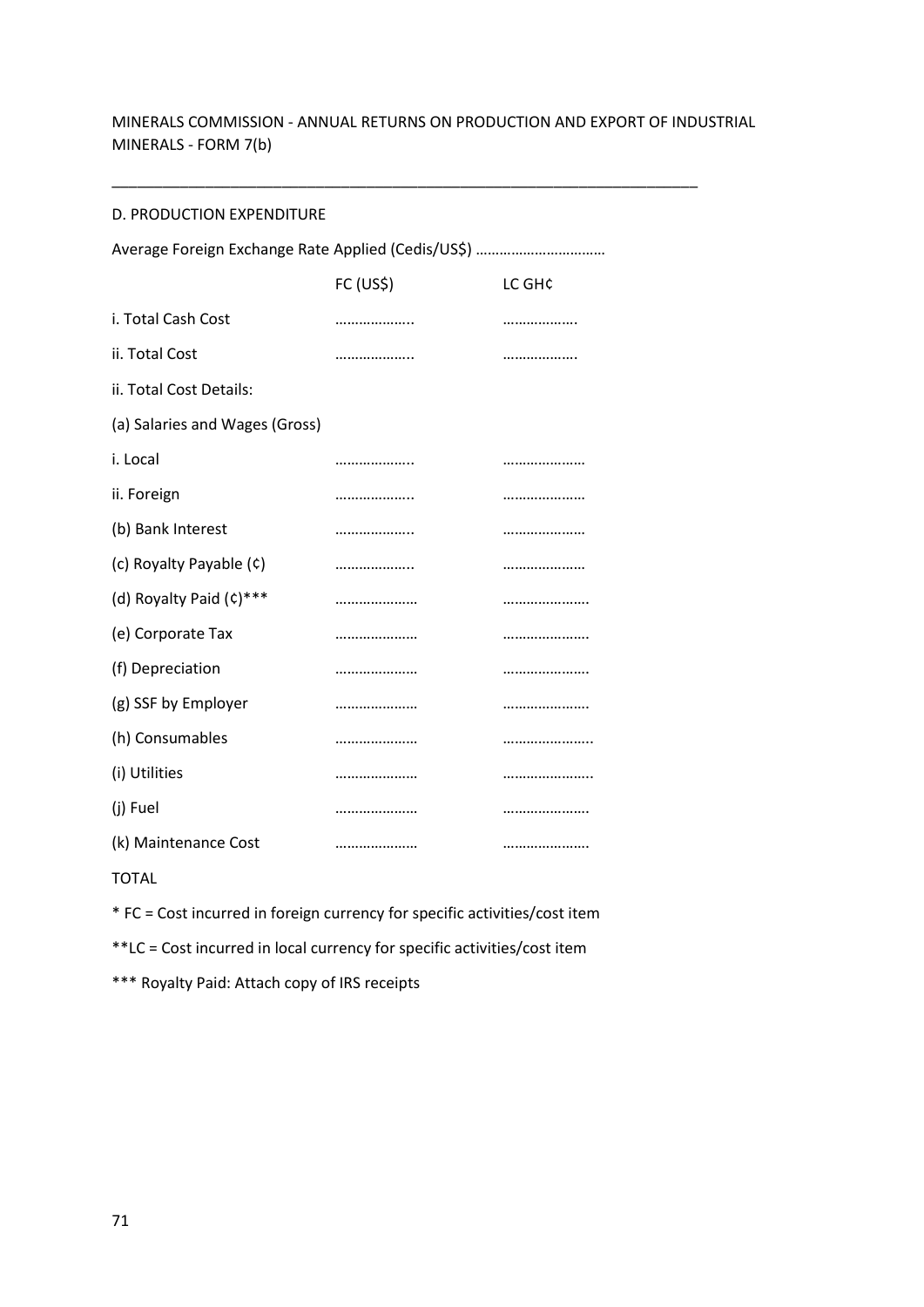MINERALS COMMISSION - ANNUAL RETURNS ON PRODUCTION AND EXPORT OF INDUSTRIAL MINERALS - FORM 7(b)

\_\_\_\_\_\_\_\_\_\_\_\_\_\_\_\_\_\_\_\_\_\_\_\_\_\_\_\_\_\_\_\_\_\_\_\_\_\_\_\_\_\_\_\_\_\_\_\_\_\_\_\_\_\_\_\_\_\_\_\_\_\_\_\_\_\_\_\_

## F. ANNUAL SUMMARY LABOUR RETURNS

|                                                                   |  |  | Expatriate Ghanaian Senior |  | Ghanaian Junior |  |  |
|-------------------------------------------------------------------|--|--|----------------------------|--|-----------------|--|--|
| Contractors                                                       |  |  |                            |  |                 |  |  |
| <b>Skilled Labour</b>                                             |  |  |                            |  |                 |  |  |
| <b>Unskilled Labour</b>                                           |  |  |                            |  |                 |  |  |
| Local Casual Labour                                               |  |  |                            |  |                 |  |  |
| Total                                                             |  |  |                            |  |                 |  |  |
|                                                                   |  |  |                            |  |                 |  |  |
|                                                                   |  |  | Expatriate Ghanaian Senior |  | Ghanaian Junior |  |  |
| Male                                                              |  |  |                            |  |                 |  |  |
| Female                                                            |  |  |                            |  |                 |  |  |
| Total                                                             |  |  |                            |  |                 |  |  |
|                                                                   |  |  |                            |  |                 |  |  |
| *Indicate the total number of people employed from the community: |  |  |                            |  |                 |  |  |
| Male Female Total                                                 |  |  |                            |  |                 |  |  |
|                                                                   |  |  |                            |  |                 |  |  |
| I HEREBY CERTIFY THAT THE INFORMATION AS PROVIDED ABOVE IS TRUE   |  |  |                            |  |                 |  |  |
| Name:                                                             |  |  |                            |  |                 |  |  |
| Designation:                                                      |  |  |                            |  |                 |  |  |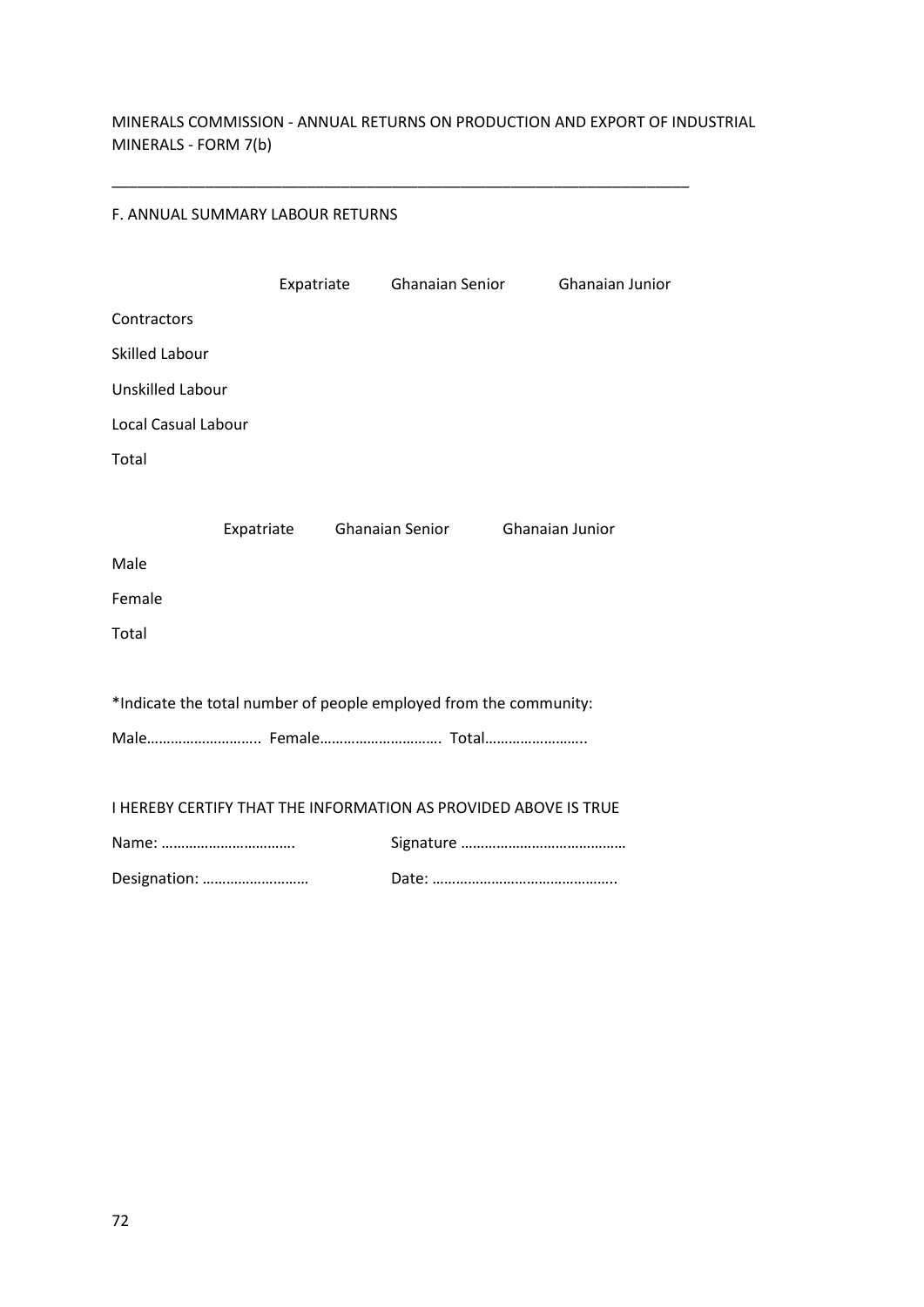## **Form Eight: Power of Attorney**

| (Regulation 26)                                                                        |
|----------------------------------------------------------------------------------------|
| THIS POWER OF ATTORNEY is made thisday of20                                            |
| Appointment                                                                            |
|                                                                                        |
|                                                                                        |
|                                                                                        |
|                                                                                        |
|                                                                                        |
|                                                                                        |
|                                                                                        |
| as my ATTORNEY for and on my behalf to do all or any of the acts and things following: |
|                                                                                        |

WHEREAS:

A. The Principal(s) has submitted an application to Minerals Commission (MC) for the grant of a mineral right (hereinafter referred to as "the Right") for the purpose of (prospecting licence, reconnaissance licence, mining lease, etc.) (Depending on Type of Mineral Right) a property more particularly described in the Schedule hereto (hereinafter referred to as "the Property").

B. (MC) is considering the Principal's application.

C. The Principal(s) is resident outside Ghana and/or may not be present in Ghana at all times during this process.

D. The Principal(s) intends to appoint the Attorney to act on his/her behalf.

E. The Attorney has accepted to act on behalf of the Principal

NOW THEREFORE the Attorney shall act on behalf of the Principal(s) as follows:

Purpose

1. Perform all acts necessary for the grant of the application of the mineral right from MC and/or any of its authorized officers.

2. To represent my interest in all matters relating to the grant of the application of the mineral to the extent of it being used for (exploration, mining etc.) (DEPENDING ON TYPE OF MINERAL RIGHT) on the Property.

3. Generally to act as my Attorney in relation to all other matters concerning the grant of the application of the mineral to the extent of it being used for (exploration, mining etc.) (DEPENDING ON TYPE OF MINERAL RIGHT) on the Property and make all instruments and do all acts and things as fully and effectual in all respects as I could do if personally present

4. To sign and execute on my behalf any contracts and instruments which are necessary for the exercise of the powers conferred herein.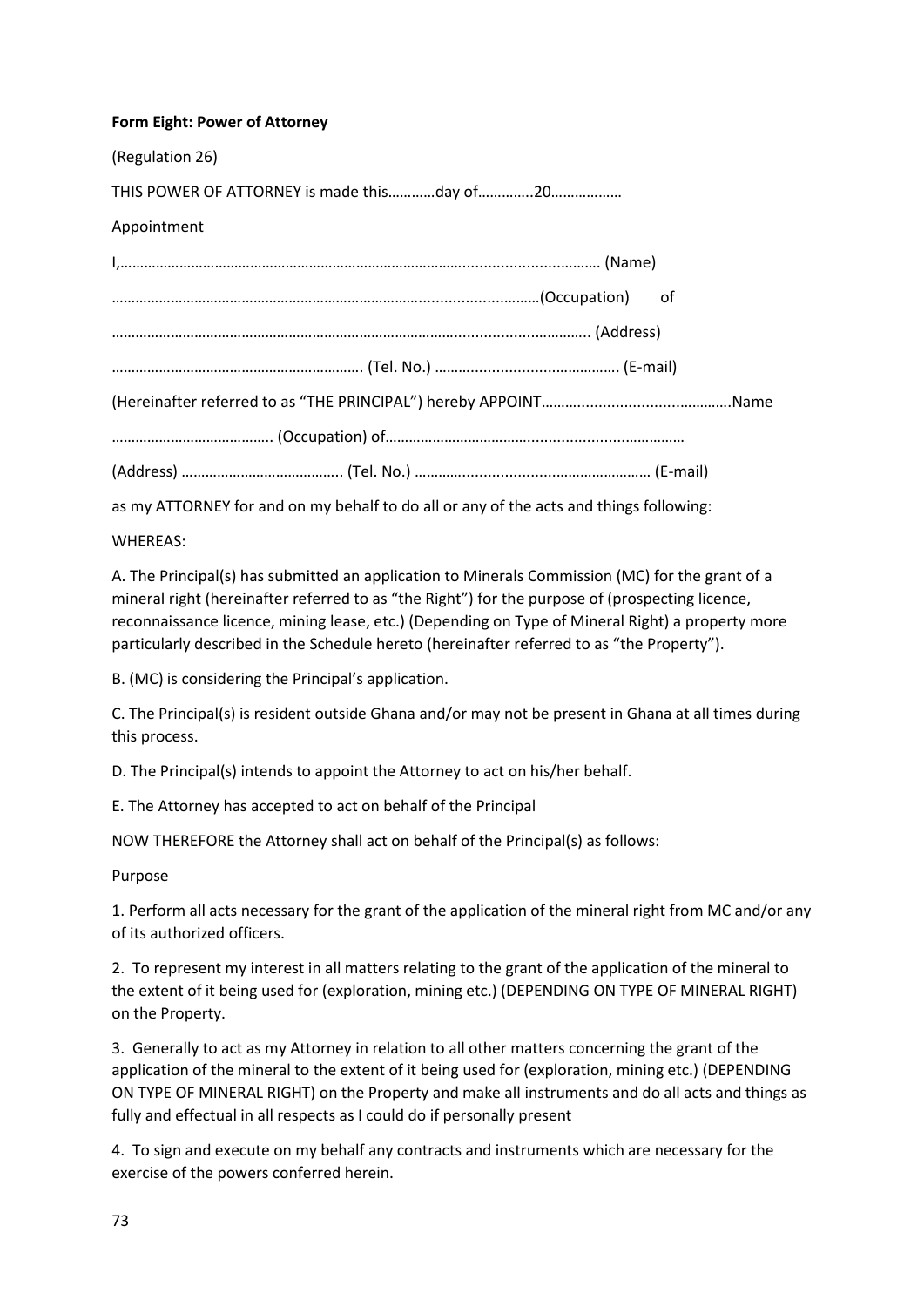5. To, where necessary, bring or defend any action or other proceedings in respect of or affecting my interest in respect of this power.

## Indemnity

6. I hereby agree to indemnify my Attorney in respect of all expenses or liabilities incurred or covered by him in the reasonable and proper exercise of the powers contained herein.

## Ratification

7. All acts done by the Attorney to the extent of this power shall be deemed ratified by me.

# Revocation

8. AND I HEREBY FURTHER DECLARE that this Power shall remain in force until expressly revoked by me, "THE PRINCIPAL".

IN WITNESS WHEREOF THE PRINCIPAL hereto has set its hand and name the date and years first above written.

# SIGNED BY THE ATTORNEY,

| SIGNED BY THE PRINCIPAL,         |  |
|----------------------------------|--|
|                                  |  |
|                                  |  |
|                                  |  |
| In the presence of (Witness):    |  |
|                                  |  |
|                                  |  |
|                                  |  |
| BEFORE ME NOTARY PUBLIC SCHEDULE |  |
| (DESCRIPTION OF PROPERTY)        |  |